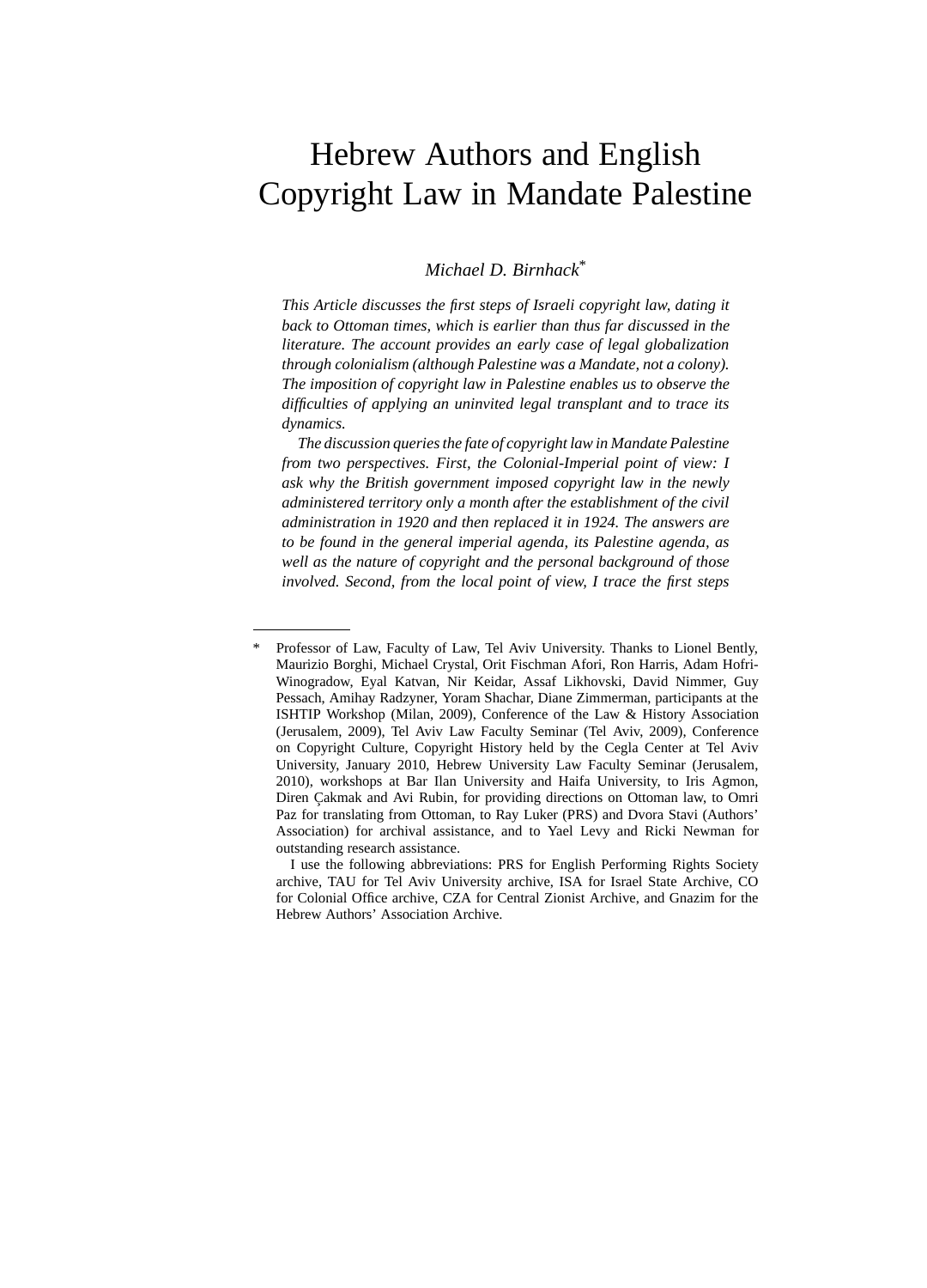*of copyright law within the Hebrew community and especially within the literary circle in the 1920s. The local needs of the literary field concerned the author-publisher relationship, attribution, the integrity of the work and international transactions. However, the answers to these problems were not found in the law but rather in private ordering, namely contracts and social norms.*

# **INTRODUCTION**

This Article tells the as yet-untold story of the first steps of Israeli copyright law. It is a story about the introduction of copyright law in one region, beginning a century ago: the Ottoman province that became Palestine under British rule  $(1917-22)^1$  and a League of Nations Mandate  $(1922-48)$ ,<sup>2</sup> and then Israel  $(1948)$ .<sup>3</sup> The account provides an early case of legal globalization through colonialism (although Palestine was a Mandate territory, not a colony). The imposition of copyright law in Palestine enables us to observe the difficulties of applying an uninvited legal transplant and to trace its dynamics. The discussion that follows queries the fate of copyright law in Mandate Palestine from two perspectives combined. First, the Colonialmperial point of view: I will ask "why that then," i.e., why did the British Mandate impose copyright law in the newly administered territory only a

<sup>1</sup> The British army conquered the region in 1917-18 and established a military administration which lasted until July 1, 1920, when it was replaced with a civil administration.

<sup>2</sup> Pursuant to League of Nations Covenant art. 22, the League entrusted His Britannic Majesty as the Mandatory for Palestine and Transjordan (July 24, 1922). According to article 25 of the Mandate and a subsequent resolution of the League of Nations (Sept. 16, 1922) it was narrowed so as not to cover the Transjordan. *See* NORMAN BENTWICH, ENGLAND IN PALESTINE 309 (1932). The legal instrument of the Mandate was to be transitional in character, leading to the independence of "certain communities." Thus, it was not a colonial government but a regime designed to offer "administrative advice and assistance" by "advanced nations who by reason of their resources, their experience, or their geographical position can best undertake this responsibility." *Id.* For the legal chain of authority see JACOB REUVENY, THE ADMINISTRATION OF PALESTINE UNDER THE BRITISH MANDATE 1920-1948: AN INSTITUTIONAL ANALYSIS 20-23 (1993) (Hebrew).

<sup>3</sup> Thus, I discuss the region that comprises today's Israel. The occupied territories of the West Bank were under a similar regime until 1948. For a discussion of copyright law in the West Bank from one Israeli perspective, see Elad Lapidot, *Harm to the Interests of Israeli Authors and Corporations in the West Bank*, 14 LAW & MILITARY 289 (2000) (Hebrew).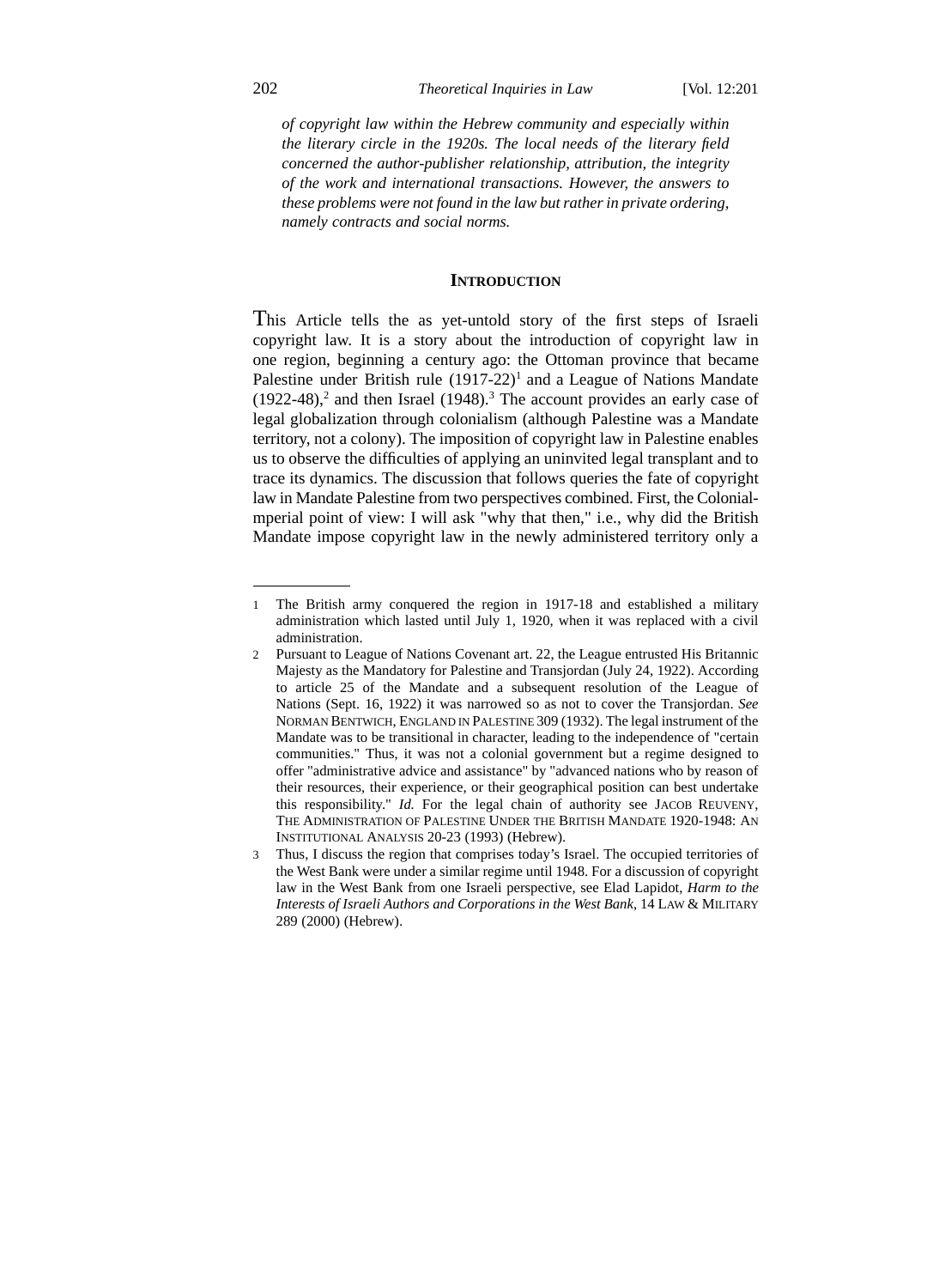#### 2011] *Hebrew Authors and English Copyright Law in Mandate Palestine* 203

month after the establishment of the civil administration in the summer of 1920 and then replaced it in 1924? Second, from the local point of view, I will trace the first steps of copyright law within the Hebrew community and especially within the literary circle in the 1920s. I focus on the non-Orthodox Jewish Zionist Hebrew community, known as the *Yishuv*, and leave the discussion of copyright law in other communities, as well as the perspective of the local British government in Palestine, to further research.<sup>4</sup> The Article examines the literary field (and within it, the mainstream activities), with necessary excursions to other creative fields.

These guiding questions are located within several theoretical frameworks. The first is that of globalization and legal transplants. Copyright law today is at the forefront of the battle over globalization. Copyright features high on the agenda of those nations that are pushing for stronger legal protection and for more enforcement measures in the name of free trade and private property, as well as harmonization and unification.<sup>5</sup> The new global copyright regime imposes foreign concepts on countries which are not always interested in these legal formulas. The meeting point of the global and the local is a scene of glocalization, which might be one of fusion or conflict. Thus, the forced transplants might conflict with local notions of free speech, $6$  cultural needs, $7$ or market structure, or they might simply be irrelevant. As for Palestine, while copyright law was first introduced in the region by the Ottoman Empire in 1910, it was the 1911 (British) Imperial Copyright Act,<sup>8</sup> applied to Palestine in 1924 (with a precursor in 1920), together with a Copyright Ordinance, that left their mark in the long run.

A second framework of discussion is the interaction between law and social norms. This is a subset of the glocalization framework, as the law was foreign and the social norms were local. As we shall see, it took a while for copyright law to be absorbed in the region and for the notion of a legal protection for intangible creative works to resonate within the local

<sup>4</sup> The overall picture that emerges provides yet another framework, that of identity politics. It is another example of Likhovski's observation, that "British, Jewish and Arab legal thought in Palestine was defined by an obsession with identity." ASSAF LIKHOVSKI, LAW AND IDENTITY IN MANDATE PALESTINE 214 (2006).

<sup>5</sup> For a discussion of copyright and globalization see THE DEVELOPMENT AGENDA: GLOBAL INTELLECTUAL PROPERTY AND DEVELOPING COUNTRIES (Neil Netanel ed., 2008).

<sup>6</sup> *See* Michael D. Birnhack, *Global Copyright, Local Speech*, 24 CARDOZO ARTS & ENT. L.J. 491 (2006).

<sup>7</sup> *See, e.g.*, Madhavi Sunder, *Bollywood/Hollywood*, 12 THEORETICAL INQUIRIES L. 275 (2011).

<sup>8</sup> Copyright Act, 1911,1&2 Geo. 5, c. 46 (Eng.).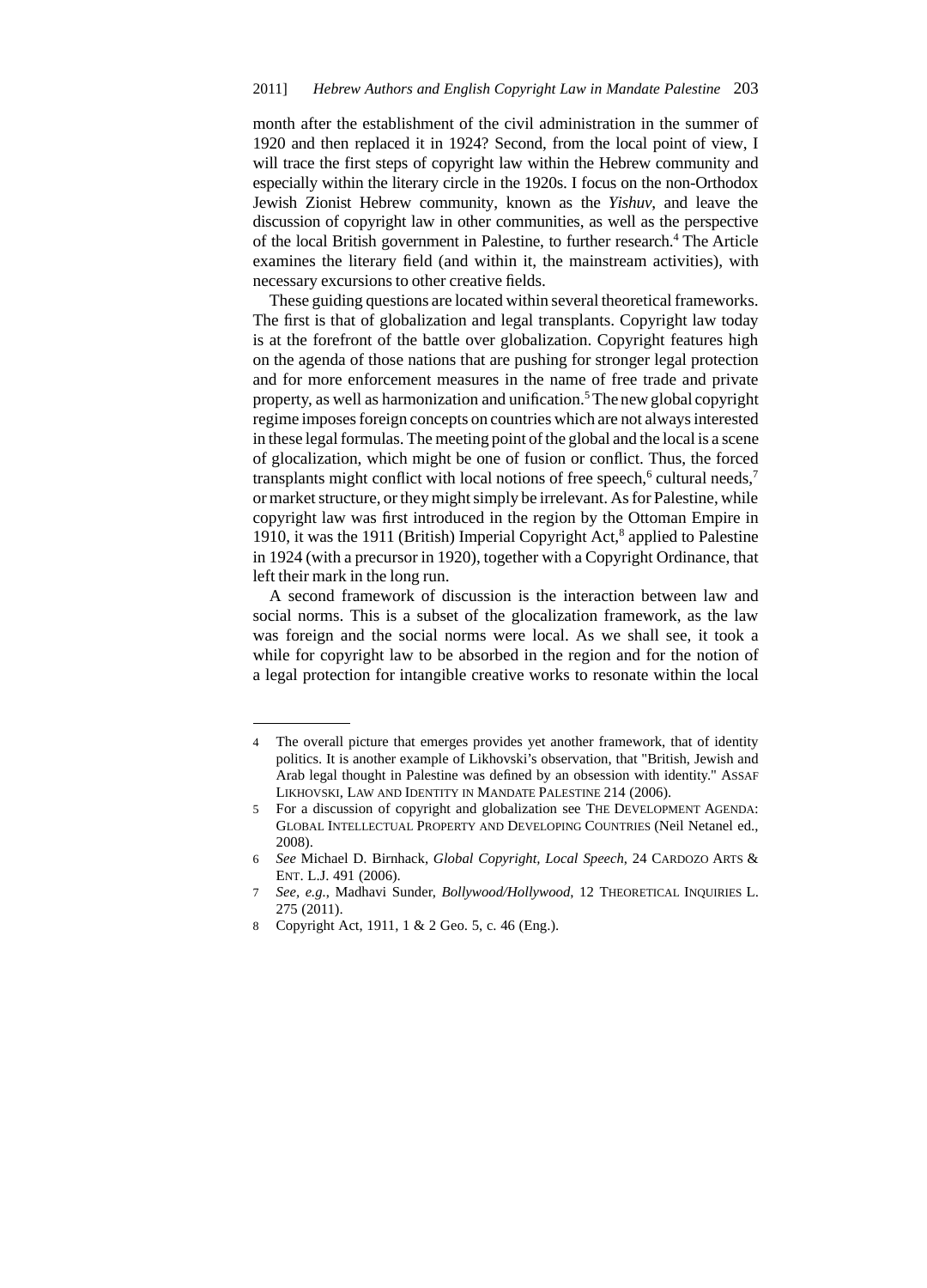community. This does not mean that there were no local copyright-related needs. There were. The legal issues that bothered the literary field concerned the author-publisher relationship, attribution, the integrity of the work, and international transactions. However, the answers to these problems were not found in the law, but rather in private ordering, namely contracts and social norms. It was only in the 1930s, as the *Yishuv* expanded, and with the appearance of new technologies of public performance of music and radio, that copyright law began to resonate within the *Yishuv*. Foreign copyright owners, first the German Performing Rights Society (GEMA) and then the English Performing Rights Society (PRS), were the ones to set the law in motion via an energetic local agent. A Hebrew Composers', Authors' and Publishers' Society was formed (Acum). The Hebrew Authors' Association (HAA), established in the 1920s finally turned to formal copyright law and the first copyright cases found their way to the courts. Here I shall focus on the previous decade, as one goal of this Article is to point out the somewhat late blooming of copyright law and suggest some explanations.

The period of the British Mandate was a time of dramatic change in Palestine. Within thirty years the Jewish population multiplied tenfold; the relationship between Jews and Arabs became tense and complex. Within the *Yishuv*, the population was passionately and enthusiastically engaged in constructing the National Home. Hebrew culture was an important ingredient in this social construction. Copyright was a footnote to these changes, but it reflected the drama.

Part I provides an initial exposition of Ottoman copyright law and then the first steps of British copyright law in Mandate Palestine. I outline the statutory scheme and discuss the reasons for the enactment(s) of the law(s). I then survey the few copyright cases which reached the courts, beginning in the 1930s, and locate both the law and its practice in a larger picture of the legal field. Part II explores the cultural field. Building on historical research of the *Yishuv*, I describe the emergence of the literary center in Palestine in the 1920s and then identify the copyright-related needs of the authors and publishers, which were dealt with, not by the law, but by turning to social norms.

# **I. THE LEGAL FIELD**

This Part surveys the development of copyright law, beginning with the almost unknown Ottoman Act, which hardly had any effect in the *Yishuv*, and then turning to the British enactments. The discussion allows us to observe the substantive changes in copyright law. I query the timing of the British enactments and point to general Imperial concerns, to specific concerns tied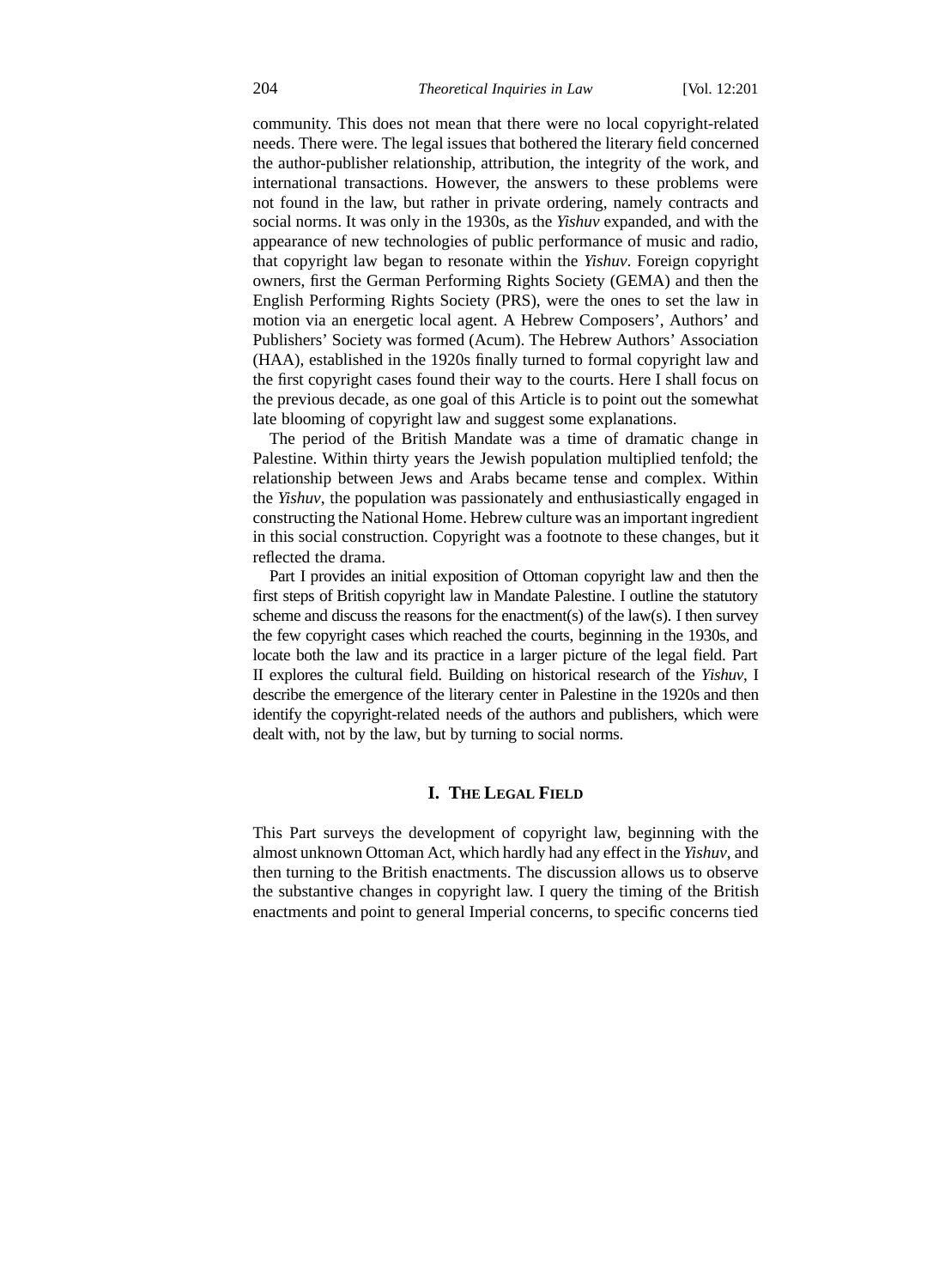with the governing of Palestine, and to some personal background of those involved. I then survey the fate of copyright law in the Mandate courts and conclude with an outline of the legal (copyright) field.

## **A. The Legislative Framework**

Up until now, the story told in Israel about its copyright law begins in 1924, when the British implemented the 1911 Copyright Act.<sup>9</sup> Scholarly literature has thus far failed to take notice of the Ottoman predecessor of the British law.10 Tracing the legal framework of copyright law in Palestine is surprisingly tricky, due to frequent changes within a short period, a dual statutory mechanism (Imperial and local), inconsistent publication practices and poor translation. The legislative timeline in fact begins with the Ottoman Authors' Rights Act in 1910; it continues with amendments introduced by the British civil administration in 1920, and the replacement of the Ottoman Act and the British amendments with a two-pronged copyright system in 1924, based on the 1911 (Imperial) Copyright Act and a local Copyright Ordinance.

#### *1. An Ottoman Act with a British Flavor (1910-24)*

The Mejelle, the Ottoman civil code, did not address copyright issues. However, copyright law was codified in the Authors' Rights Act of 1910.<sup>11</sup> The law was modeled after Continental laws of the mid-nineteenth century. Importantly, the Ottoman Empire was not a member of the Berne Convention and its 1908 Berlin revision, which came into force in 1910. Thus, the law's subject matter was rather narrow, formalities were a condition for copyright and foreign works were not protected.

The 1910 Act was a codification of an Ottoman Act of 1850, as amended in 1857.12 It provided copyright protection for literary and pictorial works,

<sup>9</sup> *See* Copyright Act, 1911 (Extension to Palestine) Order, 1924, 114 Official Gazette 643.

<sup>10</sup> There is one exception, in a short comment in an article that discusses copyright law in the West Bank, occupied by Israel. *See* Lapidot, *supra* note 3, at 292. Since this territory has not been annexed to Israel, the law in place is that which preceded the occupation in 1967, which is the British law. Lapidot mentions the Ottoman Act and assumes it was replaced *de facto* by British law.

<sup>11</sup> Hakk-ı Telif Kanunu, 2 Düstor 273 (1910), 12 Jamad ul Awal 1328 (Muslim calendar), May 22, 1910 (Gregorian calendar).

<sup>12</sup> *See* Diren C¸ akmak, *OSmanli Telif Hukuku Iˇle Iˇligili Mevzuat* [*Concerning the Ottoman Copyright Legislation*], 21 SELÇUK ÜNIVERSITESI TÜRKIYAT ARASTIRMALARI DERGISI [SELÇUK U. TURCOLOGY STUDY J.] 191 (2007) (Turk.).<br>Other than this erticle current Turkish literature mentions the 1910 Act in Other than this article, current Turkish literature mentions the 1910 Act in passing, without elaboration. Email from Prof. Dr. Ergun Özsunay, Faculty of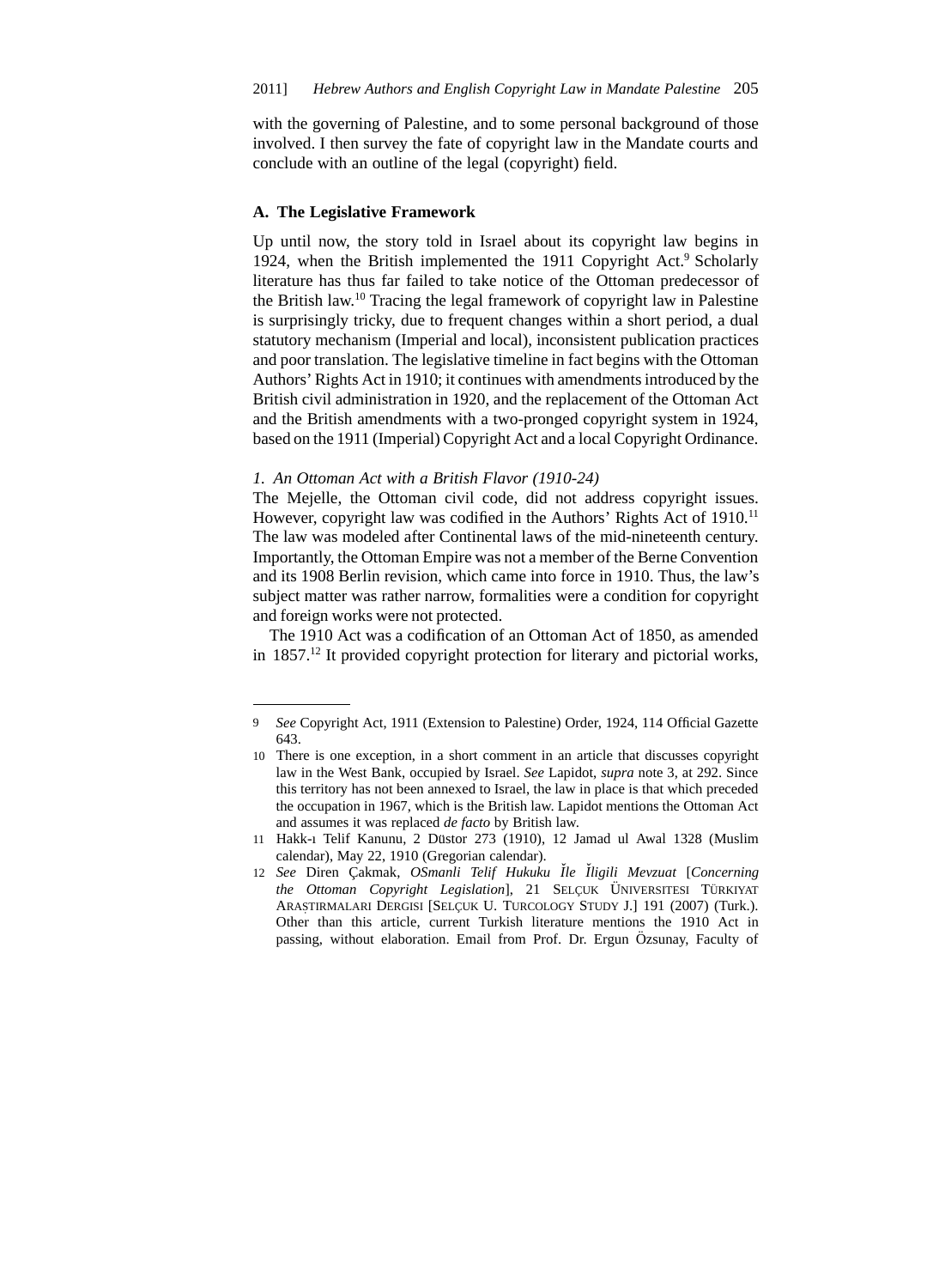engravings, sculptures, maps, musical works and notes (§ 2), as well as lectures  $(\S$  3); legislation was excluded from protection  $(\S$  8). The bundle of rights included copying, distribution, translation, dramatization (§§ 3, 6, 29), as well as public performance of theatre plays and opera (§ 10), subject to a right to publish political speeches and judicial proceedings (§ 3) and to criticism. Interpretation or notes were allowed  $(\S$  31). The Act required formalities — notice (§ 4), registration (§§ 21-24) and deposit (§ 20). The copyright commenced upon publication of the work (§ 9) and lasted for the lifetime of the author and 30 years after death  $(\S$  6), with the exception of charts, engravings and maps which lasted for 18 years after death (§ 7). Translators owned the copyright in the translations, a right that lasted for 15 years after the translator's death (§ 14). A special rule applied to orphan works whose authors had died and left no heirs — the work could be copied, published and translated (§ 17). Besides the criminal penalties in the Authors Rights Act (§ 32), infringement constituted an external criminal offense as well.<sup>13</sup>

I have found no evidence that the Ottoman Act was applied in formal proceedings or invoked in other legal discourse in the region during its short life (1910-24). The circumstances of the legal field, to be discussed shortly, and of the *Yishuv*'s literary field, to be discussed in Part II, strengthen the assumption that the Act was not applied. However, it should be kept in mind that the region was a rather remote area of the Ottoman Empire and administered from afar. Copyright issues may also have been dealt with in that manner, which might explain why no local evidence of enforcement was found. The Ottoman Act was referred to in court at least once, after it was no longer the law of the land, in regard to a 1915 song.14 Interestingly, the reference to the Act was made by a young Jewish attorney who represented the British PRS in a case against a local cinema. He learned about the Act only as he was preparing for the case. The lawyer was Shimon Agranat, later to become the (third) Chief Justice of the Israeli Supreme Court.<sup>15</sup>

Law, Istanbul University (Aug. 27, 2009). For comments on the law from the early twentieth century, see WILLIAM MORRIS COLLES & HAROLD HARDY, PLAYRIGHT AND COPYRIGHT IN ALL COUNTRIES 88-89 (1906); WALTER ARTHUR COPINGER, COPINGER ON COPYRIGHT 458-60 (5th ed. 1915).

<sup>13</sup> Ottoman Penal Code, § 241 (1858), *available at* JOHN A.S. BUCKNILL & HAIG A.S. UTIDJIAN, THE IMPERIAL OTTOMAN PENAL CODE: A TRANSLATION FROM THE TURKISH TEXT 190 (1913).

<sup>14</sup> CC (Hi) 20/36 Francis, Day & Hunter, Ltd. v. Belozersky (May 9, 1937) (PRS, A319 Agranat 1).

<sup>15</sup> The case was about the public performance of *Pack Up Your Troubles in Your Old Kit Bag* (George Asaf (lyrics), Felix Powell (music), Francis, Day & Hunter 1915), which was composed prior to the coming into force of the British copyright enactments. Agranat faced a problem: it was clear that the English law did not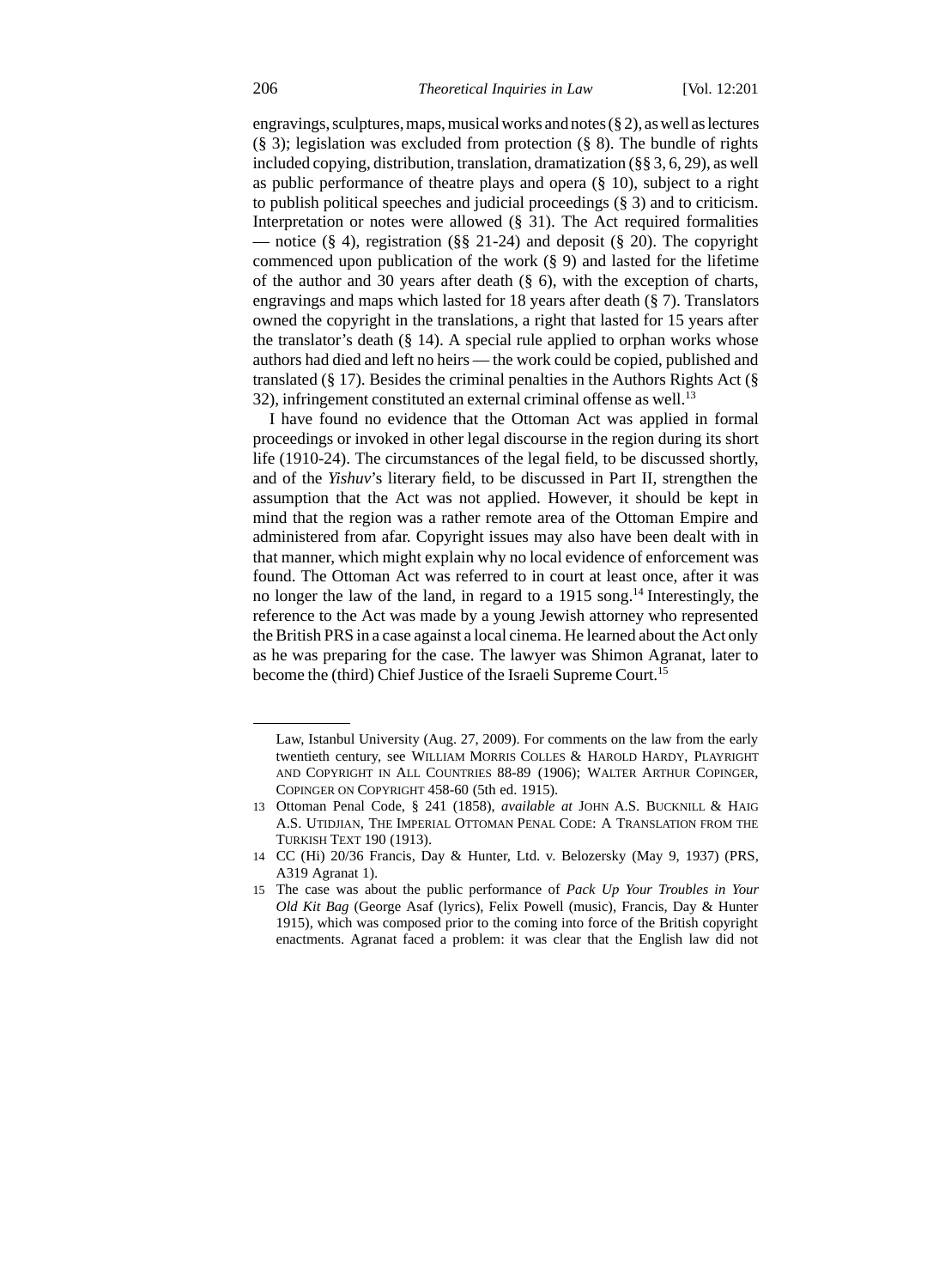In August 1920, shortly after the establishment of a British civil administration (July 1, 1920), the High Commissioner issued the Copyright Ordinance of 1920, which declared the Ottoman Act to be applicable in Palestine subject to some (substantive) modifications.<sup>16</sup> The changes were that the copyright extended to all authors regardless of their nationality; the subject matter was extended to cover photographs and records (or other similar instruments), with a 50-year term from their making; and initial ownership of photographs and records was accorded to the owner of the negative or the recording. The general copyright term was extended to a period of 50 years after the death of the author. The Ordinance canceled all formalities: copyright subsisted even if the work had not been deposited or registered. The reader who is familiar with the 1911 Copyright Act can easily trace the source of these changes and the clear influence of the Berne Convention and its Berlin revision. The Ordinance repealed the Ottoman criminal offenses and set its own sanctions for various activities regarding infringement of copyright (making, selling, distributing, importing, or making plates for the purpose of infringing), based on the 1911 Copyright Act (§ 11). These were almost identical to sanctions applied elsewhere by the British, $17$  although the Palestinian version included "hard labour" as an optional punishment.<sup>18</sup>

In 1922, the civil administration was replaced with the Mandate. The Mandate was the "Grund Norm" of the law in Palestine, alongside a

apply, and hence he turned to the Ottoman Act — but he was unable to obtain it in Palestine. *See* Letter from Shimon Agranat to PRS (Mar. 24, 1937) (PRS, A319 Agranat 1). The PRS sent him a summary of the Act in French, though it was clear to the PRS, too, that the Ottoman Act did not provide owners of musical works (other than operas) with the public performance right. Letter from PRS to Shimon Agranat (Apr. 2, 1937) (PRS, A319 Agranat 1). However, the court construed a complex argument and found for the plaintiffs. The major biographic work of Pnina Lahav reports that Agranat dealt mostly with real property cases and the collection of bills. PNINA LAHAV, JUDGMENT IN JERUSALEM: CHIEF JUSTICE SHIMON AGRANAT AND THE ZIONIST CENTURY 94 (1999) (Hebrew). However, Agranat served as the PRS's attorney for seven busy years (1933-40) and was involved in many copyright cases.

<sup>16</sup> Copyright Ordinance, 1920, 172 Official Gazette 3. Malchi quotes the High Commissioner's report for 1920-21, which commented that the Ottoman copyright law was more modern than its patent law, but new international obligations required amendments. These obligations are probably the result of the 1914 protocol to the Berne Convention. *See* ELIEZER MALCHI, THE HISTORY OF LAW IN ERETZ YISRAEL: A HISTORICAL INTRODUCTION TO THE LAW IN ISRAEL 106 (2d ed. 1953) (Hebrew).

<sup>17</sup> *E.g.*, Copyright Ordinance No. 140, 1914, Ss.1&2 (Sing.).

<sup>18</sup> *See* Copyright Ordinance, 1920, § 5(1), § 5(2). This punishment appeared also in section 11 of the 1911 Copyright Act.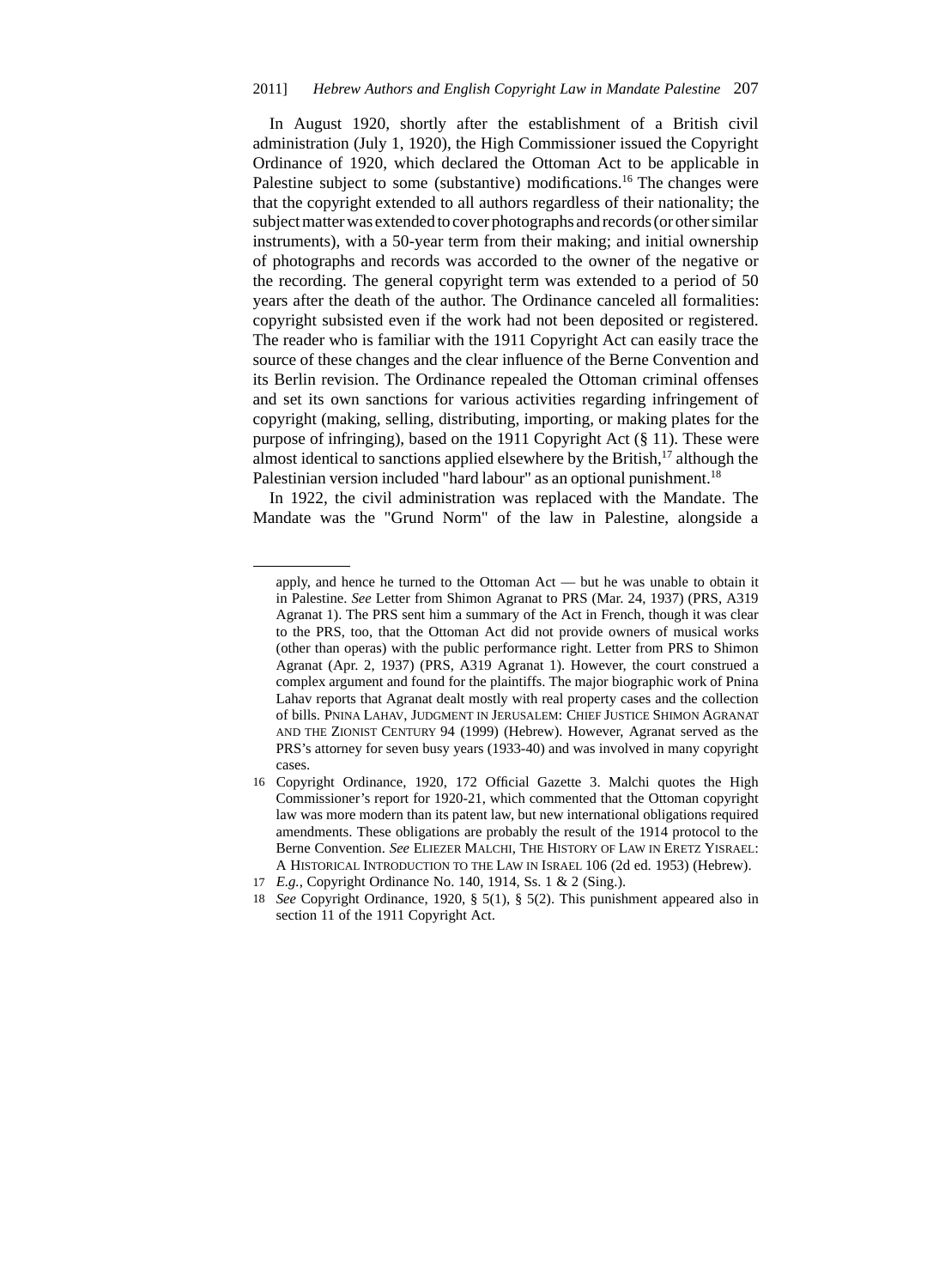British source, the Foreign Jurisdiction Act of 1890. Based on the Mandate and the 1890 Act, the King issued the Order-in-Council of 1922. Norman Bentwich, the influential first Attorney General of the Mandate Government, described the Order-in-Council as the Constitution of Palestine.<sup>19</sup> The Order applied then-existing Ottoman law, subject to new British enactments and to the substance of the common law and doctrines of equity in force in England (§ 46). Accordingly, between 1922 and the 1924 legislation, had the courts faced any copyright cases (none were found), they should have applied the 1910 Ottoman Act, subject to the 1920 Ordinance, but its interpretation should have turned to English common law.

# *2. British Law (1924-48 (1953))*

Mandatory copyright law was composed of two instruments of primary legislation, a structure also applied in other British territories.20 The substantive principles were laid down in the 1911 Copyright Act, which was extended to Palestine in 1924. The Copyright Ordinance of 1924 supplemented it, by dealing with the power of the Customs and criminal aspects of commercially infringing actions. The 1924 Ordinance repealed the Ottoman Act and the 1920 Ordinance.<sup>21</sup> In 1953 Israel amended copyright law for the first time. The dual structure (Imperial Act and a local Ordinance) remained in force until 2007. In the paragraphs that follow, I describe the legislation, trace its unorderly publication, its late and poor translation, and conclude with querying the motivation for the legislation.

<sup>19</sup> BENTWICH, *supra* note 2, at 91.

<sup>20</sup> *See* WALTER ARTHUR COPINGER, COPINGER ON THE LAW OF COPYRIGHT IN WORKS OF LITERATURE, ART, AGRICULTURE, PHOTOGRAPHY, MUSIC AND THE DRAMA 300 (6th ed. 1927). For the legislative process in Mandate Palestine in general, see BENTWICH, *supra* note 2, at 270. Reuveny explains that the Mandate government had relatively wide leeway to copy legislation from other colonies and British dominions, as well as the British laws. He further notes that the Colonial Office discouraged the enactment of original new laws which did not have a British colonial precedent. *See* REUVENY, *supra* note 2, at 118, 123-24; *see also* Elyakim Rubinshtein, *The Jewish Institutes and the Yishuv's Institutions*, *in* THE JEWISH NATIONAL HOME: FROM THE BALFOUR DECLARATION TO INDEPENDENCE 136, 210 (Binyamin Eliav ed., 1976) (Hebrew).

<sup>21</sup> See first paragraph of the preamble of the 1924 Ordinance and section 5. The draft of the Ordinance was published in 114 Official Gazette 623 (May 1, 1924), and it was promulgated in Copyright Ordinance, 1924, 117 Official Gazette 711 (June 5, 1924). Interestingly, both references to the Ottoman Act were omitted from the later publication of the Ordinance in both the English (1934) and Hebrew (1936) editions.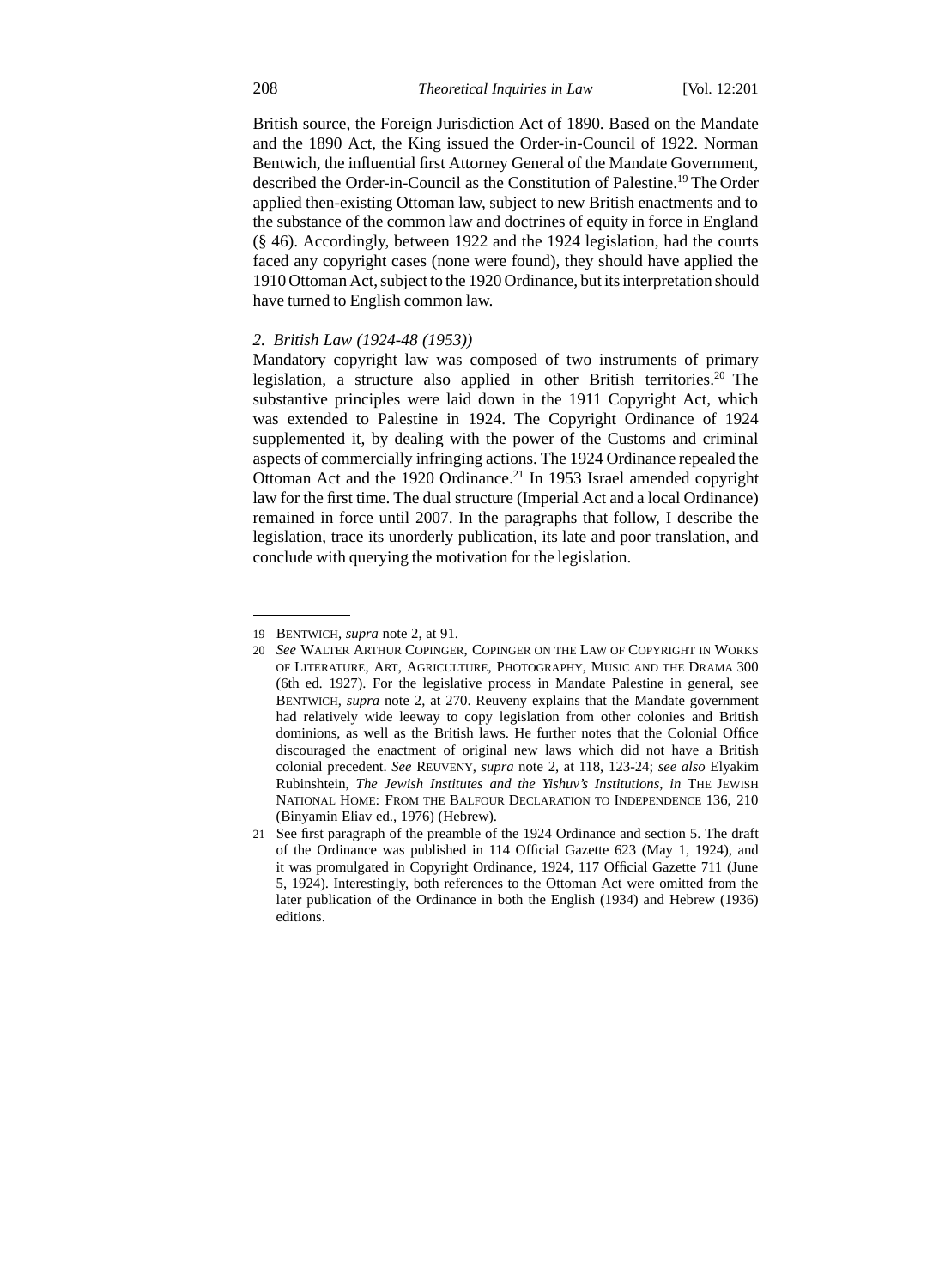#### 2011] *Hebrew Authors and English Copyright Law in Mandate Palestine* 209

#### *a. The 1924 Application of the Copyright Act, 1911*

The mechanism for the application of the 1911 Copyright Act was an Order issued in Buckingham Palace in London: *The Copyright Act, 1911 (Extension to Palestine) Order*. <sup>22</sup> The authority to enact the law derived from the British Foreign Jurisdiction Act and the Imperial Copyright Act itself rather than the Order-in-Council.<sup>23</sup> The extending order was published in the official publication, but the Act itself was not officially published until a decade later. $^{24}$ 

The Act sets out the general structure of copyright law: it defines the subject matter of copyright law (original literary, dramatic, musical and artistic works), the scope of the legal protection (the sole right of the owner to produce, reproduce or publish a translation of the work), some defenses (fair dealing, re-use by the author, publicly located sculptures, educational use, news reporting), the duration of copyright (life plus 50 years), rules of ownership, civil remedies, including injunction, $25$  summary remedies, importation of copies, and some special provisions for certain works (joint works, posthumous works, government publications, mechanical instruments, political speeches, photographs, foreign works). Those familiar with current copyright law will notice that the Act, as applied in Palestine, did not include criminal aspects (which were addressed in the Ordinance) or moral rights (which were incorporated in Israeli law only in the 1980s). Thus, a full-scale copyright law was applied in Palestine, at least *de jure*. 26

## *b. The Copyright Ordinance*

A second piece of primary legislation was the Copyright Ordinance, 1924. The authority to enact it was found in the Order-in-Council of 1922.<sup>27</sup> Given

<sup>22</sup> Copyright Act, 1911 (Extension to Palestine) Order, 1924, 114 Official Gazette, 643.

<sup>23</sup> In a leading textbook on the law in Palestine, the author provides copyright law as an example of this channel of legislative power. *See* 2 CHARLES A. HOOPER, THE CIVIL LAW OF PALESTINE AND TRANS-JORDAN 61 (1936).

<sup>24</sup> Copyright Act, 1911, 3 Laws of Palestine 2475 (Drayton) (English, published 1934).

<sup>25</sup> The power of the courts to issue injunctions in copyright cases was later questioned by the local agent and lawyers of the PRS, due to conflicting Ottoman rules of civil procedure. *See* Letters Exchanged Between Meir Kovalsky and PRS (Mar. 12, Apr. 27, May 5, 10, 15, 29, 1936) (PRS, A236, Palestine 4); Letters from Shimon Agranat to PRS (Jan. 24, 1933, Aug. 30, 1935) (PRS, A319, Agranat 1).

<sup>26</sup> There was only a minor modification to the Imperial Copyright Act, with respect to updating the dates regarding the application to mechanical rights and to then-existing works. *See* Imperial Copyright Act, §§ 19(7), 19(8), 24(1)(b).

<sup>27</sup> Article 17 of the Palestine Order-in-Council as amended in 1923. *See* BENTWICH, *supra* note 2, app., at 318. The power to legislate was vested with the High Commissioner, after consultation with an Advisory Council and pre-publication of the draft of the legislation. *See id.* at 100; Melville B. Nimmer, *The Uses of Judicial*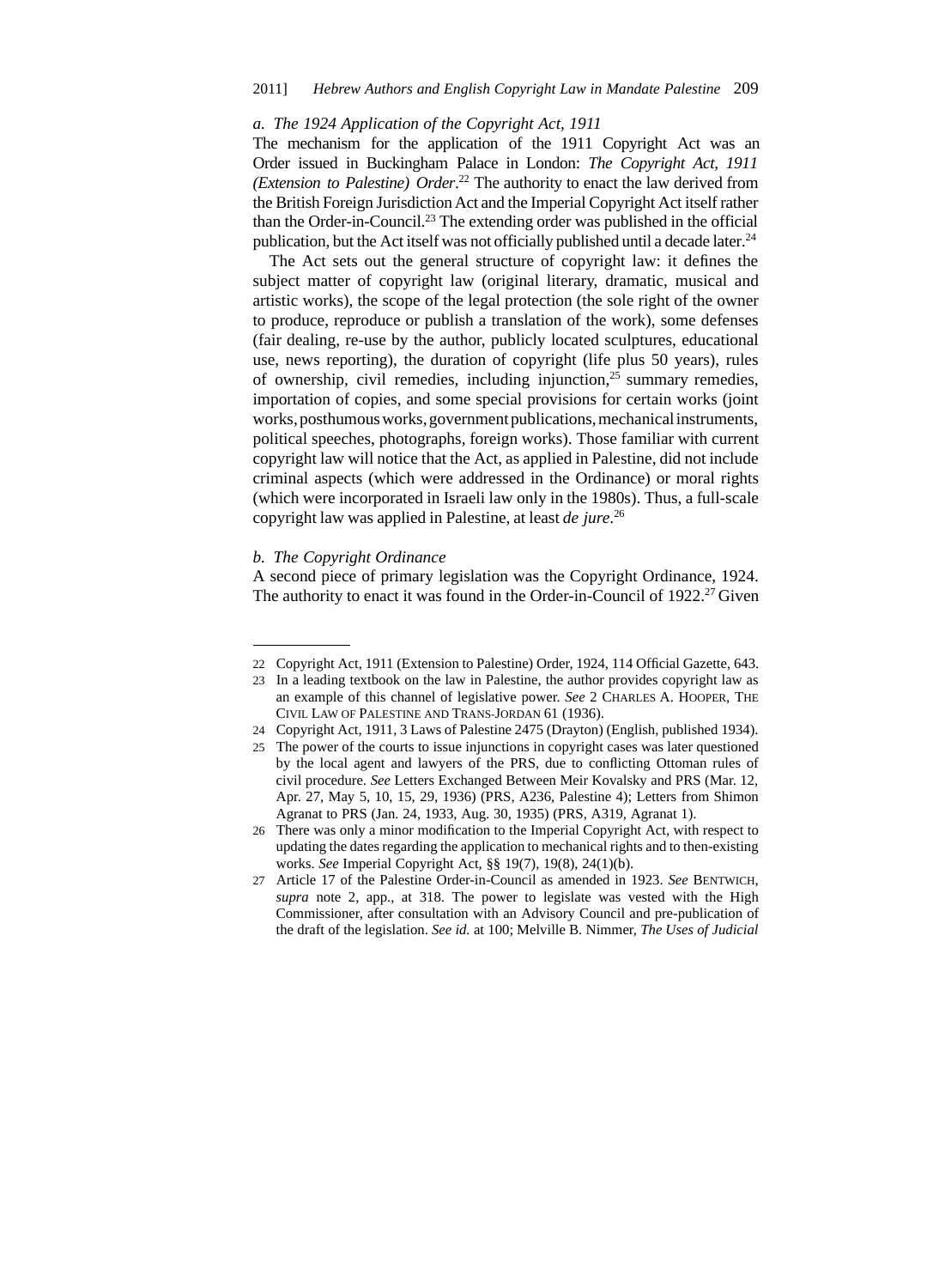the prime status of the Order in Council, $28$  the legislative process was more transparent to the local community. In May 1924, alongside the publication of the Extension Order of the 1911 Act, the proposed Ordinance was published, with the full text thereof.<sup>29</sup> A month later, the High Commissioner issued an Order that promulgated the Ordinance.<sup>30</sup> Thus, the text of the Ordinance was made available to the local communities.<sup>31</sup>

The Ordinance instructed that the 1911 Act be read as modified by the Ordinance (§ 4). Thus, the Ordinance served as a vehicle for amending the Act. With respect to powers of enforcement, it replaced the U.K. customs officers with the Director of Customs in Palestine (§ 2). The Ordinance repeated the criminal aspects introduced in the 1920 Ordinance (§ 3). The punishment of hard labor, by the way, was omitted.

# *c. Subsequent Amendments and Regulations*

In the course of the Mandate there were a few legislative amendments. In 1928 the provisional orders set by the Board of Trade in England were applied to Palestine, not without some confusion.<sup>32</sup> In 1929, the Director of Customs issued Copyright Regulations.33 Additionally, an official notice of the extension of the 1911 Copyright Act to several countries was published.<sup>34</sup> The extension meant that the works first published in foreign countries were protected under the Act "in like manner as if they were first published in the parts of His Majesty's dominions to which this Act extends," and that the Act provided protection also for authors who were citizens of foreign countries,

*Review in Israel's Quest for a Constitution*, 70 COLUM. L. REV. 1217, 1246-47 (1970). Nimmer, a leading copyright scholar, did not discuss copyright law in this article.

<sup>28</sup> *See supra* note 19 and accompanying text.

<sup>29</sup> Copyright Ordinance, 1924, 114 Official Gazette 623.

<sup>30</sup> The Order was issued on June 5, 1924, but published in 117 Official Gazette 711 on June 15, 1924.

<sup>31</sup> During the Mandate the Ordinance was amended once, in a technical manner, according to the Statute Law Revision Ordinance (No. 30), 1934, 1 Laws of Palestine, at iv (Drayton), which reduced the kinds of secondary legislation to four. For an explanation, see Robert Harry Drayton, *Preface* to The Laws of Palestine (Drayton) (published 1934).

<sup>32</sup> *See* Internal Correspondence in the Colonial Office (Mar. 18-Apr. 17, 1929) (CO 733/170/1). The orders set new rates of royalties to be paid according to the compulsory license scheme for mechanical rights: Copyright Mechanical Instruments (Royalties) Order, 1928, 1929 Official Gazette 20.

<sup>33</sup> Copyright Regulations, 1929, 163 Official Gazette 231.

<sup>34</sup> Notice Under the Copyright Act, 1911 (Extension to Palestine) Order, 1924, 1929, 717 Official Gazette 1012.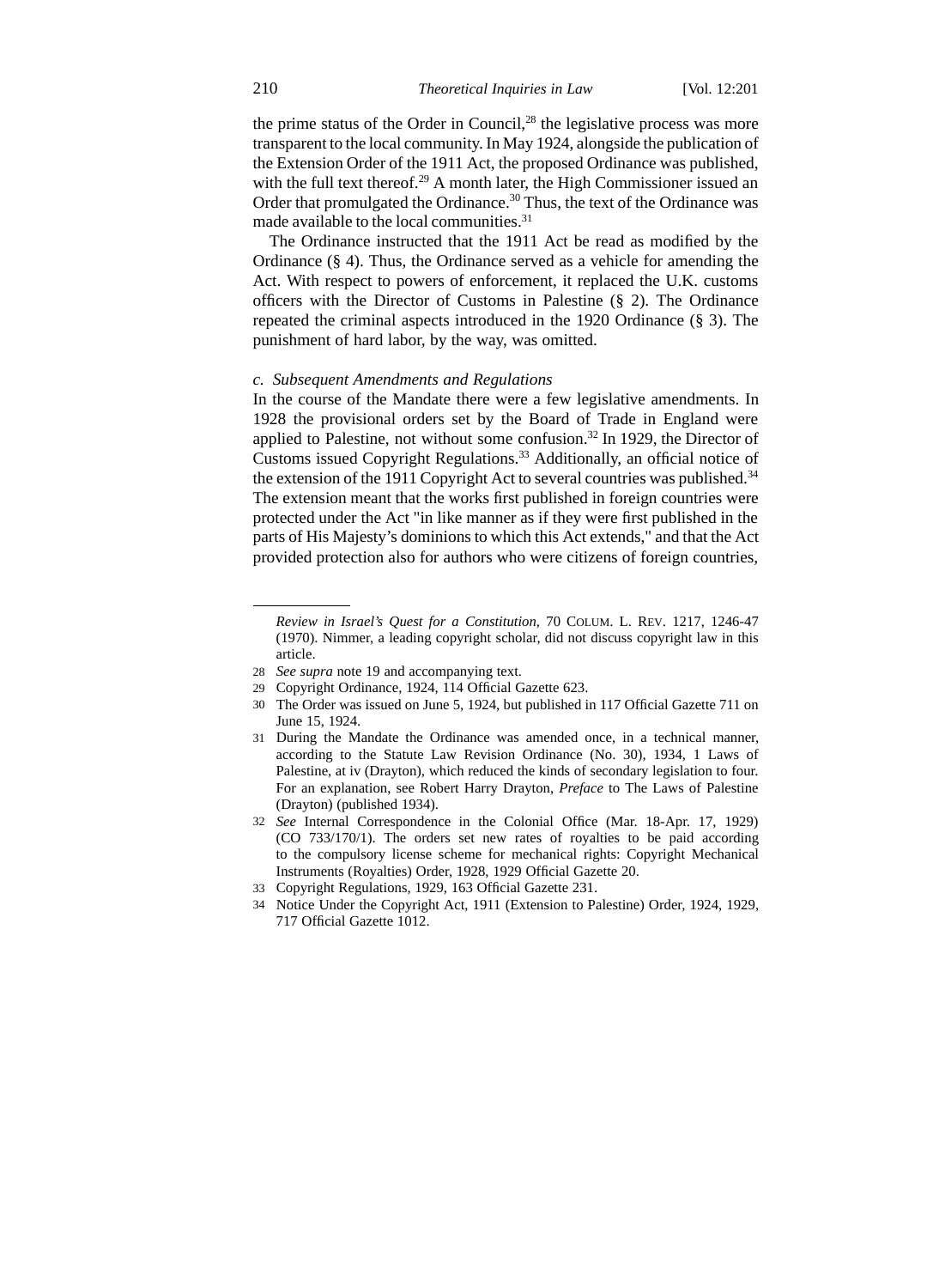as if they were British subjects.<sup>35</sup> During the 1930s there was a series of extensions of the Imperial Act to additional jurisdictions.<sup>36</sup> In 1933 the Act was applied to works of citizens of countries who were parties to the Rome Convention of 1928, which amended the Berne Convention,  $37$  and thereafter it was extended to additional countries.<sup>38</sup>

The United States was not a member of the Berne Convention at the time (nor did it become one until 1989),<sup>39</sup> and hence the copyright relationship between Britain and the United States required a special arrangement. This was achieved by a proclamation of the American President and an Orderin-Council in  $1915$ ,  $40$  but was extended to Palestine only in August 1933,  $41$ accompanied by another American Presidential Proclamation.<sup>42</sup> Thus, works published in the U.S. before 1933 were probably not protected in Palestine and vice versa (unless also published in countries which did have reciprocal copyright relationships with the U.S.).

World War II brought about some copyright changes, with the enactment of emergency measures that empowered the Registrar of Trade Marks, Patents and Designs to grant licenses under the patents, trademarks and copyright of enemy subjects.43

- 37 Copyright (Rome Convention) Order, 1933, 3 Laws of Palestine 2501 (Drayton) (English) (containing a reference to the Convention's text in Palestine Gazette No. 491 (1935), supp. no. 1).
- 38 Copyright (Rome Convention) (Morocco (Spanish Zone)) Order, 1935, 511 Official Gazette 423; Copyright (Rome Convention) (Vatican City) Order, 1935, 598 Official Gazette 367; Copyright (Rome Convention) (Latvia) Order, 1937, 721 Official Gazette 855.
- 39 *See* Jane C. Ginsburg & John M. Kernochan, *One Hundred and Two Years Later: The United States Joins the Berne Convention*, 13 COLUM.-VLA J.L. & ARTS 1 (1988).
- 40 Order in Council, Under the Copyright Act, 1911 (1 & 2 Geo. 5, c. 46), Regulating Copyright Relations with the United States of America, 1915, 3 Laws of Palestine 2509 (Drayton) (English).
- 41 Copyright (United States of America) Order, 1915 (Extension to Palestine) Order, 1933, 405 Palestine Gazette 1767.
- 42 Proclamation by the President of the United States of America, Copyright Palestine (Excluding Trans-Jordan) (Nov. 28, 1933), *reprinted in* 405 Palestine Gazette 1767.
- 43 Patents, Designs, Copyright and Trade Marks (Emergency) Ordinance, 1939, 973 Palestine Gazette, 1485 & supp. no. 1 at 171; Rules Under Patents, Designs, Copyright and Trade Marks (Emergency) Ordinance, 1939, 973 Palestine Gazette,

<sup>35</sup> Copyright Act, 1911,1&2 Geo. 5, c. 46, § 29(1)(a), (b).

<sup>36</sup> Copyright (Federated Malay States) Order, 1931, 3 Laws of Palestine 2499 (Drayton) (English); Copyright (Sarawak) Order, 1937, 1066 Official Gazette 78; Copyright (North Borneo) Order, 1937, 740 Official Gazette 1179.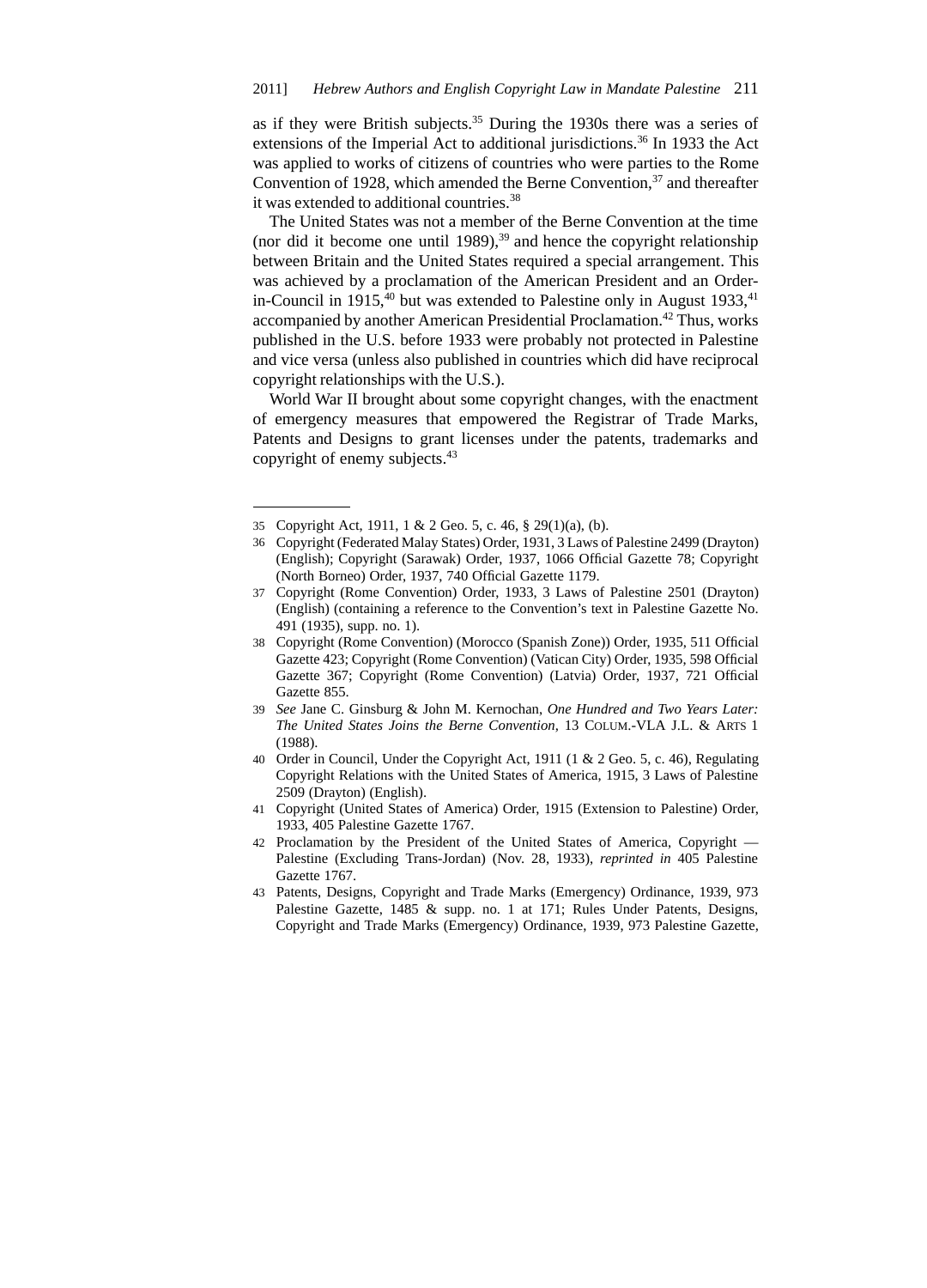#### *d. Publication and Translation*

The comprehensive statutory scheme might convey the impression that there was a full and orderly legal copyright regime in Mandate Palestine. However, the Ottoman Act was not formally published or easily accessible in Palestine and some of the earlier British laws were inaccessible until the mid-1930s. Chief among them was the 1911 Imperial Copyright Act itself, the cornerstone of the copyright regime. While the Extension Order was published in the Official Gazette in 1924,<sup>44</sup> the extended Act itself was not published there. The Gazette was the main means of informing the public about legislation and also fulfilled the principle of publication of laws. The 1911 Act was published in 1926 in an unofficial compilation, which was not as widely circulated as the Gazette.<sup>45</sup> It took a decade for the Act to be officially published in English in the collection edited by Robert Harry Drayton  $(1934)$ ,  $46$  and another two years before it was translated into Hebrew  $(1936)^{47}$  and Arabic (1936).

The lack of official publication caused some confusion. One of the first copyright cases was *The Palestine Telegraphic Agency v. Jaber* (1931).48The Palestine Telegraphic Agency and the Palestine Bulletin, the predecessor of the Palestine Post, sued Jaber, the editor and publisher of an Arab newspaper, Al-Hayat, for the unauthorized copying of news reports. The defendant argued *inter alia* that the Act "although extended to Palestine by the Order in Council of 21st March 1924, has never been promulgated in Palestine, and therefore cannot be held to form part of the Law of Palestine."49 Kalman Friedenberg, attorney for the plaintiff, responded that the 1922 Order-in-Council required

44 Copyright Act, 1911 (Extension to Palestine) Order, 1924, 114 Official Gazette 643.

supp. no. 2; see also report in *Special Powers Conferred in Registrar of Trade Marks*, PALESTINE POST, Dec. 29, 1939, at 2.

<sup>45</sup> Copyright Act, 1911, Legislation of Palestine 412 (Bentwich 1918-25) (published 1926).

<sup>46</sup> Copyright Act, 1911, 3 Laws of Palestine 2475 (Drayton). The publication of the Drayton collection was an important event in the development of the law in Palestine. *See* MALCHI, *supra* note 16, at 122.

<sup>47</sup> Copyright Act, 1911, 3 Hukei Eretz Yisrael 2633 (1917-33) (Hebrew).

<sup>48</sup> See the Magistrate's decision: Palestine Telegraphic Agency v. Jaber (Oct. 9, 1931), PALESTINE BULL., Oct. 11, 1931 (PRS, A209, Palestine 2); the District Court's decision: CA 236/31 Palestine Telegraphic Agency v. Jaber (n.d.) (CZA, JAS/1); the Supreme Court's decision: CA 66/32 Palestine Telegraphic Agency v. Jaber, [1933] 1 PLR 780. For news reports, see *Appeal in the Copyright Case*, HA'ARETZ, Jan. 20, 1932, at 1 (Hebrew); *PTA Appeal on Copyright Case*, HA'ARETZ, Jan. 5, 1933, at 1 (Hebrew); *In the Courts*, PALESTINE POST, Jan. 5, 1933, at 4.

<sup>49</sup> Quoted in Letter from PRS to Sec'y of State for the Colonies (Apr. 19, 1932) (ISA, M32/2 doc. 51a).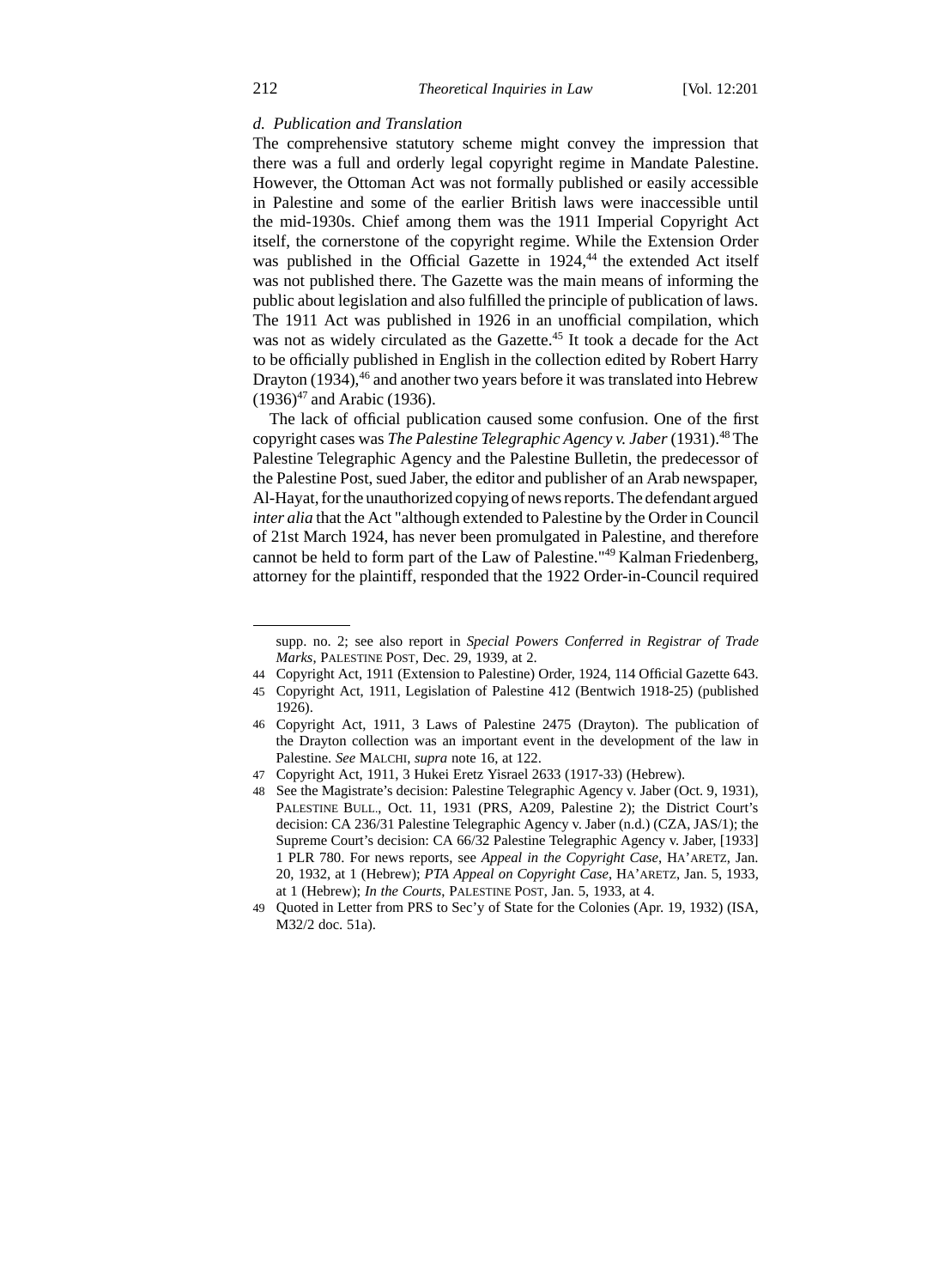only the publication of *local* statutes, i.e., Ordinances, but did not apply to legislation issued by the Crown and the Privy Council. The Magistrate and District Courts agreed. The issue was not raised again in the appeal to the Supreme Court. Nevertheless, Friedenberg himself voiced the concern that similar arguments would be made in the future and suggested that the Copyright Act be published.<sup>50</sup>

The petitions were taken seriously. The Director of Customs, who was the Registrar of Patents and Designs, advocated an exception for copyright law and urged ("I feel strongly") that it be published. His reasoning is telling:

[A]n exception should be made in the case of the Copyright Act 1911, since the subject of Copyright is of considerable importance and interest to many people in Palestine as correspondence on the subject filed at this Office shows. . . . It is hardly possible ["necessary" appears above this in handwriting  $-$  M.B.] to point out that with the large Jewish population in Palestine the position is somewhat different from that of other British Colonies.<sup>51</sup>

There are two arguments here: copyright is different, and Palestine is different. The justification for publication was found in the connection between the Jewish community and the law (copyright). No less interesting is the absence of the Arab population. Recall that the publication issue was raised in court by an Arab defendant (represented by a Jewish attorney, Goiten).<sup>52</sup> These themes — the uniqueness of copyright law, the special cultural needs of the Jews, and the exclusion of Arabs — are part of the identity puzzle in Palestine.<sup>53</sup>

The internal discussion within the Mandate Government ended temporarily with the High Commissioner's decision not to publish the Act. The reasons provided to the Secretary of the Colonies were that there was "no practical necessity for doing so, and publication would involve translating the Act into Arabic and Hebrew," and that "[t]he subject is not

<sup>50</sup> Letter from Kalman Friedenberg to Chief Sec'y of the Gov't of Palestine (Sept. 1, 1932) (ISA, M32/2, doc. 66). Friedenberg, who served as an attorney for the PRS at the time, pulled that string as well and asked the PRS to approach the Colonial Office in London on the same matter. *See* Letter from Kalman Friedenberg to PRS (Apr. 7, 1932) (PRS, A209, Palestine 2). The PRS followed his advice. *See* Letter from PRS to Sec'y of State for the Colonies, *supra* note 49.

<sup>51</sup> Letter from Dir. of the Dep't of Customs, Excises & Trade to Chief Sec'y of the Mandate Government (June 21, 1932) (ISA, M32/2, doc. 57).

<sup>52</sup> David Goiten was later to become a Supreme Court Justice in Israel (1953-61).

<sup>53</sup> *See* LIKHOVSKI, *supra* note 4.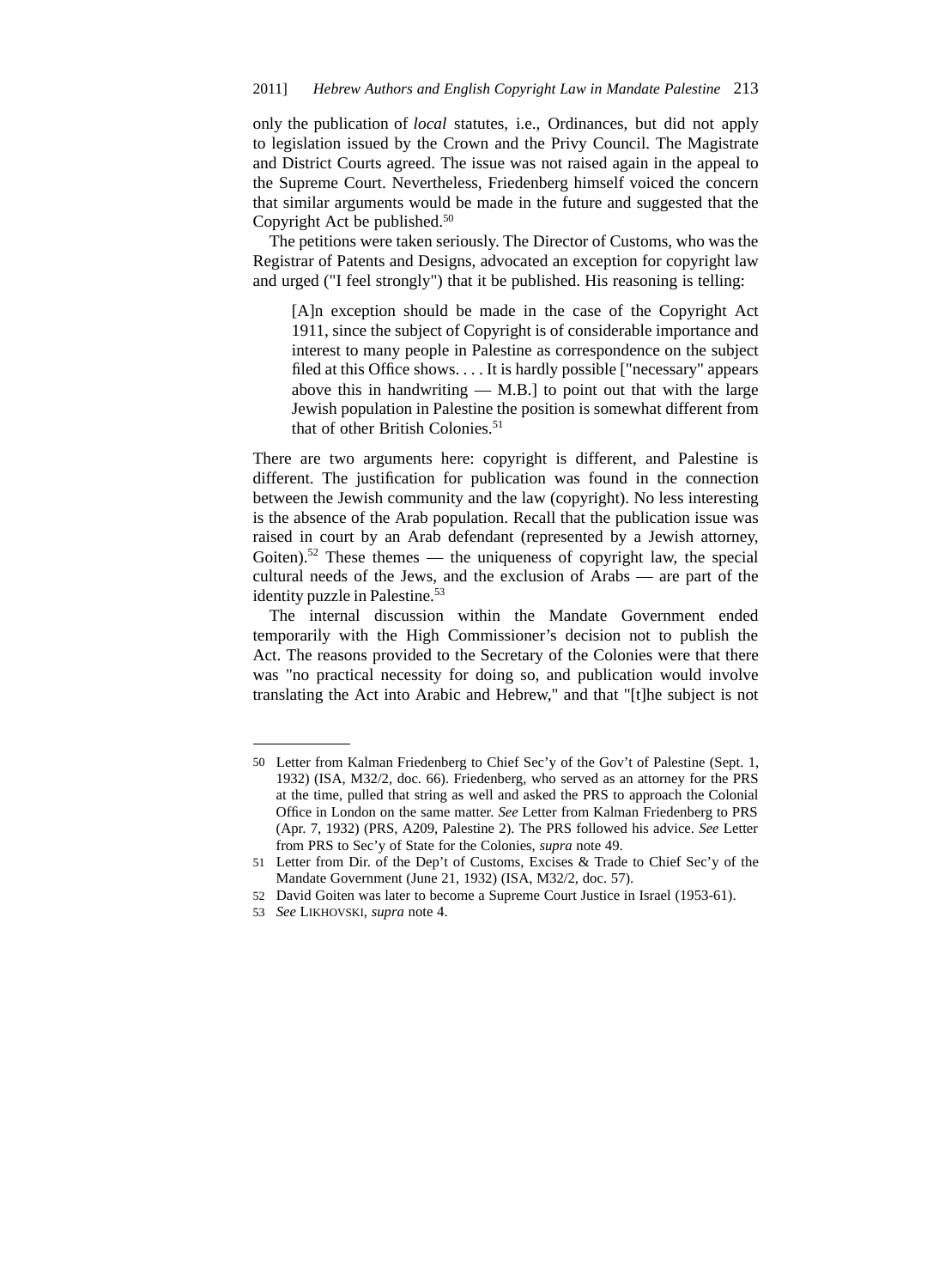one with which the average member of the public is closely concerned," whereas lawyers would be able to find the Act.<sup>54</sup> Copyright law was finally and officially published in September 1934, when the Mandate Government issued three volumes of the Laws of Palestine edited by Drayton.

It took another two years until the Hebrew edition was published. The translation was made by Izhak Abbady, the Chief Hebrew translator to the Mandate Government, or by one of his assistants. Abbady explained that most of the translations were based on the Hebrew versions of the Official Gazette, with some corrections and unification of terms. Interestingly, Abbady reflected on the methodology of translation, pointing to two options: literal translation and "interpretive translation." The ideal way, he concluded, was to translate the original text in a literal manner and turn to the interpretive method only when necessary.<sup>55</sup> Unfortunately, the Hebrew translation of the 1911 Act was rather poor, earning it notoriety in the years to come.<sup>56</sup>

#### *e. Motivation*

Why did the British enact copyright law as early as August 1920, just a month after establishing the civil administration, and then reenact it less than four years later? Clearly, copyright was not the most urgent issue on the table of the High Commissioner. Land and immigration were the burning issues of the day.57

No known single event triggered the enactment of the copyright laws. There was no specific local demand or particular international pressure. The initiative for the 1924 enactments came from both London and Jerusalem.

<sup>54</sup> Letter from High Comm'r of Palestine to the Sec'y of State for the Colonies (July 9, 1932) (ISA, M32/2, doc. 67). The High Commissioner pointed to the reproduction of the Copyright Act in the "Legislation of Palestine". The reference is to the compilation edited by Bentwich, Legislation of Palestine (Bentwich 1918-25). The Colonial Office followed suit and replied to the PRS along similar lines. *See* Letter from Colonial Office to PRS (July 28, 1932) (PRS, A209, Palestine 2).

<sup>55</sup> *See* Izhak Abbady, *Hebrew Introduction* to HUKEI ERETZ YISRAEL 9 (Robert Harry Drayton ed., 1936) (Hebrew).

<sup>56</sup> Most regretful was the omission of the word "original" from section 1(1), the single most important condition for copyright protection. Only in 1985 did the Israeli Supreme Court clarify that the original language of the 1911 Copyright Act is binding and originality has not been omitted from Israeli copyright law. CA 360/83 Strosky Ltd. v. Vitman Ice-cream Ltd. [1985] IsrSC 40(3) 340, 346.

<sup>57</sup> *See* Nathaniel Katzburg, *Introduction — Britain and the Question of Palestine 1915- 1925*, *in* RACHELA MAKOVER, GOVERNMENT AND ADMINISTRATION OF PALESTINE, 1917-1925, at 11 (1988) (Hebrew). The British Civil Administration enacted the Immigration Ordinance in August 1920 and the Land Transfer Ordinance in September 1920.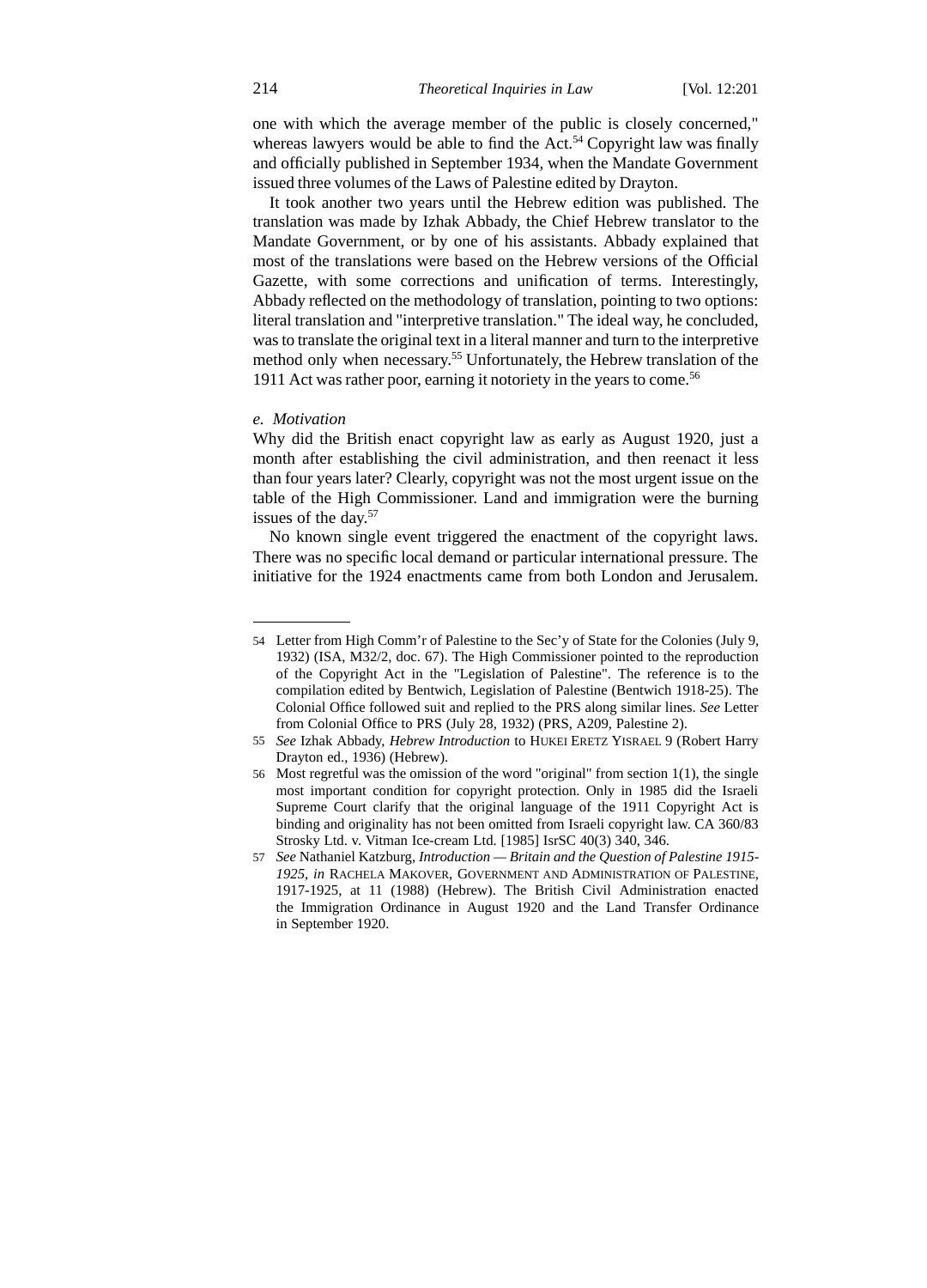The Colonial Office in London circulated instructions on the matter to various colonies in 1917; in 1922 London wrote Jerusalem about the matter; in 1923 the High Commissioner proposed an Ordinance pursuant to those instructions, and it was finally executed alongside the extension of the 1911 Act, in 1924.<sup>58</sup> This procedure fits the general pattern of Palestine's legislation.59

The introduction of copyright law seems to have been the result of two cumulative British interests. One was a general Imperial interest in copyright law: the nature of copyright combined with the then-emerging international scheme of the Berne Convention and the interests of British authors and publishers. A second British consideration was a specific interest in establishing a legal infrastructure for commercial activities in Palestine.

First, the Imperial interest in copyright should be noted. Copyright law was on the British colonial checklist. The British implemented copyright law in all of the colonies and territories under their rule, Mandates included. $60$ Disagreements and debates between London and the colonies over copyright had mostly ended by 1911, with the exception of Canada.<sup>61</sup> The British interest was to achieve some level of uniformity in the territories under British control.62Thus, for example, less than a month after the extension of copyright to Palestine in 1924, similar actions were taken regarding Tanganyika, another British Mandate.<sup>63</sup> Applying copyright law throughout the Empire served the British authors and publishers, who enjoyed copyright protection even if located far away from home.

This British interest accorded with the strengthening internationalization

<sup>58</sup> *See* Letter from High Comm'r of Palestine to the Principal Sec'y of State for the Colonies (Jan. 19, 1923) (CO733/41); Despatch of the Indus. Prop. Dep't 702, 708 (Feb. 8, 1923) (CO733/41). I am indebted to Eyal Katvan for pointing me to these sources.

<sup>59</sup> Bentwich described the legislative process (in general, not specifically in the copyright field): "The procedure of legislation was simple. Measures drafted in my office and approved in Executive Council were submitted to the Advisory Council and criticized in detail. But the authority was in the High Commissioner, subject to the unqualified veto and amending power of the Second Chamber in Downing Street." NORMAN BENTWICH, WANDERER BETWEEN TWO WORLDS 111 (1941).

<sup>60</sup> See the 1927 edition of Copinger, COPINGER, *supra* note 20, at 300, which lists the colonies and other territories in which the Act was implemented.

<sup>61</sup> BRAD SHERMAN & LIONEL BENTLY, THE MAKING OF MODERN INTELLECTUAL PROPERTY LAW — THE BRITISH EXPERIENCE, 1760-1911, at 136 (1999).

<sup>62</sup> On this point, see Lionel Bently, *The "Extraordinary Multiplicity" of Intellectual Property Laws in the British Colonies in the Nineteenth Century*, 12 THEORETICAL INQUIRIES L. 161 (2011).

<sup>63</sup> COPINGER, *supra* note 20, at 300.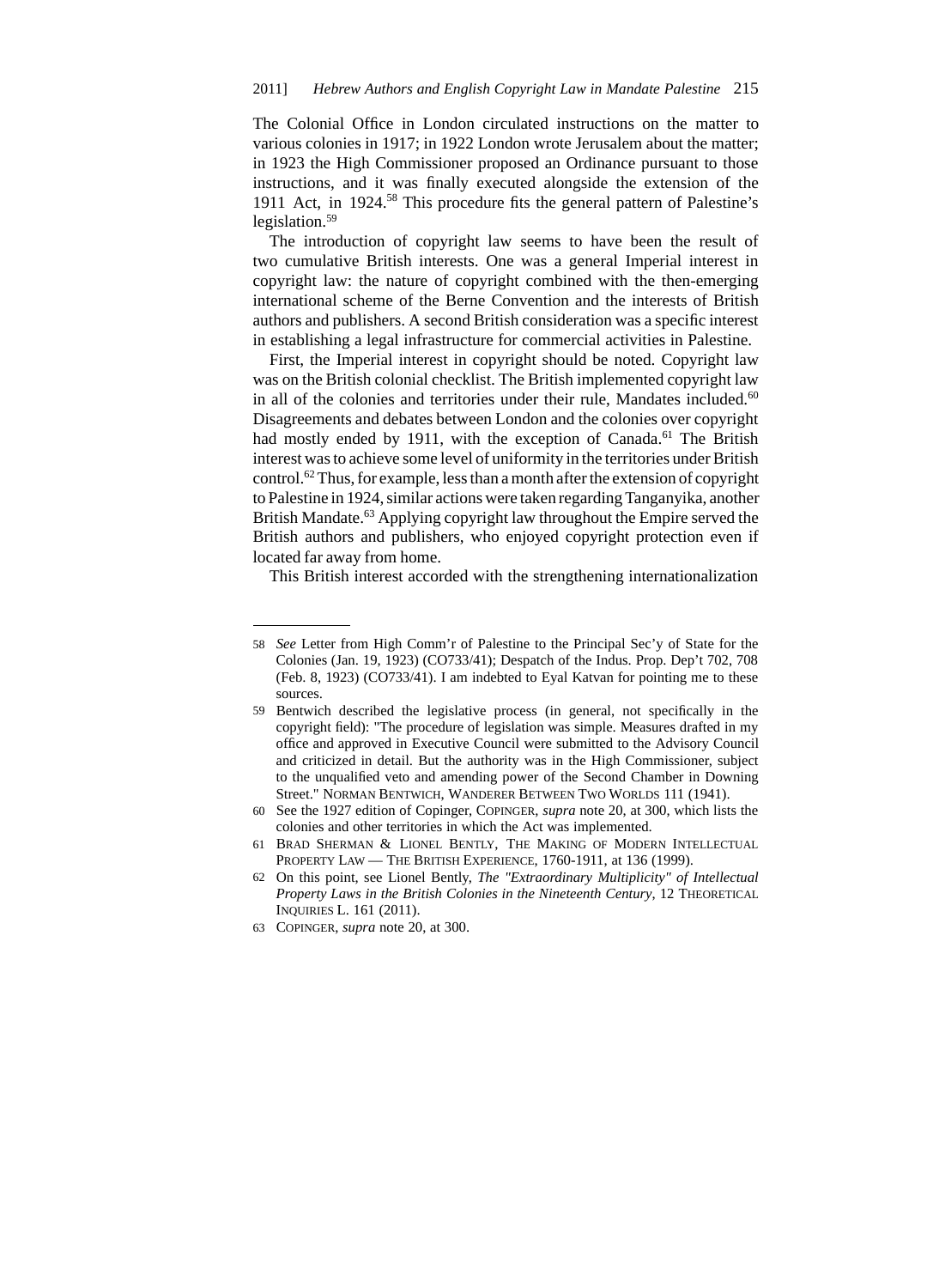(perhaps too early to be called globalization) of copyright law. By 1920, the 1886 Berne Convention had already been supplemented by the "additional protocol" of 1896, revised in 1908 (Berlin) and supplemented with another protocol in 1914. The emerging international scheme required that copyright be extended to as many territories as possible. The reasons were both the formal-legal commitment and the nature of the subject matter of copyright law. Unlike property or tangible objects, copyrighted works can and do cross borders, bypassing border controls. The concern was simple: that works would be imported to a country which does not protect the copyright in the work and be copied there without authorization. It was a real concern and also a matter of national interest, as illustrated by the sometimes tense copyright relationships between exporting and importing countries during the nineteenth and most of the twentieth centuries.<sup> $64$ </sup> Of course, the concern was greater with relation to countries that shared similar cultures, in terms of language, religion and history. However, the Hebrew *Yishuv* in Palestine during the 1920s shared much more in common with Eastern and Central Europe than with England. Hence, the British interests in implementing copyright in Palestine had less to do with the direct interests of British authors and publishers and more with the general copyright agenda.

The second interest was the particular situation of Palestine. Was copyright law unique? To better understand the timing of the copyright enactments, we should locate them within the larger legislative project of the British government. The legislative project began immediately after the establishment of the Civil Administration in July 1920. The Copyright Ordinance was fourth in line, after the Advertisement Ordinance (July 1920), the Immigration Ordinance (August 1920), and the State Flags Ordinance (August 1920).65 In 1922, the Mandate itself specifically recognized the international aspects of copyright law. Article 19 stated:

The Mandatory shall adhere on behalf of the Administration of Palestine to any general international conventions already existing, or which may be concluded hereafter with the approval of the League of Nations, respecting the slave traffic, the traffic in arms and ammunition, or the traffic in drugs, or relating to commercial equality, freedom of

<sup>64</sup> See for example a discussion of the events that led to the Berne Convention: CATHERINE SEVILLE, THE INTERNATIONALISATION OF COPYRIGHT LAW: BOOKS, BUCCANEERS AND THE BLACK FLAG IN THE NINETEENTH CENTURY (2006).

<sup>65</sup> For discussion of the legislative project, see Norman Bentwich, *Palestine*, 4 J. COMP. LEGIS.&INT'L L. 177 (1922).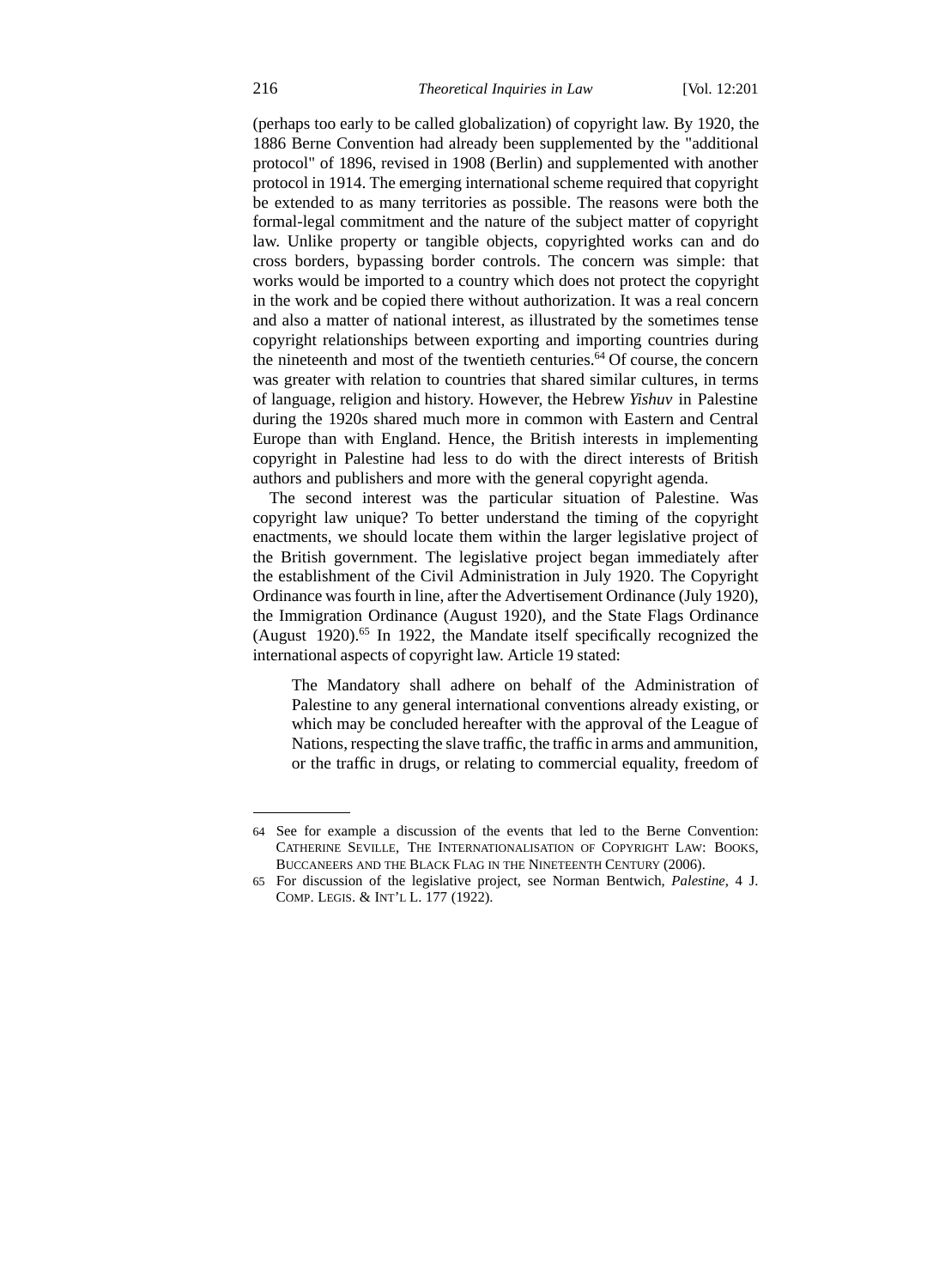transit and navigation, aerial navigation and postal, telegraphic and wireless communication or literary, artistic or industrial property.

This list reflects the League of Nations' minimum legislative "wish list." The British government checked the items on the list and signed various treaties on behalf of Palestine, some before the commencement of the Mandate, including the Berne Convention as revised in Berlin, 1908.<sup>66</sup>

Assaf Likhovski analyzed the Mandatory legislative project and the Anglicization process of the law and concluded that "the British were not eager to replace local substantive law but were more willing to replace procedural law," and that "[t]he British began with procedural and public law and gradually moved on to more private/substantive areas of law."<sup>67</sup> Copyright law does not quite fit into this picture: it is more substantive and private rather than procedural and public (though it has some public features), and yet it was one of the very first British enactments. Perhaps the cause was the character of copyright law: it was hardly, if at all, applied or used prior to the British administration, it concerned only a small industry, and there was a ready-made law, a comprehensive legal regime that could be implemented almost as-is. That was an easier task than engaging in a land reform, for example.<sup>68</sup>

The Mandate's instructions re copyright and the local legislative project converged with the British interest in establishing a viable commercial environment,<sup>69</sup> and with its distaste for Ottoman law, especially that which relied on French sources.<sup>70</sup> Bentwich wrote in 1932:

<sup>66</sup> The Palestine Mandate § 19 (July 24, 1922), *available at* http://avalon.law.yale. edu/20th\_century/palmanda.asp. For the treaties signed before the Mandate, see COLONIAL OFFICE, REPORT OF HIS BRITANNIC MAJESTY'S GOVERNMENT TO THE COUNCIL OF THE LEAGUE OF NATIONS ON THE PALESTINE ADMINISTRATION 21 (1925); for the treaties adhered to after the Mandate's commencement, see 2 SURVEY OF PALESTINE, PREPARED IN DECEMBER 1945 AND JANUARY 1946 FOR THE INFORMATION OF THE ANGLO-AMERICAN COMMITTEE OF INQUIRY 963-66 (1946).

<sup>67</sup> LIKHOVSKI, *supra* note 4, at 55, 57.

<sup>68</sup> Thanks to Diane Zimmerman for making this point. *See also id.* at 56.

<sup>69</sup> *See* Yoram Shachar, *History and Sources of Israeli Law*, *in* INTRODUCTION TO THE LAW OF ISRAEL 1, 4 (Amos Shapria & Keren C. DeWitt-Arar eds., 1995).

<sup>70</sup> *See* Ron Harris & Michael Crystal, *Some Reflections on the Transplantation of British Company Law in Post-Ottoman Palestine*, 10 THEORETICAL INQUIRIES L. 536, 566 (2009) ("Hostility to Ottoman law was augmented in the field of commercial law by hostility to French law."); *see also* ROBERT H. EISENMAN, ISLAMIC LAW IN MANDATE PALESTINE AND MODERN ISRAEL:ASTUDY OF THE SURVIVAL AND REPEAL OF OTTOMAN LEGISLATIVE REFORM 36 (1977); Daniel Friedmann, *Infusion of the Common Law into the Legal System of Israel*, 10 ISR. L. REV. 324, 328 (1975).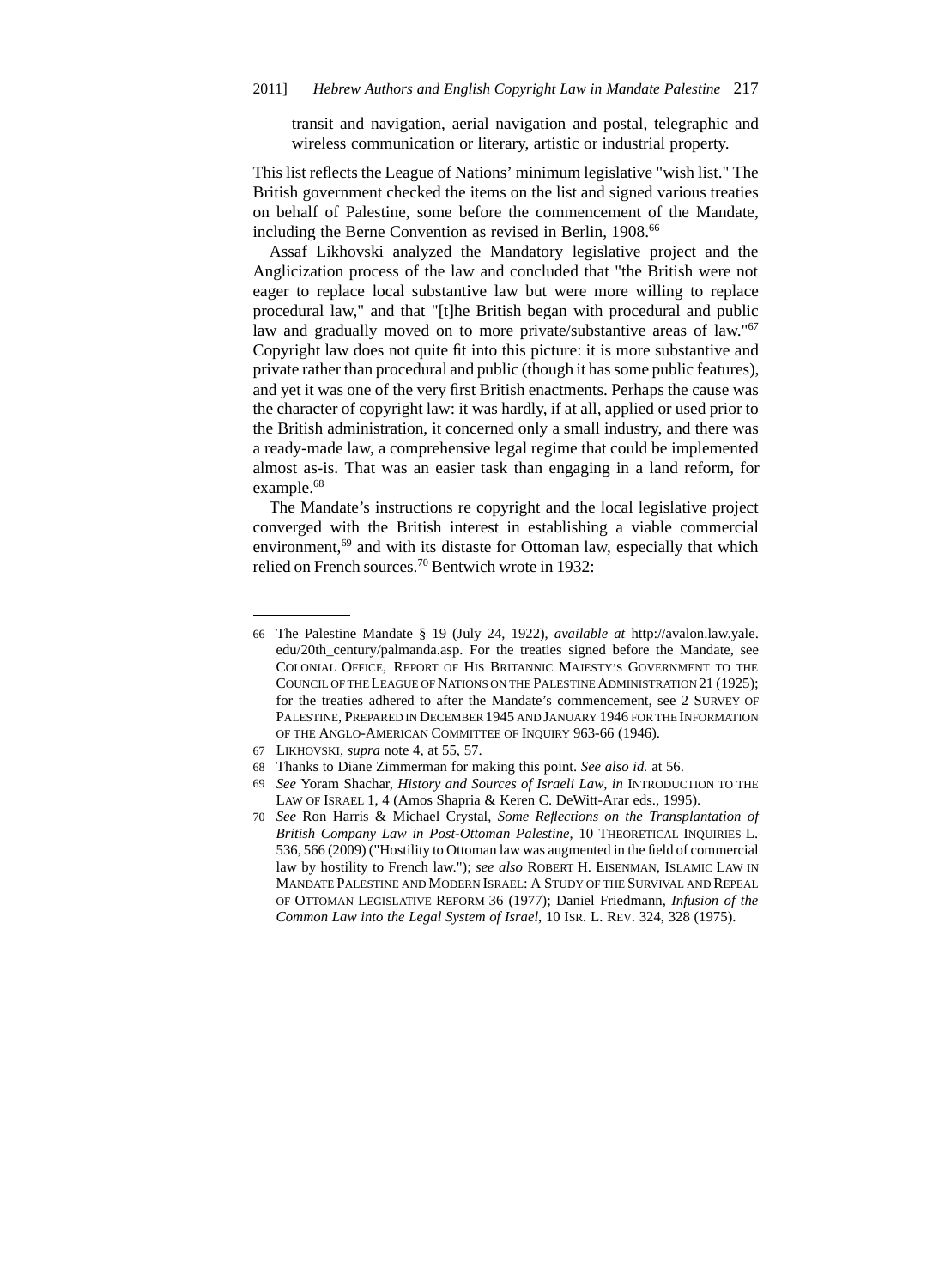The High Commissioner's powers of legislation have been used liberally in Palestine during the last ten years. Nearly as many laws are issued annually for the little country as are passed by the Mother of Parliaments for Great Britain. The Arab Press speaks derisively of "the law-factory" which turns out new Ordinances without rest. But two main causes have induced the multiplication of laws: the inadequacy of the Ottoman Law-book for the needs of modern life: and the legalistic spirit which has spread among the people under British Administration, and makes it necessary to have a legal text as the basis of any exercise of authority.<sup>71</sup>

Thus, the legislative activity was driven by a sense of superiority of British law, encapsulated in the principle of the rule of law. British law was presented as an instrument of modernity and economic progress. Likhovski attributes this also to Bentwich's Zionist agenda: the belief that commercial law facilitates economic development, which would then attract Jewish immigrants.<sup>72</sup>

The legislative activity was also justified as a demand for such modern laws by the population, the *Yishuv* in particular. We have seen the comments of the Director of Customs in 1932, explicitly referring to the Jewish population.<sup>73</sup> Bentwich, reflecting on his prior legislative work, wrote (also in 1932):

The other main motive of law-making is the demand for modern institutions by the progressive population which comes to Palestine from Western and Eastern Europe. The Palestine legislator requires the agility of a circus rider with his feet on two horses, one that will not go fast, and the other that cannot go slow.74

The not-so-hidden undertones in Bentwich's statements were Orientalist, aimed explicitly at the Ottomans and implicitly at the Arab population.<sup>75</sup> Bentwich did not spare metaphors for the legislative project: a new outfit

<sup>71</sup> BENTWICH, *supra* note 2, at 273.

<sup>72</sup> LIKHOVSKI, *supra* note 4, at 57.

<sup>73</sup> *See supra* text accompanying note 51.

<sup>74</sup> BENTWICH, *supra* note 2, at 273.

<sup>75</sup> For the British Orientalism towards the local population in Palestine, see LIKHOVSKI, *supra* note 4, at 47-48, 59. He argues that it was directed at Arabs and Jews alike. The "copyright instances", however, indicate mostly a differential treatment of the Arabs and Jews by the British, as illustrated by the reasoning for the enactment of commercial laws, the publication of the Imperial Copyright Act and, later on, the treatment of performing rights over the radio. The perspective of the local British government in Palestine will be examined in a separate article. On Orientalism, see EDWARD W. SAID, ORIENTALISM (1979).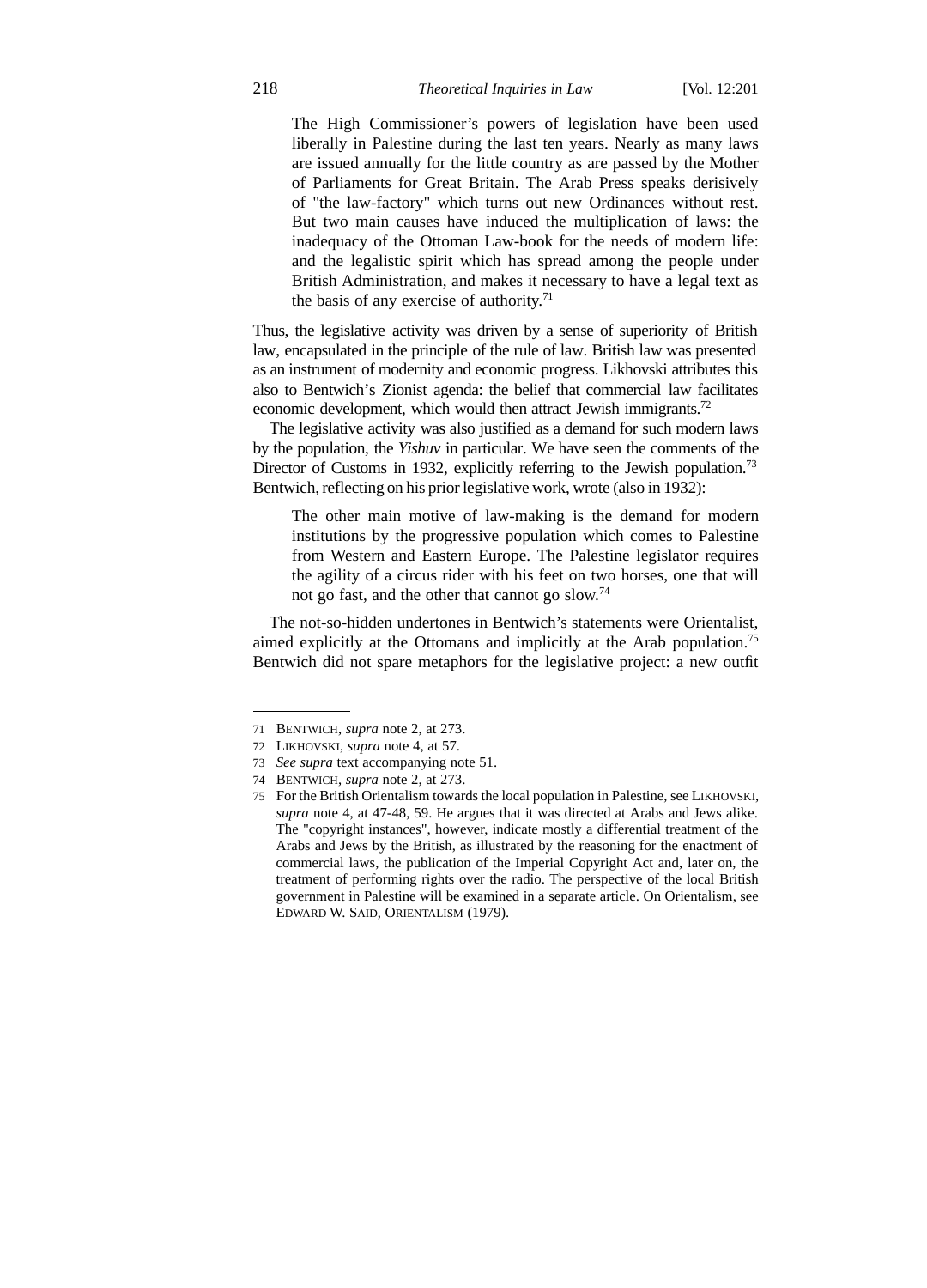and new wine in new bottles were required.76 He provided a few examples of modern law, including trademarks, patents and copyrights.<sup>77</sup>Indeed, copyright law fits this description nicely: it was a rather new body of law, dealing with cutting edge technologies, one of the first to be part of an international scheme.

Finally, another possible explanation for the enactment of copyright law in the early days of the Mandate turns to the Bentwich family.78 Norman Bentwich was intimately familiar with this body of law; his father, Herbert Bentwich, was a copyright lawyer and co-author of an important book on the law of designs  $(1908)$ <sup>79</sup> Herbert Bentwich counseled art publishers as a solicitor in continuous litigation, with cases reaching the House of Lords.<sup>80</sup> Interestingly, these cases dealt with foreign works, i.e., the international aspects of copyright law. Herbert, a Zionist leader in London, was an influential and dominant character in Norman's life. Norman and his sister Margery published a book about their father in 1940. One chapter in the book, entitled "The Lawyer,"81 discusses the copyright cases in which Herbert was involved in great detail and also mentions that he testified before the Committee of the House of Lords which took up copyright reform. Several of his father's recommendations, Norman wrote, were adopted in the 1911 Copyright Act.82 While there is no explicit mention in Norman's book and in his other writings on Mandate law linking the father's practice and scholarship to the son's legislative activity, the former, at the very least, familiarized Norman with this field of law, thus enabling its smooth introduction into Palestine.

# **B. Copyright in Court**

A British judicial system was set up in Palestine shortly after the country was conquered.83 However, only a handful of copyright decisions were reported

<sup>76</sup> BENTWICH, *supra* note 2, at 273.

<sup>77</sup> *Id.* Bentwich mentioned copyright law once more, as an example of applying Imperial Acts of Parliament to Palestine. *Id.* at 278.

<sup>78</sup> I am indebted to Lionel Bently for pointing me to this connection.

<sup>79</sup> LEWIS EDMUNDS & HERBERT BENTWICH, THE LAW OF COPYRIGHT IN DESIGNS (2d ed. 1908).

<sup>80</sup> *See, e.g.*, Tuck & Sons v. Priester, (1887) 19 Q.B.D. 48; Hanfstaengl Art Publishing Co. v. Holloway, [1893] 2 Q.B. 1; Hanfstaengl v. Empire Palace, [1894] 3 Ch. 109 (H. 543); Hanfstaengl v. American Tobacco Co., [1894] 1 Q.B. 347; Hanfstaengl v. H.R. Baines & Co. Ltd., [1895] A.C. 20.

<sup>81</sup> MARGERY BENTWICH & NORMAN BENTWICH, HERBERT BENTWICH: THE PILGRIM FATHER 132-41 (1940).

<sup>82</sup> *Id.* at 135.

<sup>83</sup> The conventional view is that the British civil judicial system was put in place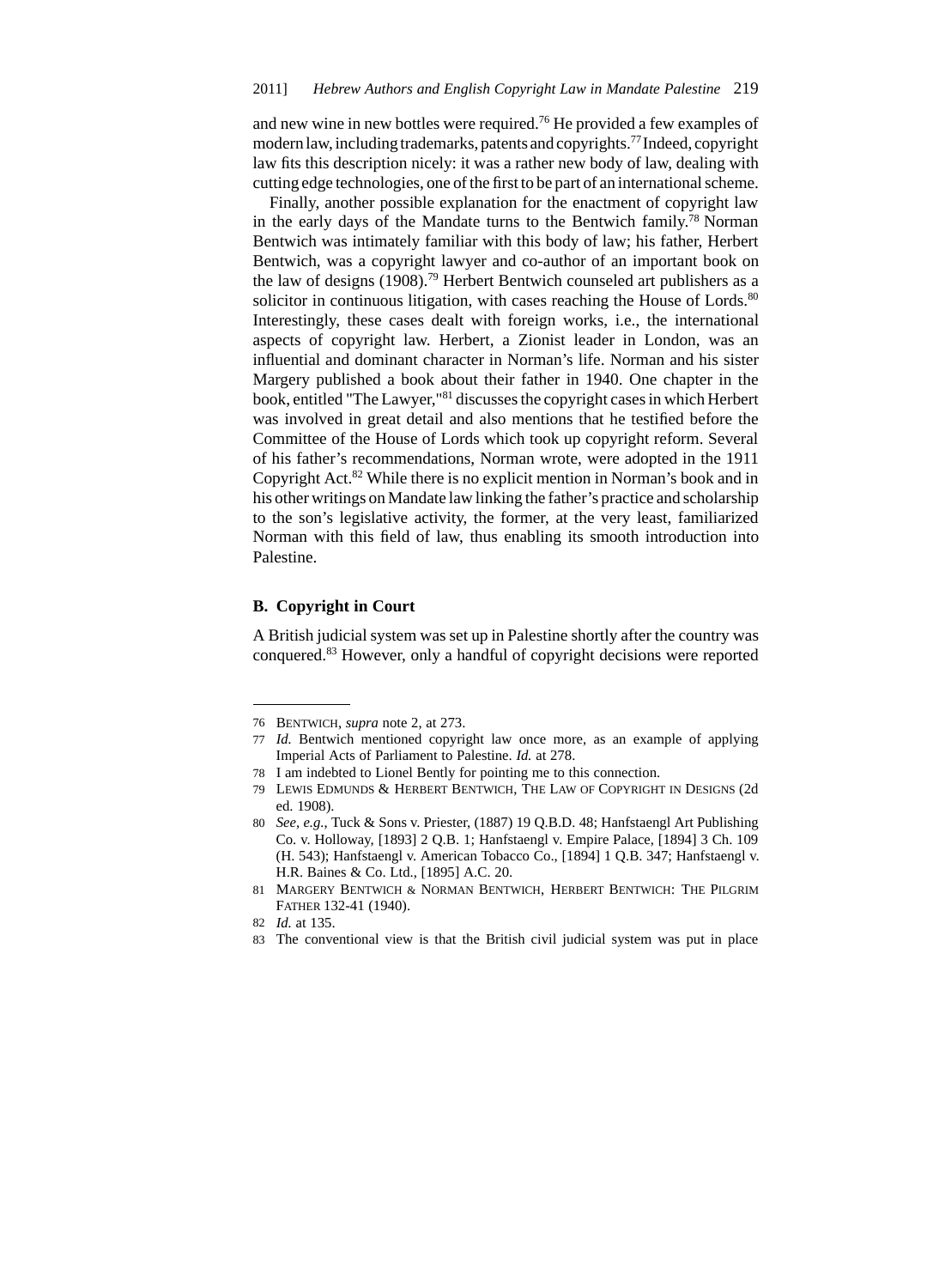in the official publications, mostly Supreme Court cases. The following list is based on published cases and those found in archives.

In the first copyright case (1930), a foreign copyright association, the German Performing Rights Society, acting through its local agent, Meir Kovalsky, criminally charged the Zion Cinema in Jerusalem with the public performance of live music played as background music for a silent movie.<sup>84</sup> Kovalsky's lawyer, Friedenberg, whom we have already met in the *Telegraphic Agency* case, based the charges on a section that dealt with performance from infringing copies. This was an unusual legal strategy. As for the criminal charges, Friedenberg explained to the puzzled PRS (which closely followed the case and shortly thereafter led a cartel of several European performing rights societies) that it was meant to bypass the need to prove the chain of ownership.<sup>85</sup> Indeed, in civil cases that followed against cafes and cinemas, proof of ownership was a major hurdle. As for the specific offense — it was clearly wrong, as there was no argument that the cinema played the music from infringing copies. Nevertheless, Kovalsky and Friedenberg won and the court imposed a fine of 1 Palestine Lira. GEMA and the PRS were unimpressed by both the decision and the lawyer, to say the least.<sup>86</sup> The foreign collecting societies were determined to set copyright law in motion in Palestine. Despite the victory in the case, it was not a good start, as it signaled that the users, lawyers and courts still had a lot to learn.

During the 1930s the PRS initiated a series of cases, focusing on the right of public performance, which resolved various legal questions regarding issues of burden of proof, chain of assignments, amount of damages and the proper procedure, including the appropriate court (Magistrate or District).<sup>87</sup>

by Norman Bentwich. Brun argues that Orem Clarke, a young British officer and Barrister, deserves the credit for establishing the judicial system during the military government. *See* NATHAN BRUN, JUDGES AND LAWYERS IN ERETZ YISRAEL 148 (2008) (Hebrew).

<sup>84</sup> *See* CrimC 1844/29 Attorney General v. Guth (Jan. 9, 1930) (PRS, A209, Palestine 2).

<sup>85</sup> Letter from PRS to Kalman Friedenberg (Mar. 4, 1930) (PRS, A209, Palestine 1); Letter from Kalman Freidenberg to PRS (Mar. 18, 1930) (PRS, A209, Palestine 1).

<sup>86</sup> Letter from PRS to Kalman Friedenberg (Mar. 31, 1930) (PRS, A209, Palestine 1); Letter from GEMA to PRS (July 25, 1930) (PRS, A209, Palestine 1).

<sup>87</sup> *See* Attorney General v. Guth (PRS, A209, Palestine 2); File No. 1442/31 Kovalsky & Son v. Gut (Apr. 10, 1931); and appeal: CA (Jer) 110/31 Gut v. Kovalsky (June 9, 1932) (PRS, A209, Palestine 2); PRS v. Klein (Mar. 15, 1932) (PRS, A209, Palestine 2) (concerning Vienna Café); PRS v. Eden Cinema, P.R. GAZETTE, Oct. 1933, at 196 (Apr. 1933); (Hi) R. Ricordi & Co. v. Ein Dor Cinema, Haifa (Mar. 6, 1934) (preliminary judgment), (Mar. 29, 1934) (final judgment) (PRS, A319, Agranat 1); CA (TA) 239/34 Carasso v. G. Ricordi & Co. (Apr. 29, 1934) (PRS,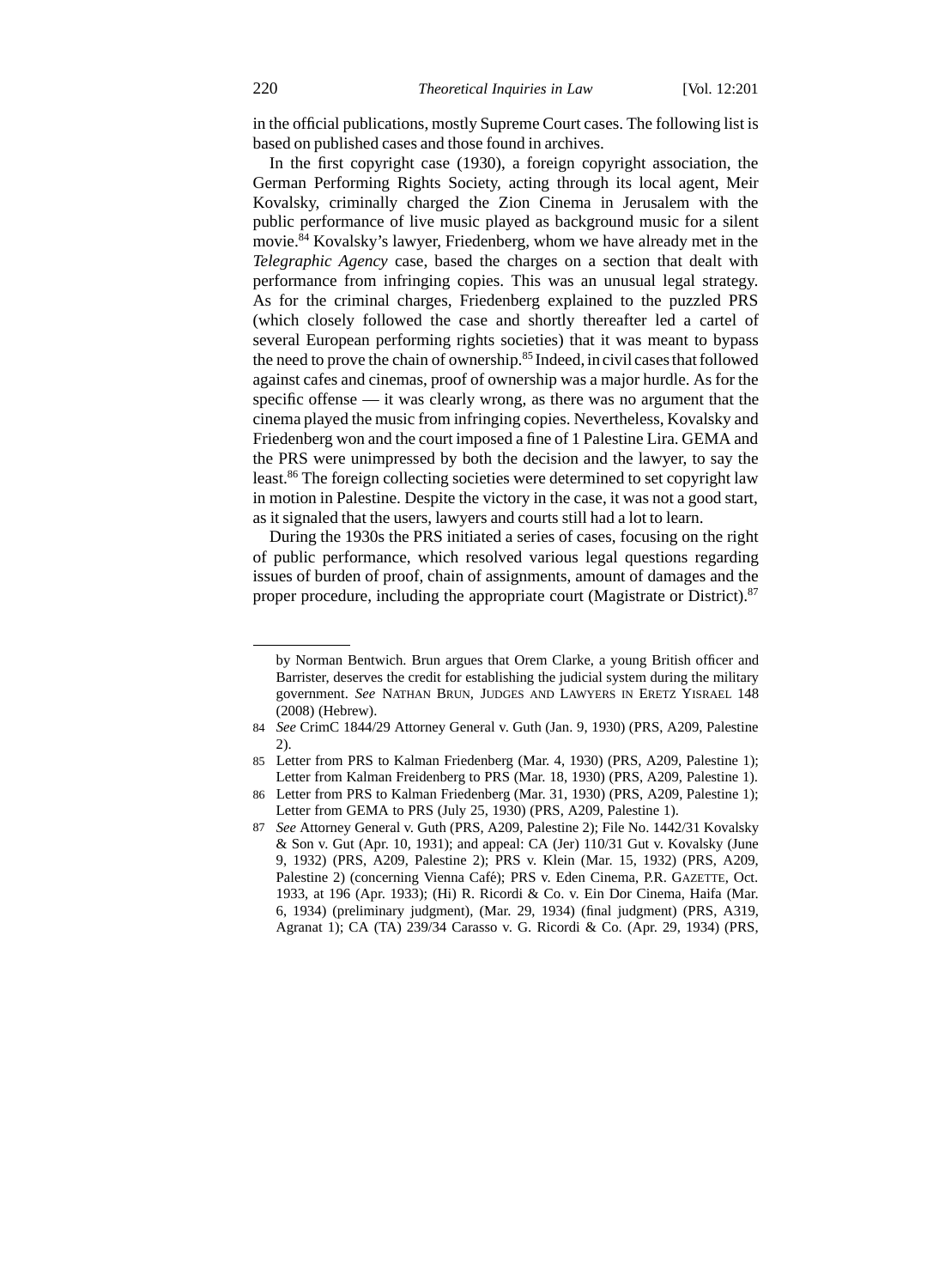Other than the performing rights cases, the first officially published copyright case was *The Telegraphic Agency* (1932) (unauthorized publication of news.)88 The first copyright case between Jewish parties was related to Theodor Herzl's writing and adjudicated by a Jewish arbitrator appointed by the Jewish Agency (1936).<sup>89</sup> The second case between Jews was the first to be adjudicated in the Mandate courts: the Magistrate Court in Tel Aviv ruled in the criminal case of *Margolin v. Schocken* (1937).<sup>90</sup> The next reported case (1941) was a dispute between a Jewish pilot whose photograph was taken and used in an advertisement for cigarettes. The District Court dismissed the case after finding there was no case to answer (in a civil case).<sup>91</sup> Further published cases were those of the heirs of Ahad Ha'am, the pen-name of Asher Ginsberg, a prominent Zionist thinker and publicist, over the ownership of copyright, *Ossorguine v. Hotza'ah Ivrit, Ltd.* (1943),92 and *el-Amiri v. Katul* (1946), which was a dispute between two Arab authors over the copyright in educational books on health.<sup>93</sup> The last documented dispute was  $A_{Z}u_{Z}$  v. *Benayahu*, over the copying of ancient letters (1947).<sup>94</sup>

A293, Palestine 5); CC (Hi) 2055/35 PRS v. Ein Dor (Oct. 27, 1935) (PRS, A319, Agranat 1); CC (Hi) 2056/35 PRS v. Wildhorn (Oct. 27, 1935) (PRS, A319, Agranat 1) (concerning Aviv Cinema); CC (Jer) 38/36 PRS v. Khayat (May 19, 1936) (PRS, A293, Palestine 5) (concerning Café Paradise); CC (Jer) 3588/36 PRS v. Rotman House (Dec. 1, 1936) (PRS, A293, Palestine 5); Honegger v. Homa (Feb. 18, 1937) (ruling), (Mar. 5, 1937) (judgment) (PRS, A293, Palestine 5); and the appeal, in CA (Hi) 86/37 Homa v. Honegger (June 1, 1937) (concerning Orah Cinema).

<sup>88</sup> CA 66/32 Palestine Telegraphic Agency v. Jaber, [1933] 1 PLR 780.

<sup>89</sup> *See* Neumann v. Mizpe Publishing House (May 5, 1936) (Y. Aharonovitch, Arb.) (CZA S5/11321). Trude Margarethe Neumann, Herzl's daughter, sued the Mitzpe Publishing House for copyright infringement, by way of publishing her late father's writing without permission. The arbitrator ruled that the daughter be paid a sum of 125 Palestine Lira and that the rights be fully transferred to the publisher. Fourteen years later, Herzl's writings were once again the subject of a copyright lawsuit, this time between the Hotza'ah Ivrit (Hebrew Press) against the World Zionist Organization. The case was tried by the District Court in Jerusalem, now an Israeli court: CC (Jer) 139/50 Hotza'ah Ivrit v. World Zionist Organization (CZA S5/12455). After several hearings, the plaintiff withdrew the suit.

<sup>90</sup> CrimC (TA) 5756/37 Margolin v. Schocken et al. (Sept. 16, 1937) (Gnazim, file 20787/4).

<sup>91</sup> CC (TA) 344/40 Steinberg v. Dubek Ltd. [1941] Reports of the District Court of Tel Aviv 25.

<sup>92</sup> CA 332/43 Ossorguine v. Hotza'ah Ivrit Ltd. [1944] 11 PLR 419.

<sup>93</sup> CA 320/45 el-Amiri v. Katul [1946] 13 PLR 189. The Supreme Court ruled on a procedural issue, that once particulars were requested during the hearing in the District Court, they should be given. No subsequent procedures were found after this ruling.

<sup>94</sup> CrimC (Magistrate Ct., Jer) 6899/46 Azuz v. Benayahu (Jan. 21, 1947) (Benayahu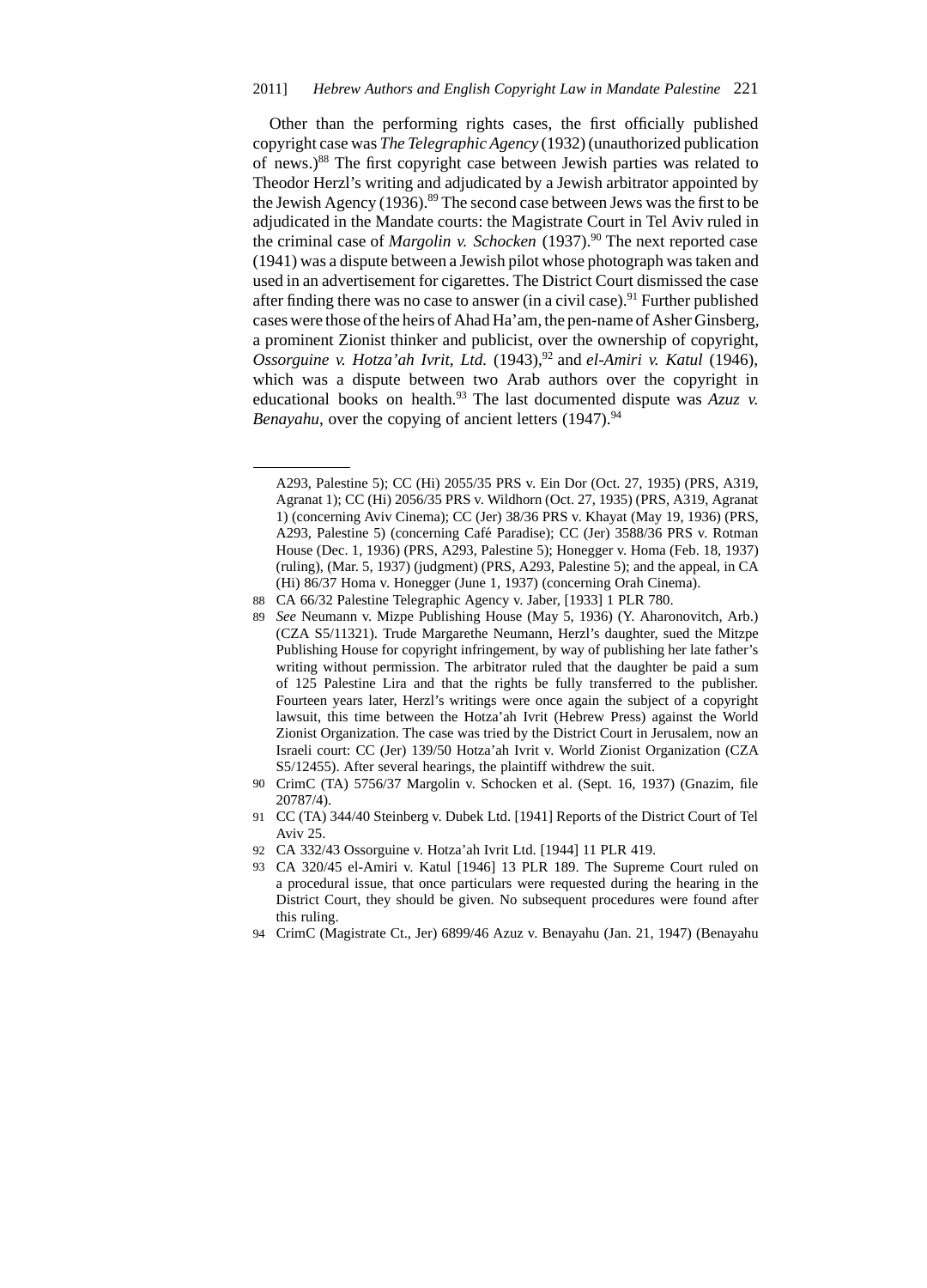In the *Yishuv* there were two non-state judicial systems: the Hebrew Law of Peace  $(1909-49)^{95}$  and the Comrades' Law (est. 1923), operated by the *Histadrut*, the influential labor union.<sup>96</sup> The two systems were secular in nature, composed mostly of lay judges who applied common sense as a guiding principle, as opposed to the formal positivist state-law.<sup>97</sup>Both adjudicated civil matters between individuals and between individuals and institutions.<sup>98</sup> Thus far, the research has found only one case dating from 1937 that indirectly bears upon copyright, a dispute over payment for the translation of a book.<sup>99</sup> There

- 97 Shamir, *supra* note 95, at 593, 615. Shamir further observes a division of litigants between the two systems and no apparent competition: the Comrades' Law was applied to the members of the *Histadrut* (a substantial proportion of the *Yishuv*), the Hebrew Law of Peace targeted the rest of the population. Ronen Shamir, *The Comrades Law of Hebrew Workers in Palestine: A Study in Socialist Justice*, 20 LAW & HIST. REV. 279, 285 (2002) [hereinafter Shamir, *The Comrades Law*].
- 98 The rationale and motivation of both systems was the interest to operate non-state mechanisms as an alternative to the foreign (colonial) power. *See* DAYKAN, *supra* note 95, at 14; Shamir, *The Comrades Law, supra* note 97, at 284-85; Shamir, *supra* note 95, at 601.

private archive). The charges were brought by Menahem Azuz against a young student, Meir Benayahu, the son of a prominent rabbi, Yizhak Nissim (who later became the Chief Rabbi of Israel). Benayahu published an article analyzing several letters dated to the eighteenth century written by Jews in Turkey and the Balkans. Azuz, who claimed to be the owner of the letters, accused Benayahu of copying them without permission. It was a private criminal case, according to section 17 of the Magistrates' Courts Jurisdiction Ordinance, 1939. The judge seems to have dismissed the case without a hearing, or at least before the plaintiff reached court. Azuz appealed to the District Court. It is unclear what happened in the appeal, but later the Palestine Post reported that the Magistrate court dismissed the prosecution. *Rights to Use of Ancient Letters*, PALESTINE POST, June 30, 1947, at 3. Benayahu became a prominent professor. He died in April 2009. I am indebted to Mr. Hanan Benayahu who allowed me access to his father's documents.

<sup>95</sup> *See* PALTIEL DAYKAN (DIKSHTEIN), THE HISTORY OF THE HEBREW LAW OF PEACE — TRENDS, ACTIVITIES AND ACHIEVEMENTS (1964) (Hebrew). For the ups and downs of the Hebrew Law of Peace see Eliahu Epstein-HaLevy, *Hebrew Law of Peace, Its Direction and Needed Changes*,2HA-MISHPAT 120 (1927) (Hebrew). Its power diminished substantially by the end of the 1920s. *See* DAYKAN, *supra*, at 35; Paltiel Dikshtein, *On the Expansion of the Function of the Hebrew Law of Peace*, 1 HA-MISHPAT 154, 158 (1927) (Hebrew). For a current analysis see Ronen Shamir, *Lex Moriendi: On the Death of Israeli Law*, *in* ISRAEL AS A MULTI-CULTURAL SOCIETY 598 (Menachem Mautner, Avi Sagi & Ronen Shamir eds., 1998) (Hebrew).

<sup>96</sup> *See* Israel Bar-Shira, *About the Substance of the Comrades' Law*,4HA-MISHPAT 103 (1930) (Hebrew). For a current analysis, see David De Vries, *The Making of Labour Zionism as a Moral Community-Workers' Tribunals in 1920s Palestine*, 65 LAB. HIST. REV. 139 (2000).

<sup>99</sup> CC 8135 Dweck v. Kahana, Tel Aviv Hebrew Law of Peace (June 6, 1937) (on file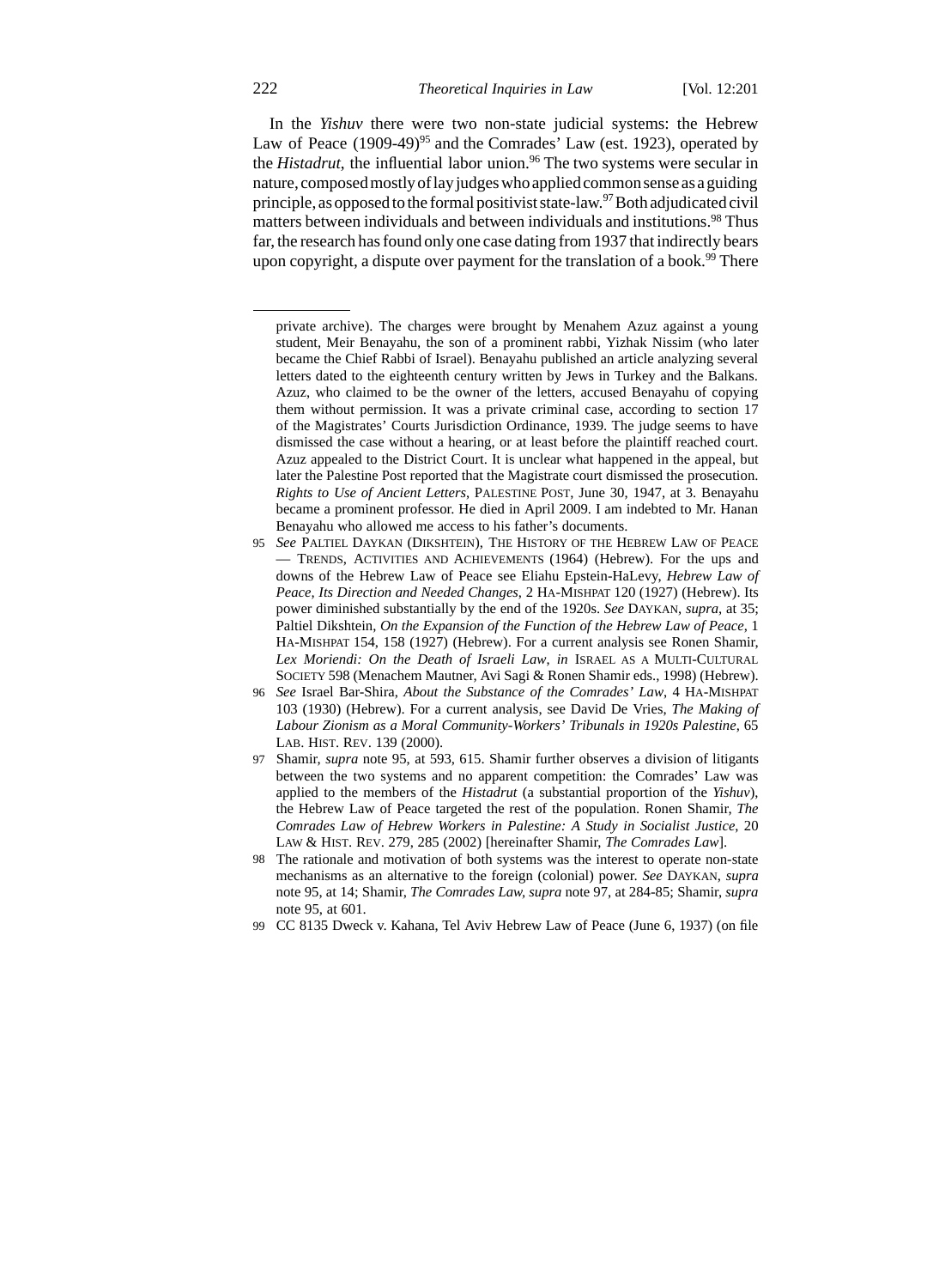are no other indications that either tribunal adjudicated copyright issues, but there are several reports of private arbitrations, the *Herzl* case being a first and dramatic such case.

Several other cases were litigated later on, but did not reach a judicial decision due to compromise. The translators' case against the publishers over royalties for new editions was an important case, litigated (unclear as to where) during 1945-46, which concluded with a detailed agreement about the royalties for republications of translations to Hebrew.<sup>100</sup> During the 1940s, the HAA arbitrated several disputes between authors and publishers.<sup>101</sup> This signaled the maturation of the book industry and the regulation of the relationship between the different players in the market.

## **C. Copyright Law in Practice**

What did the *Yishuv* know about copyright law? The fact that the main statute — the 1911 Act — was neither officially published nor widely accessible provides us with only a general answer: not much. Artists and authors did care about their rights, but not until the early 1930s did they phrase their needs and concerns in formal terms of copyright law. Put differently, blaming and claiming (though not in court) preceded (legal) naming.<sup>102</sup>

During the 1930s, the use of "copyright language" grew and by the 1940s it was the main tool being used to address such issues. This Section

with author). DAYKAN, *supra* note 95, discusses the various issues adjudicated by the Hebrew Law of Peace and does not mention any copyright related case.

<sup>100</sup> The plaintiffs were Y.H. Yevin and L. Hazan, who sued the Masada Press. Yevin translated a book by Guy de Maupassant and Hazan books by Ivan Sergeyevich Turgenev. Both the Hebrew Authors' Association (HAA) and the Publishers' Association closely followed the case, as indicated in numerous minutes of the HAA executive board's meetings. See, for example, Minutes of the Board of HAA (Oct. 15, 22, 1945, Nov. 19, 1945, Dec. 31, 1945, Jan. 6, 14, 21, 28 1946, Feb. 4, 1946) (Gnazim, files 84850, 84851, 84852), in which the terms of the compromise were agreed upon. See also the discussion in ZOHAR SHAVIT, THE LITERARY LIFE IN ERETZ YISRAEL 1910-1933, at 401 (1982) (Hebrew).

<sup>101</sup> For example, a dispute between Reuveny and Masada-LeGvulam Press and a dispute between Teilhaber and Shapira over the Historical Atlas, both discussed in Minutes of the Board of HAA (Jan. 4, 1944) (Gnazim, file 84850); a dispute between A. Hermoni and the Tversky Press (1948), see Minutes of the Board of HAA (Nov. 1, 1948) (Gnazim, file 84840) (after the establishment of Israel); SHAVIT, *supra* note 100, at 403.

<sup>102</sup> William L.F. Felstiner, Richard L. Abel & Austin Sarat, *The Emergence and Transformation of Disputes: Naming, Blaming, Claiming* . . ., 15 LAW & SOC'Y REV. 631 (1980).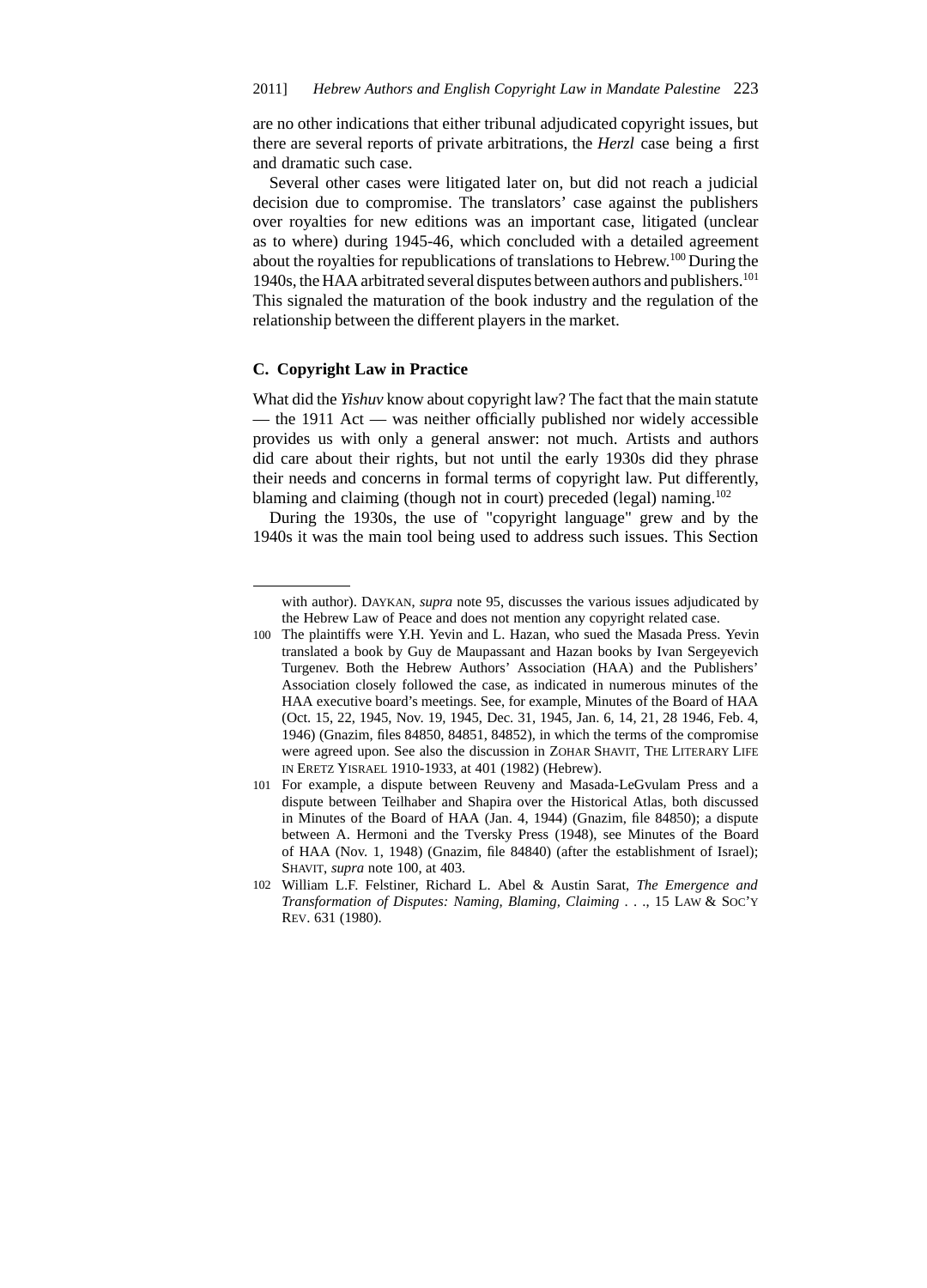establishes the argument about the lack of familiarity with copyright law until circa 1930. Negative evidence is based on the study of the general legal field, which shows little circulation of information on copyright law. Positive evidence is based on the few cases decided during the Mandate, mentioned above, which only began in the 1930s and the alternative practices, which will be discussed in Part II. Searching for copyright law "footprints" takes us to several locations within the legal field of the time: the lawyers, the judicial system, legal education, libraries, legal scholarship and the general press.

## *1. Lawyers*

By the end of World War I there were very few trained lawyers in Palestine; the Jews amongst them were a minority.<sup>103</sup> The few lawyers who had a European background did not practice law; a few others had studied law in Istanbul and were rehearsed in Ottoman law. The postwar waves of immigration, the third (1919-23) and, even more so, the fourth (1924- 28), brought with them also Jewish lawyers trained in Europe, especially Germany.<sup>104</sup> Thus, during the 1920s, among the small Zionist population there were few lawyers (38 practicing Jewish lawyers as compared to 85 Arab lawyers in 1922).<sup>105</sup> Most of the graduates of the Jerusalem Law Classes were Arab.<sup>106</sup> There was hardly any specialization, let alone in copyright law. The pioneers in the field were Friedenberg and Agranat.<sup>107</sup>

#### *2. Legal Education*

In 1920, the Mandate Government established the Law Classes in Jerusalem,<sup>108</sup> which operated until the establishment of Israel in 1948. The Law Classes curriculum shows no indication of any IP-related material. In 1935, the School of Law and Economics was established in Tel Aviv,<sup>109</sup> but the curriculum had no IP-related material.<sup>110</sup> The syllabus of the course on

<sup>103</sup> *See* BRUN, *supra* note 83, at 59.

<sup>104</sup> *See* Fania Oz-Salzberger & Eli M. Salzberger, *The Hidden German Sources of the Israeli Supreme Court*, 15 TEL AVIV U. STUD. L. 79, 83 (2000).

<sup>105</sup> See data in LIKHOVSKI, *supra* note 4, at 26.

<sup>106</sup> BRUN, *supra* note 83, at 64.

<sup>107</sup> *See supra* notes 15, 50 and accompanying text.

<sup>108</sup> LIKHOVSKI, *supra* note 4, at 109-23.

<sup>109</sup> In 1959 the School became a branch of the Hebrew University of Jerusalem and in 1967 part of Tel Aviv University.

<sup>110</sup> Shmuel Eisenstadt, The Law and Economics School — The History of the Institution and Its Development, 1939-1959 (n.d.) (unpublished manuscript, on file with TAU, file 20, 900.969).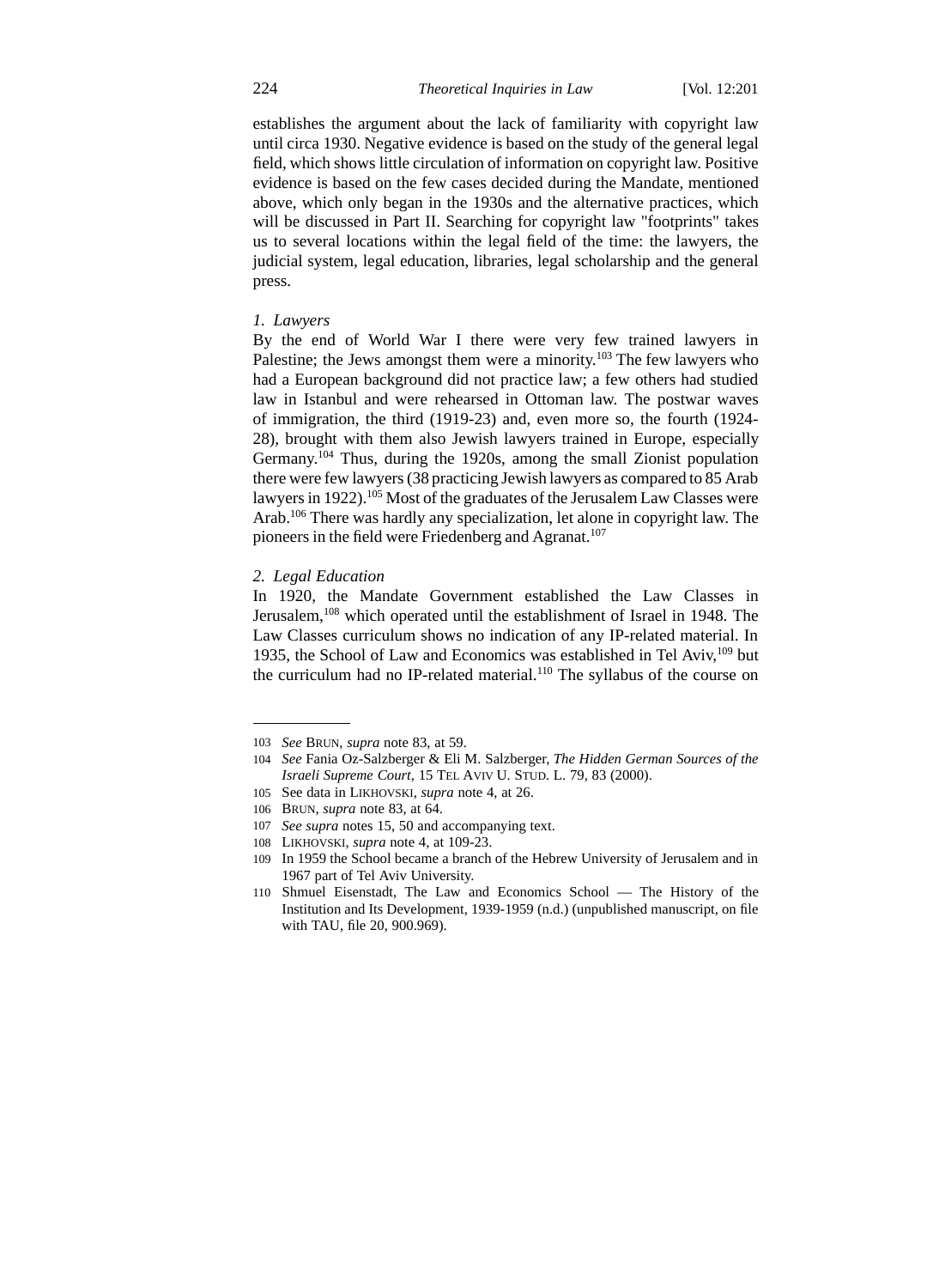public international law as taught by Professor Laserson in the summer of 1939 also included "Protection of the Author's Rights."111 The listed reading material, however, did not include any IP-related material. By 1945 there were indications of IP material being included in the curriculum. The course description of "Law of Commerce" included, *inter alia*, the topic of "patents, trademarks, industrial drawings, copy-right."112 Another course on criminal commercial law included the topic of "Trade Mark and Products Marks. Patents. Trespass (Author's Rights. Unfair Competition)."113 In the meantime, in 1941 Jerusalem's Law Classes reported that a new teacher had been added to the staff, "who will lecture on Trade Mark and Patent Copyright."114

# *3. Libraries*

The two law schools did not have rich libraries. The reading materials for the classes consisted mostly of legislation (Ottoman, Mandatory, international, Jewish law), Mandatory case-law and a few books. In many cases the professors issued their class notes to their students. As for copyright law, the leading book on English copyright law was *Copinger on Copyright*, the sixth (1927) and seventh editions (1936), but it was not held in the libraries.115 However, some local lawyers did own a copy. Lawyers of the foreign performing societies, Friedenberg and Agranat, received it directly from London.116 Other lawyers occasionally cited the book, though not always the updated edition.<sup>117</sup>

# *4. Legal Literature*

Local academic literature on copyright law was rare. One book that was cited

<sup>111</sup> Material for Final Exams 7 (May 11, 1939) (TAU, file 20, 900.273).

<sup>112</sup> School of Law and Economics, Course Procedures and Contents for 1944/45, at 10 (TAU, file 19, 900.275). The criminal law course included the topic of counterfeiting documents, stamps, coins and bills, but this seems to be a matter of fraud, rather than an IP issue.

<sup>113</sup> *Id.* at 12.

<sup>114</sup> *130 Enrolled in New Law Class*, PALESTINE POST, Nov. 23, 1941, at 2. The lecturer was Dr. H. Kiewe. Attempts to identify him (more likely than her) have thus far been unfruitful.

<sup>115</sup> The book was not available at Tel Aviv University's library until 1983.

<sup>116</sup> *See* Letter from Meir Kovalsky to PRS (July 11, 1933) (PRS, A326, Palestine 3) (acknowledging the receipt of the book, and writing that it and an English decision that were sent "have been of big interest to our lawyer in Haifa, Mr. Agranat").

<sup>117</sup> *See* Letter from Dr. H. Goldberg on behalf of Acum to Chief Sec'y of Gov't (Mar. 4, 1947) (ISA, M32/3, doc. 1) (citing the 6th edition of *Copinger on Copyright*, 1927).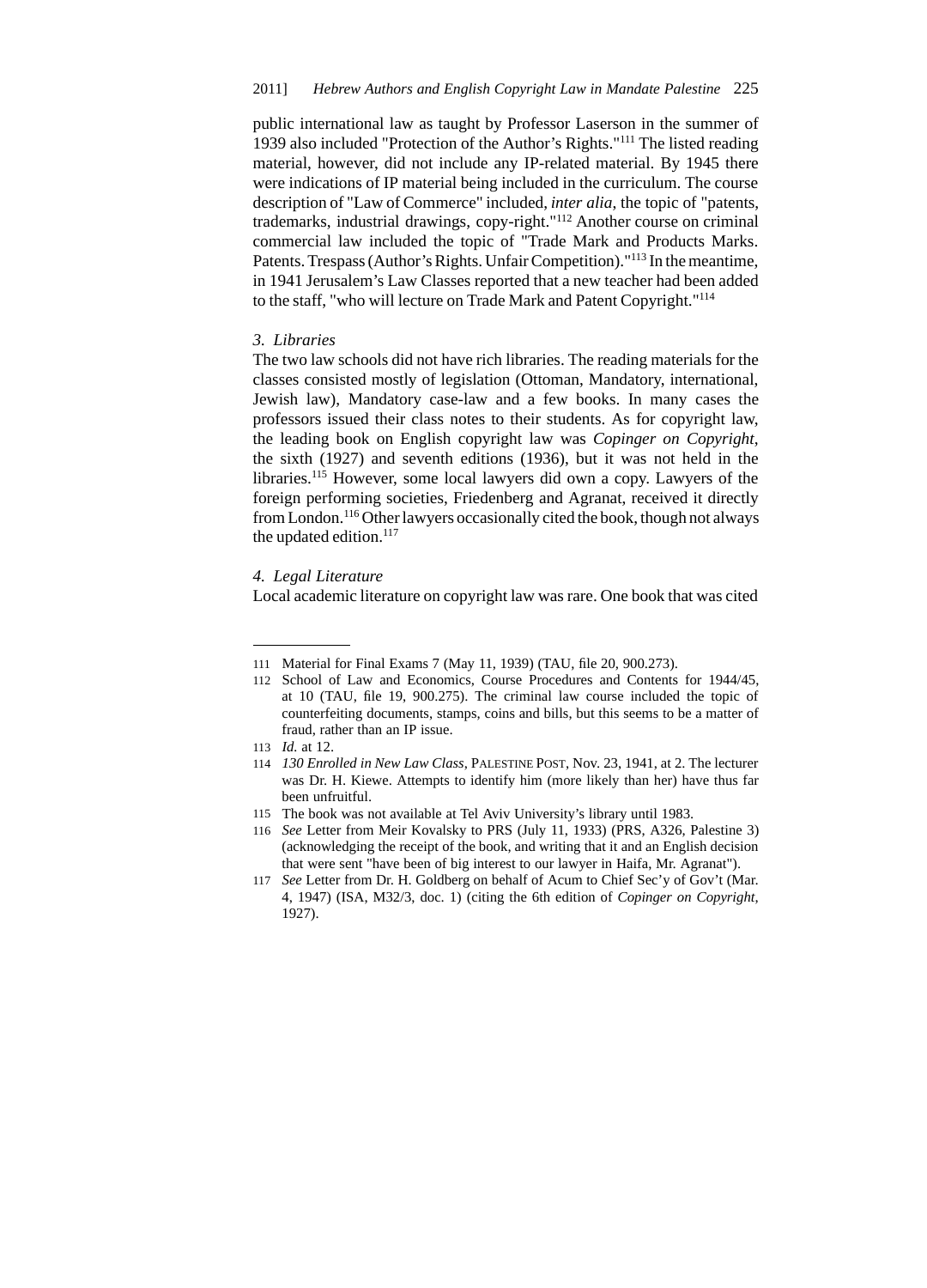in the syllabi of some courses was originally published in Russia in 1917, translated into Hebrew and published in Jerusalem in 1923, by Professor Pokorovski.<sup>118</sup> The author devoted a chapter to the "problem of immaterial interests," which discussed intellectual property ("intellectual properties") alongside what we would call *in personam* rights, such as breach of contract and violation of privacy.119 The author briefly described the evolution of the legal protection of intangibles and surveyed several legal systems, including Roman, French, German, Swiss and Russian law.

A second scholarly publication was an article by Ze'ev Markon, who wrote from Moscow. His article, published in 1927, was an overview of copyright in Jewish law.120 Its concluding statement was:

Jewish law now faces the problem of arranging the relationship between authors and publishers, and especially [the problem] to explore the authors' rights and their heirs', regarding works of art, music notes, paintings, maps, single articles in the newspapers, and radio broadcasts — all need to be determined according to the spirit of our people and in line with our cultural needs in Eretz-Israel and the Diaspora.<sup>121</sup>

The law in Palestine was not mentioned.

A third short scholarly piece on copyright law was a brief comment on the 1943 case of the heirs of Ahad Ha'am.122 Following an English precedent, the Supreme Court denied the heirs' motion but was clearly uncomfortable with the outcome.<sup>123</sup> A 1945 comment by Dr. Ludwig Bendix criticized the decision for its overly formalistic approach.<sup>124</sup> The criticism was based on a proprietary

<sup>118</sup> I.A. POKOROVSKI, THE FUNDAMENTAL PROBLEMS OF CIVIL LAW (A. Litai trans., Y. Yonovich ed., 1923) (first published in 1917).

<sup>119</sup> *Id.* at 95.

<sup>120</sup> *See* Ze'ev Markon, *The People and the Book — Material on the History of Author's Rights*,2HA-MISHPAT 192 (1927) (Hebrew).

<sup>121</sup> *Id.* at 201.

<sup>122</sup> CA 332/43 Ossorguine v. Hotza'ah Ivrit Ltd. [1944] 11 PLR 419. The heirs were represented by Dr. Moshe Smoira, later to become the first Chief Justice of the Israeli Supreme Court.

<sup>123</sup> The court cited Odhams Press Ltd. v. London Provincial Sporting News Agency (1929) Ltd., (1936) 1 All E.R. 217.

<sup>124</sup> L. Bendix, *Early Protection of the Author's Right*,2HA-PRAKLIT 216 (1945) (Hebrew). Bendix was a Jewish lawyer who immigrated to Palestine from Germany, but did not stay long, and in 1947 emigrated to the U.S. This was considered a loss to the local academic community at the time. See Editorial, *Farewell*, 4 HA-PRAKLIT 62 (1947) (Hebrew).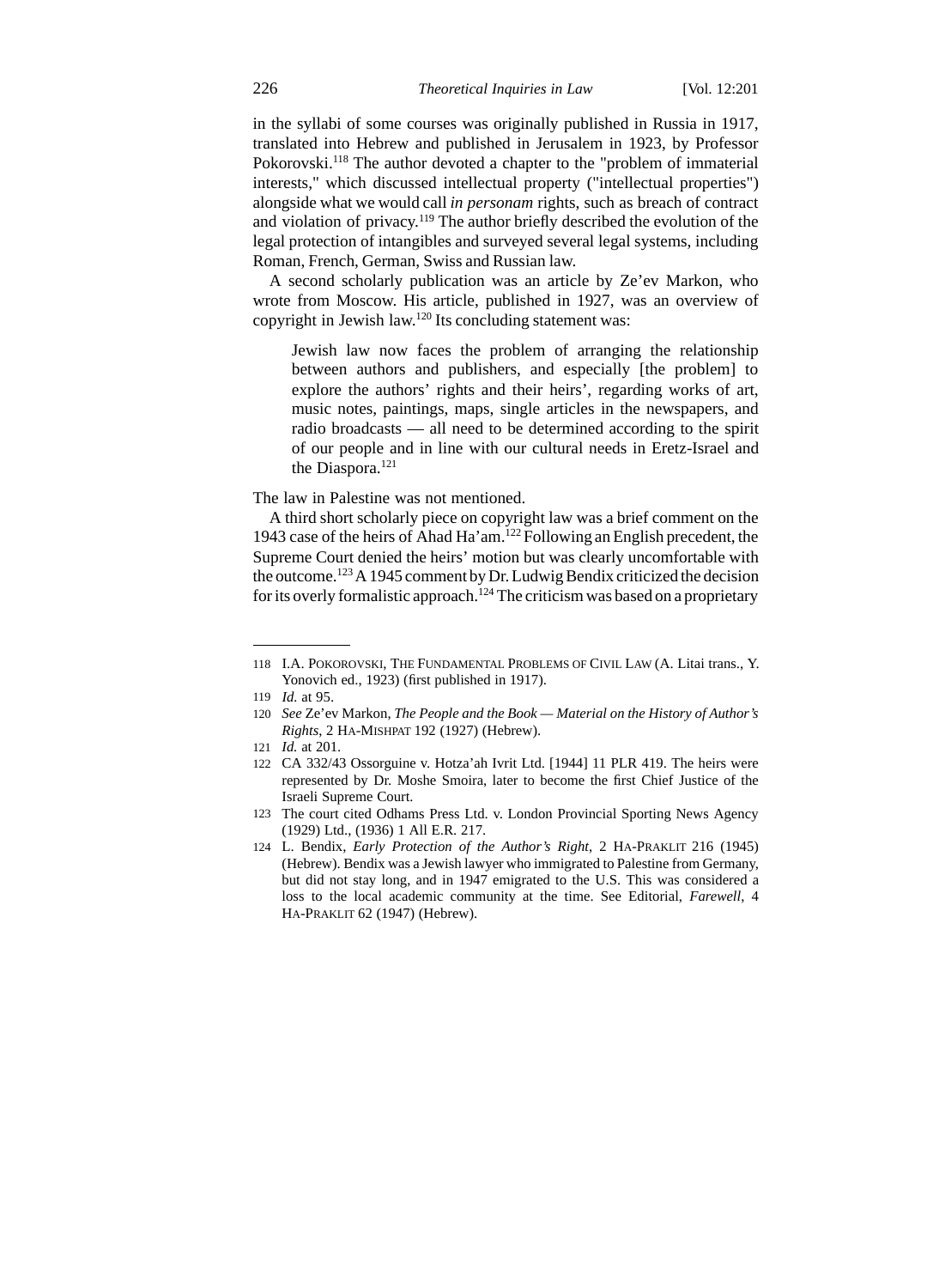view of copyright. This was the first normative comment on copyright law. It illustrates a close familiarity with copyright law and, moreover, with the theoretical understanding thereof. By 1945, copyright law was no longer a strange legal field.

A final scholarly engagement with copyright law during the period of the British Mandate is an article by Ze'ev Falk,<sup>125</sup> who later became a law professor. The article was published in 1947, when Falk was a second-year student at the Law Classes.<sup>126</sup> He argued that intellectual property law (the explicit term used) is an example of the law addressing new needs. He cited the 1911 Imperial Copyright Act, but most of the article addressed Jewish law.

# *5. Popular and Professional Press*

Another source of information about copyright law was the press. Reports on the activities of the HAA regularly appeared in the Hebrew press, but copyright law hardly featured in its meetings during the  $1920s$ .<sup>127</sup> During the 1930s and onwards, copyright issues were occasionally reported in the press, on general matters,<sup>128</sup> specific local cases,<sup>129</sup> or foreign cases of special interest, such as the copyright disputes in the U.S. over Hitler's book.<sup>130</sup> These

- 128 *See, e.g.*, Yishayahu Pavzger, *On the Legal System in Palestine*, HA'ARETZ, Feb. 9, 1926, at 2 (Hebrew) (explaining the Mandatory legal system and positing copyright law as an example of copying British laws in their entirety).
- 129 See for example the *Palestine Post's* report on the case of the Telegraphic Agency, *In the Courts, supra* note 48; *Grand Cafe Fined — Use of Copyright Music*, PALESTINE POST, Oct. 19, 1933, at 2; *Writer's Copyright Ruling*, PALESTINE POST, May 26, 1943, at 3 (reporting the case of Ahad Ha'am's heirs); *Rights to Use of Ancient Letters, supra* note 94 (reporting the case of Azuz).
- 130 *See 'Kampf ' over 'Mein Kampf,'* PALESTINE POST, Jan. 12, 1939, at 5; *Hitler's*

<sup>125</sup> ZE'EV FALK, THE INTELLECTUAL PROPERTY IN ISRAEL LAW — SOURCES AND INQUIRIES ON AUTHORS' AND INVENTORS' RIGHTS (1947) (Hebrew). "Israel Law" in the title refers to Jewish law, rather than the law of Israel, which had not yet been established at the time.

<sup>126</sup> Falk researched jurisprudence, Talmudic law, comparative and international law. *See* Michael Korinaldi, *Comments to Ze'ev Falk's Biography*, *in* MEMORIAL BOOK TO PROFESSOR ZE'EV FALK — ARTICLES IN JEWISH SCIENCES AND CONTEMPORARY ISSUES 13 (2005). Falk was also a poet, which might explain his interest in the field of copyright, which was not his usual research engagement. Telephone interview with Mrs. Miriam Falk (May 18, 2009).

<sup>127</sup> An exception was a comment made by Tchernovitch at the Authors' Convention in December 1928 that the British Government was planning to enact a Copyright Act. *See Authors' Convention*, HA'ARETZ, Dec. 14, 1928, at 3. As discussed earlier, such an act already existed as of 1910 (the Ottoman Act), and in British forms as of 1920.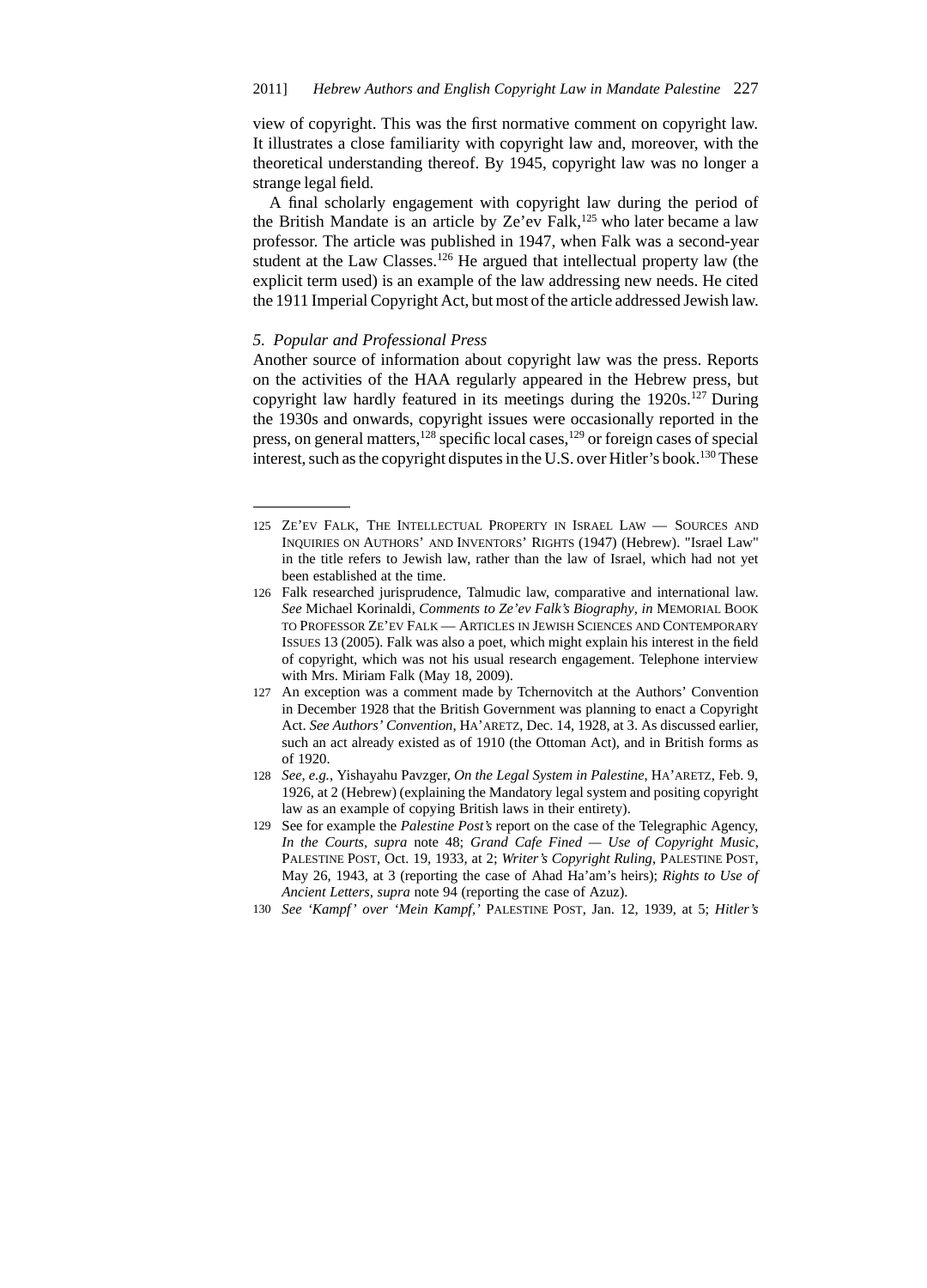reports were usually brief and some of them assumed a certain familiarity with the idea of copyright law.

The literary journals, read mostly by the "industry" and the intellectuals, reported news about copyright cases in other countries. *Moznayim* was one such literary review, published by the HAA from 1930 onwards: it reported news about a French plagiarist who was banned from any literary activity; a Danish judicial decision that authors have lending rights; changes in U.S. copyright law and proposals to amend it; printing rights of the Bible in England; a copyright dispute between O'Neal and Lewis in New York; an authors' convention in London that discussed copyright law; an authors' convention in Paris about translators' rights; a publishers' convention; and the Rome Convention.<sup>131</sup> These short reports familiarized the local literary circles with the idea of copyright law.

\*\*\*

Taken together, these elements of the legal field provide one explanation for the delay in the practical implementation of copyright law in Palestine: the local legal field was not able to handle such cases, at least until the 1930s. Another explanation is the irrelevance of the law's substantive rules to the needs of the local cultural community and the use of alternative methods to address them until the 1930s, to which I now turn.

# **II. THE CULTURAL FIELD**

This Part identifies the "copyright needs" of the emerging literary field in the *Yishuv* in the 1920s. British copyright law did not address these needs. The solution was found in social norms.

#### **A. The Emergence of the Cultural Field**

The Old *Yishuv* had been religious rather than nationalistic. It had a relatively small cultural field, focusing on religious works. A few printers published mostly unoriginal texts. Theater, music, sculpture and painting were rare.

*Copyright in America*, PALESTINE POST, June 25, 1939, at 4 (probably referring to Houghton Mifflin Co. v. Stackpole Sons, Inc., 104 F.2d 306 (2d Cir. 1939)).

<sup>131</sup> See respectively, MOZNAYIM, June 4, 1930, at 15; MOZNAYIM, Aug. 28, 1930, at 16; MOZNAYIM, Feb. 26, 1931, at 22; MOZNAYIM, Mar. 12, 1931, at 15; MOZNAYIM, May 21, 1931, at 16; MOZNAYIM, June 4, 1931, at 16; MOZNAYIM, June 25, 1931, at 16; MOZNAYIM, July 30, 1931, at 16; MOZNAYIM, Sept. 3, 1931, at 15.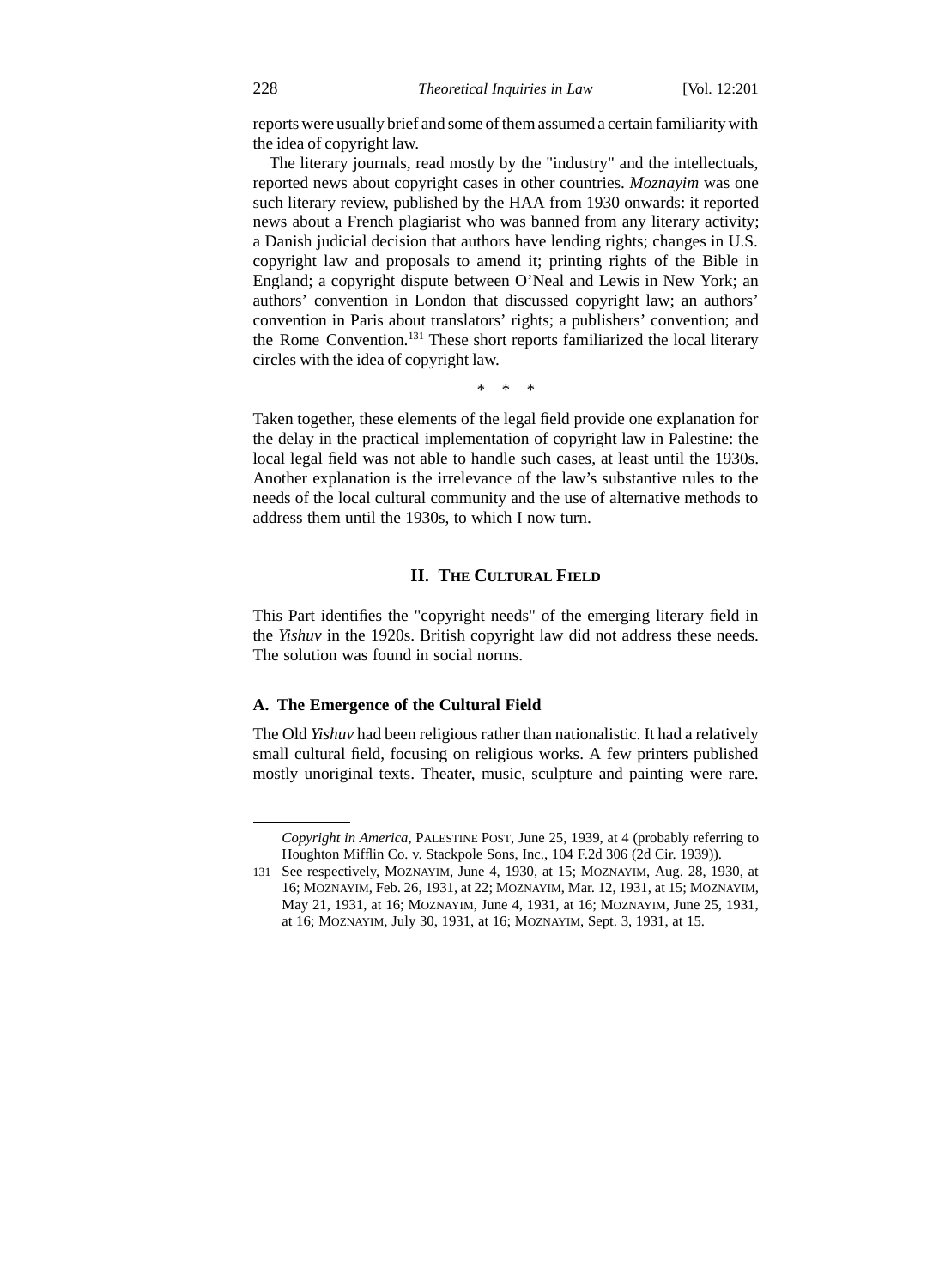Radio, television and cinema did not yet loom on the horizon. The New *Yishuv*, by contrast, was more secular. The Zionist immigrants were driven by national aspirations and passion.<sup>132</sup> They had fresh ideas and intellectual enthusiasm. The literary was the first substantial cultural field to emerge.

Zohar Shavit, a leading scholar of the literary life of the Jewish community during the Mandate, pointed to the gradual demise of the Hebrew literary centers in Europe and the rise of a new literary center in Palestine.<sup>133</sup> The measures to evaluate the emergence of a "literary center," or, to use Bourdieu's term, a cultural field,  $134$  are the operation of publishers, the publications of literary and other periodicals, authorial activity, and the emergence of an audience.

The 1920s saw the third and fourth waves of immigration. Among the new arrivals to Palestine were already acclaimed authors, the leading figure being Haim Nachman Bialik. Anita Shapira describes them as a much esteemed cultural elite.<sup>135</sup> Six major Hebrew publishers moved their business from Europe to Palestine (1923-38). Several new publishing houses were established within a few years. The Jewish population and the reading audience grew substantially. Thus, a market was formed and a literary field thrived. As Shavit has documented, original Hebrew books appeared in growing numbers; classic literature (mostly English, Russian and German) was translated into Hebrew; six daily newspapers and dozens of periodicals were published. The HAA was formed, not without difficulties. The first attempt, in 1921, had high aspirations, but achieved rather little. The second attempt, in 1926, was more successful. Other than the organization itself, the main activity was a weekly journal, *Ktuvim*, which served as a focal point for literary life.<sup>136</sup>

The relocation and consolidation of several literary centers from Europe into a single center in Palestine also meant that the interdependence between the local authors and their foreign audience shifted direction. Hebrew authors located in Palestine wrote for the local audience as well as the Hebrew-reading audiences in Europe and America; a few Hebrew authors located in the latter places published in Palestine.<sup>137</sup>

135 ANITA SHAPIRA, NEW JEWS OLD JEWS 127 (1997) (Hebrew).

<sup>132</sup> For the contrast between the Old and New *Yishuv*, see YEHOSHUA KANIEL, CONTINUATION AND CHANGE — THE OLD YISHUV AND THE NEW YISHUV DURING THE FIRST AND SECOND ALIYAH (1982) (Hebrew).

<sup>133</sup> SHAVIT, *supra* note 100.

<sup>134</sup> *See* PIERRE BOURDIEU, THE FIELD OF CULTURAL PRODUCTION (1993).

<sup>136</sup> *See* SHAVIT, *supra* note 100.

<sup>137</sup> For the relationship between the local literary center and the centers in Europe and America, see Zohar Shavit, *The Mutual Relationship Between the Centers*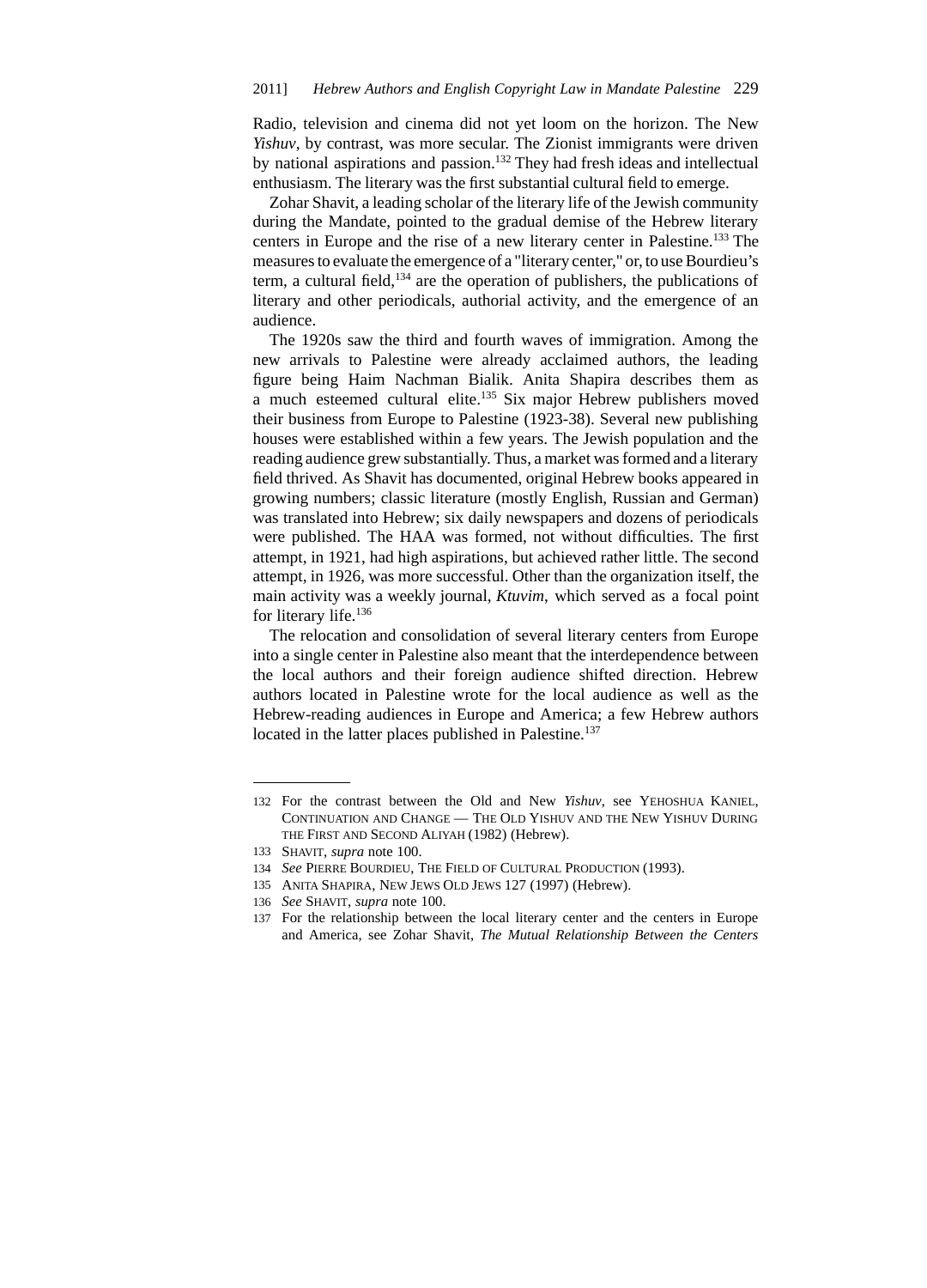A note is requisite at this point, as these shifts have legal implications. The transition of authors and publishers to Palestine meant that different laws applied to the works. The international distribution and the demand (though unstable) for Hebrew works outside Palestine further complicated transactions and the applicable laws. A case in which a work was first published in Germany, later translated into Hebrew or republished in Palestine and then copied by an American publisher or newspaper, was not uncommon.

The Hebrew language played an important role in the local cultural field.<sup>138</sup> Zionism revived Hebrew, updated it, and within a generation managed to turn it into the dominant language spoken by the Jews in Palestine. The emphasis on Hebrew was a powerful incentive to write in it; works in foreign languages were controversial. The importance of classic works was recognized, but they posed competition to the project of reviving Hebrew. The solution was translation: "[T]he variety of translations forces the reader to engage in Hebrew literature."139 Gradually, Hebrew became the dominant spoken language; reading was a popular form of entertainment and translations were the only way to enable access to the classic works.<sup>140</sup> Moreover, the immigrants spoke many different languages: Yiddish, Russian, Polish, German, and more. Thus, Hebrew served as a common denominator. Translation served yet another purpose: it provided work for the publishers and translators. Several publishers dealt exclusively with translations. The Eretz-Israel office of the Jewish Agency initiated a large scale translation project, which engaged many authors during the 1910s. The project came to a halt by the end of World War I.141 Translations and international transactions raised legal issues, which I shall discuss shortly.

In the meantime, Tel Aviv, then a small neighborhood of Jaffa, saw a dramatic expansion during this wave of immigration and enjoyed the status of an autonomous municipality. Cultural life boomed. But, nevertheless, copyright was not yet part of this scene.

*in Europe, Eretz Yisrael, and the United States, in* THE HISTORY OF THE JEWISH COMMUNITY IN ERETZ YISRAEL SINCE 1882 — PART I—THE CONSTRUCTION OF HEBREW CULTURE IN ERETZ YISRAEL 73 (Zohar Shavit ed., 1989) (Hebrew) [this volume hereinafter THE CONSTRUCTION OF HEBREW CULTURE].

<sup>138</sup> For a discussion, see Rafel Nir, *The Status of Hebrew Language in the Process of National Revival, in* THE CONSTRUCTION OF HEBREW CULTURE, *supra* note 137, at 31.

<sup>139</sup> Michael Assaf, *On Translations*, DAVAR, Saturday Supp. June 7, 1929, at 4, 4.

<sup>140</sup> *See* SHAPIRA, *supra* note 135, at 131.

<sup>141</sup> *See* Zohar Shavit, *The Development of Hebrew Publishing in Eretz Yisrael, in* THE CONSTRUCTION OF HEBREW CULTURE, *supra* note 137, at 199, 206-10, 213-15.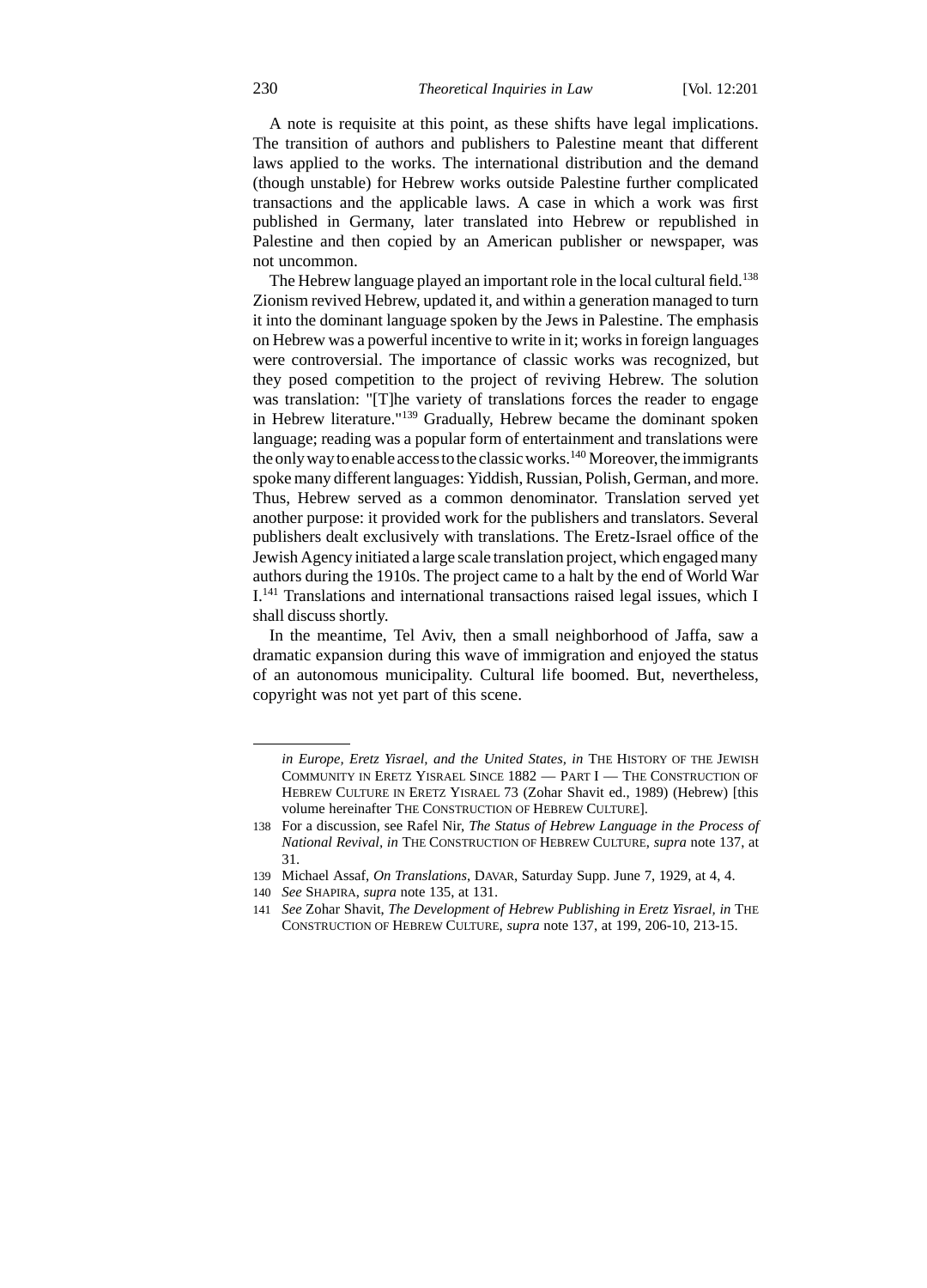# **B. The Image of the Hebrew Author**

The dynamic 1920s crystallized the image of the author. It was an image composed of a mixture of romanticism and nationalism, individuality and collectivism. To better understand the author's image, it is helpful to look at its local reference point, that of the *Halutzim* (Hebrew for pioneers.)

The image of the *Halutz* (the singular form of "*Halutzim*" — a pioneer) was that of a productive, energetic Zionist who drained the swamps and constructed new settlements. The *Halutzim* were members of the first three waves of immigration, especially the second and third. The *Halutz* was adventurous and rebellious (as compared to his/her parents' generation, who remained in Europe). This was the "New Jew," constructed as the negation of the old Jew.142 The *Halutz* was part of a collective, with its socialist-communitarian emphasis. The image of the passionate *Halutz* captured the imagination of generations to come and served as the protagonist of a leading narrative in the *Yishuv*. 143

By contrast, members of the fourth wave of immigration (1924-28) were mostly city dwellers. The dominant group among the fourth wave was middle-class and urban. Their bourgeois image stood in sharp contrast to the image of the *Halutz* and was disliked by the previous immigrants.<sup>144</sup>

Many of the authors were members of the fourth wave, but they assumed the role of mediators between the country and the city, between the practical and the intellectual Zionists. The authors were active in creating the image of the New Jew, the *Halutz*; they were the narrators of the new Hebrew narrative.145 The image of the author was thus closely tied to the national Zionist ideology.146 Authors considered themselves to be acting on behalf of the national collective. Individuality, a dominant characteristic of the image of the romantic author, was replaced by an intellectual mission on behalf of the collective.<sup>147</sup> The authors were passionate about their role in the Zionist project and proud of it. They had a strong sense of responsibility towards the

<sup>142</sup> *See* SHAPIRA, *supra* note 135, at 168, 185, 194-96.

<sup>143</sup> For the passion of the *Halutzim*, see BOAZ NEUMANN, LAND AND DESIRE IN EARLY ZIONISM (2009) (Hebrew).

<sup>144</sup> *See* ORIT ROZIN, DUTY AND LOVE: INDIVIDUALISM AND COLLECTIVISM IN 1950S ISRAEL 181-82 (2008) (Hebrew).

<sup>145</sup> *See* SHAPIRA, *supra* note 135, at 174.

<sup>146</sup> For a discussion, see Ya'akov Shavit, *The Status of Culture in the Process of Creating a National Society in Eretz Yisrael: Basic Attitudes and Concepts, in* THE CONSTRUCTION OF HEBREW CULTURE, *supra* note 137, at 9.

<sup>147</sup> For the notion of the romantic author, see THE CONSTRUCTION OF AUTHORSHIP: TEXTUAL APPROPRIATION IN LAW AND LITERATURE (Martha Woodmansee & Peter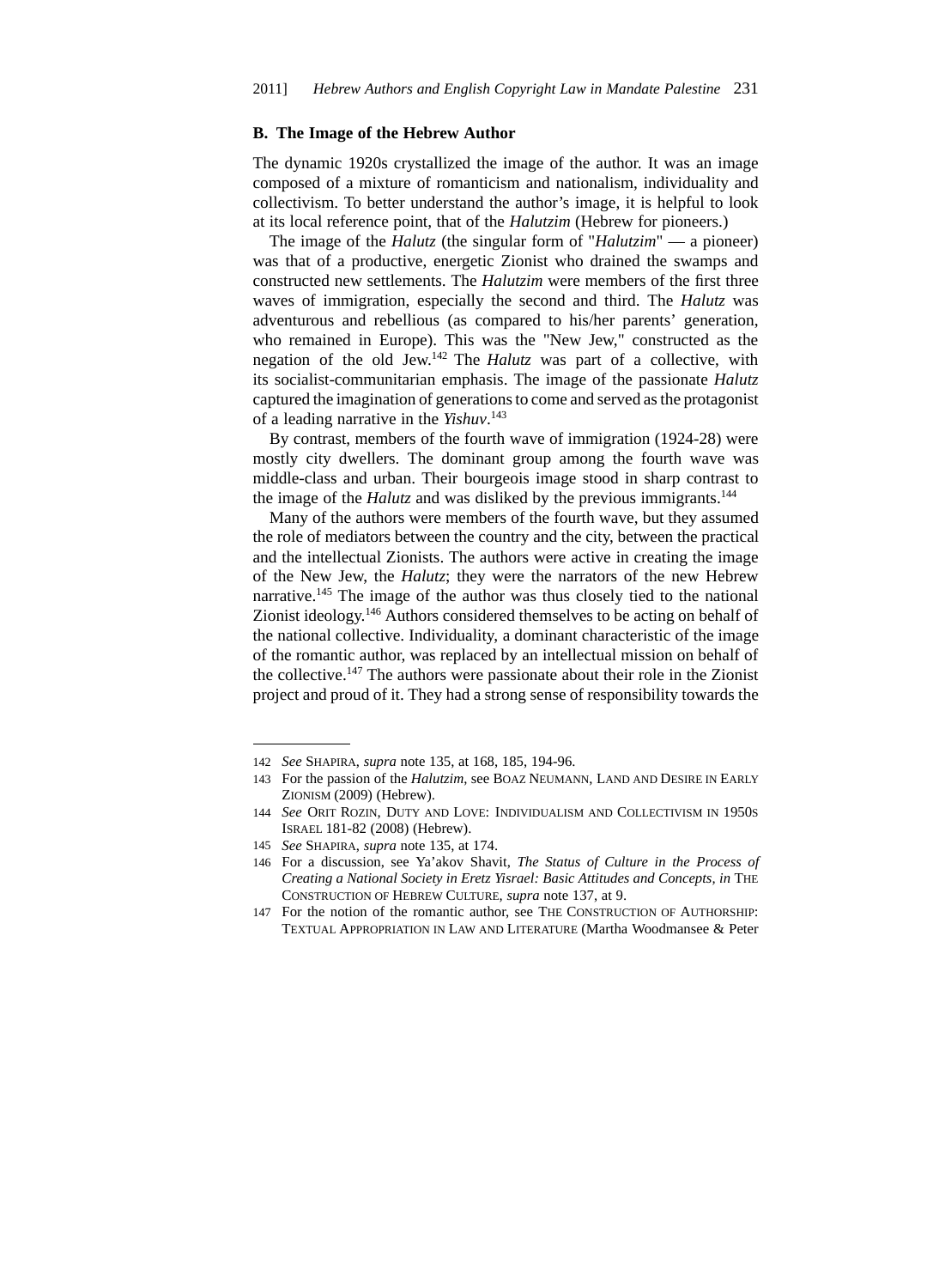collective. Authors engaged in the lively public discourse and in politics on all levels. Indeed, many of them saw themselves as the parallels to the *Halutzim*: while the latter cultivated the land, they cultivated the spirit. This image of the Hebrew author played an important role in the emerging Hebrew culture.

Peter Jaszi was first to show how the romantic image of the author penetrated into the law in Britain and the U.S.<sup>148</sup> The Hebrew author, by contrast, was not reflected in copyright law. That is no surprise: copyright law in Palestine was a foreign, British body of law, imposed on a non-English culture. The Hebrew image, an amalgam of individualistic romanticism and socialist Zionism, was channeled into evolving social norms.

#### **C. Local Needs and Social Control**

Within the *Yishuv*, the main copyright-related issues in the 1920s were the author-publisher relationship, moral rights, international transactions and foreign infringements. None of these were addressed in Palestine's copyright law (though contract law and rules of choice of laws could apply). This Section discusses the local legal needs and the non-legal solutions that were adopted to address them. In a nutshell, the solution was the public assertion of rights, social policing and, when necessary, public shaming.

#### *1. Commercial Relationships*

The authors, publishers and booksellers had frequent disputes. Recurring issues included payments that were not fully paid on time (or not paid at all), new uses of existing works and omissions of attribution. The authors complained by sending letters. The examples that follow draw a picture of market norms: authors were paid for their writings, for translations of their works, and also for their work as translators. The payment was viewed as remuneration for their labor, not for licensing the copyrighted work. The transactions were not framed in terms of copyright and ownership, but rather conceived as service contracts. However, in some cases where there was no contract, it was clear that copyright infringement occurred.

Bialik, the dominant literary figure of the 1920s who was also a publisher, was particularly attuned to his rights and royalties. Upon learning that some of his poems had been translated to English and a collection of

Jaszi eds., 1994); Lionel Bently, *R. v. The Author: From Death Penalty to Community Service*, 32 COLUM. J.L. & ARTS 1 (2008).

<sup>148</sup> Peter Jaszi, *Toward a Theory of Copyright: The Metamorphosis of "Authorship,"* 41 DUKE L.J. 455 (1991).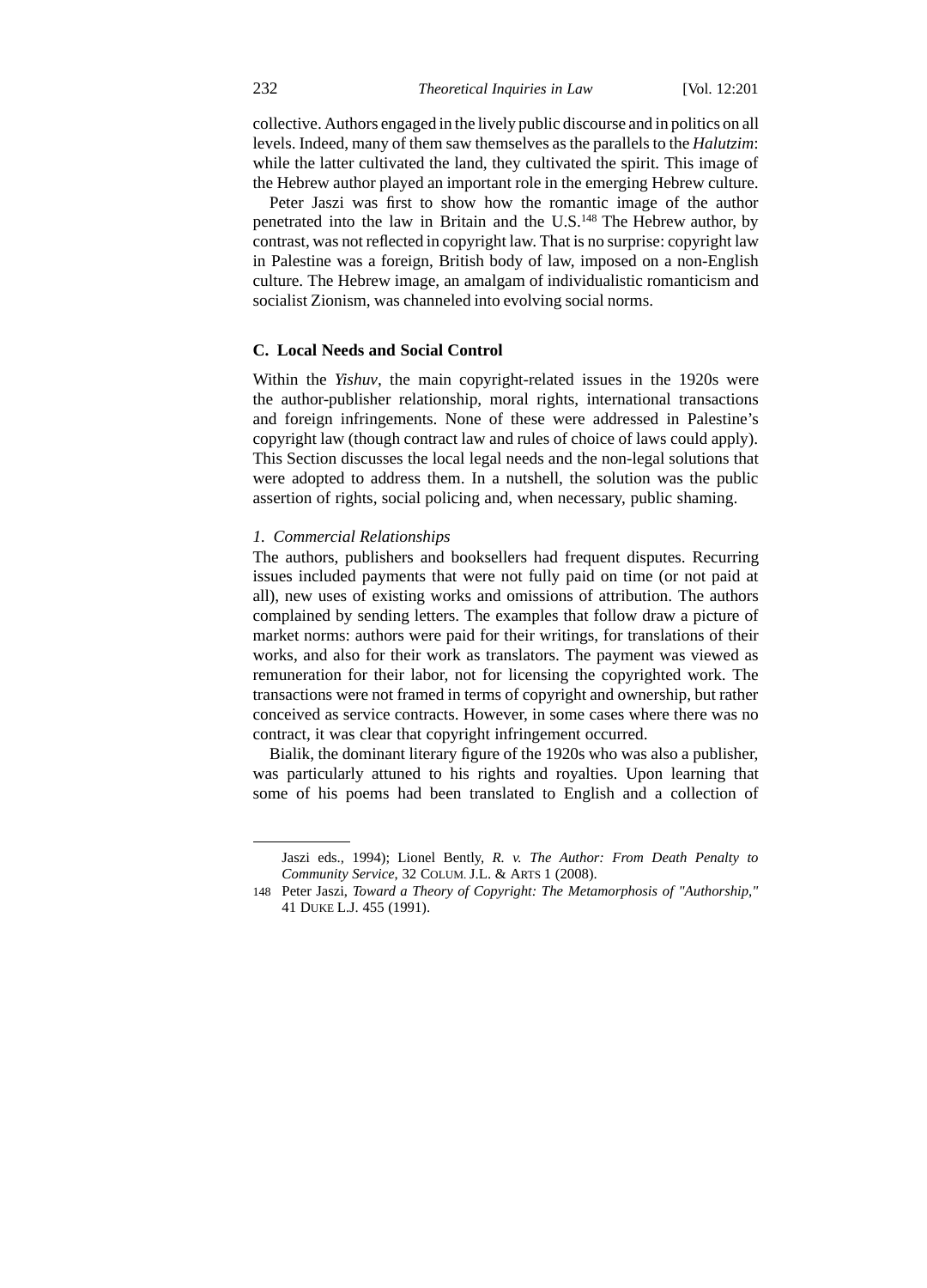them published in London, he wrote to the publisher, emphasizing that the publication was unauthorized and demanding 10 percent of the book's price and a copy of the book.<sup>149</sup> In another case, Bialik agreed to a French translation and publication for 10 percent of the market price, but insisted that the translator should have "a poetic taste" and sufficient knowledge of both languages.150 When writing poems for *Eden*, a children's Hebrew newspaper published in New York, he kept emphasizing the importance of immediate payments.151 Bialik's dealings were common amongst authors, though no one else enjoyed a similar prestige.

When disputes broke out and letters proved ineffective, i.e., when the market norms were not followed, the unhappy authors turned to social norms by way of public notices. *Ktuvim*, the main literary journal of the late 1920s, served as the public billboard. It acted as a focal point for both literary debates and adjunct debates about the functioning of the field. The social norm of public shaming was quite effective. The stream of complaints strengthened in the second half of the 1920s, when economic recession replaced the quick growth of the previous years and payments declined.<sup>152</sup>

Saul Tchernichovsky was one of the most esteemed poets of the time. During the 1920s he failed to find a job in Palestine as a physician and spent most of the time in Berlin (until he finally immigrated in 1931). While there, Tchernichovsky translated *Le Malade Imaginaire* by Moliere into Hebrew, for publication in book form. But the translation found its way to the theater stage without his permission and without him having been paid. In a letter published in *Ktuvim*, the physician/translator described the events at length. The Eretz-Israel Theater's managers ignored his letters at first and then responded in vague terms. Tchernichovsky wrote:

<sup>149</sup> Letter from Bialik to S.G. (Mar. 6, 1925), *in* 3 LETTERS OF H.N. BIALIK 23 (P. Lachover ed., 1938) (Hebrew) [this volume hereinafter LETTERS] (no. 427). A month later Bialik wrote again, dissatisfied with the answer he'd received (which is unknown), and demanding that 50 percent of the payment be made immediately and the rest within three months. *See* Letter from Bialik to S.G. (Apr. 30, 1925), *in* LETTERS, *supra*, at 28 (no. 435).

<sup>150</sup> Letter from Bialik to I.H. Kastel (July 20, 1925), *in* LETTERS, *supra* note 149, at 49 (no. 461).

<sup>151</sup> Letter from Bialik to Eden Board (May 26, 1924), *in* LETTERS, *supra* note 149, at 5 (no. 407); Letter from Bialik to Eden Board (Sept. 15, 1924), *in* LETTERS, *supra* note 149, at 15 (no. 419); Letter from Bialik to Bat-Sheva Grabelsky (June 24, 1925), *in* LETTERS, *supra* note 149, at 46 (no. 457); Letter from Bialik to Eden Board (Aug. 17, 1925), *in* LETTERS, *supra* note 149, at 59 (no. 473).

<sup>152</sup> See discussion in SHAVIT, *supra* note 100, at 99.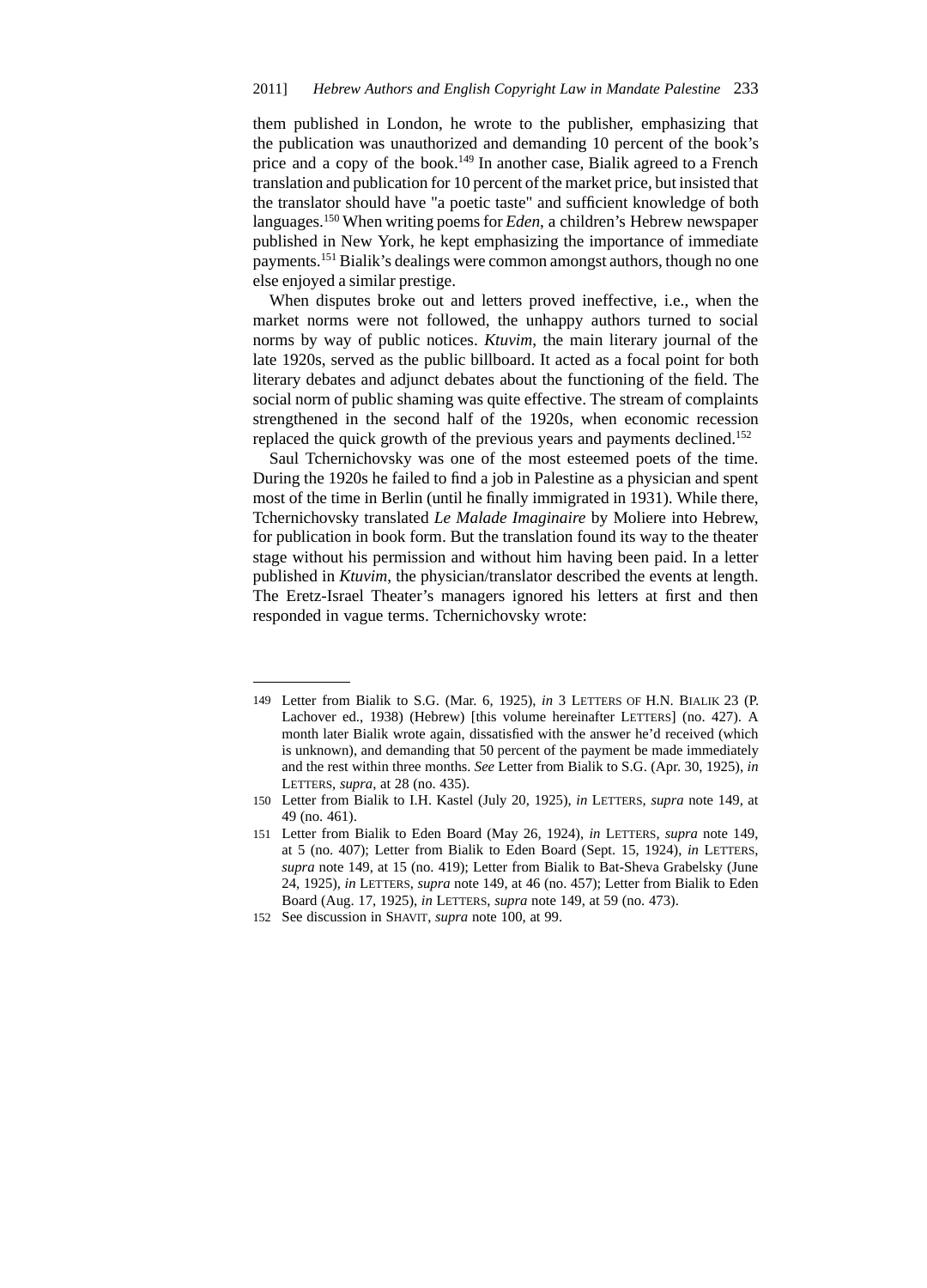I am sure that those who supervise the scenes, those who arrange the chairs, the cleaners of the hall, those who designed the advertisements, printed them and posted them — all received their salary. But the author? His work is up for grabs. Anyone who is interested in it gets it.153

Interestingly, pertinent to this discussion and quite uniquely among his colleagues, Tchernichovsky referred to copyright law: "I know that an English protection act for literary material applies in Palestine. But Mr. Gnessin [the Theater's manager] and the [theater's] Board know, and the actors all know, that as long as I am in Berlin, I can do nothing to them."154 He then declared that he was prohibiting the use of his translation. The response was published within two weeks. Gnessin explained that he had received the material and could not have known that the translator had not given his consent. He then apologetically explained that he was no longer with the theater, that while there he had been the artistic manager rather than the administrator, and, in any event, he promised to pay the sum that he had committed to pay himself, well, as soon as he could.<sup>155</sup>

The Eretz-Israel Theater left many translators unhappy. K. Silman was upset when the theater refused to provide him with more than two free tickets to a play he himself had translated. For Silman, this was the last straw. His public letter listed all the wrongs: that his permission to use his translation in the play had not been sought, that he had not been paid for the translation, and, finally, that he had not received the tickets ("not that I missed much," he added). But then he pulled out the joker: "[T]he educated public should know that the Theater provides tickets only to those who write positive commentaries or none at all," but not to those who criticized it.156 This public exposure was the author's revenge.

Authors frequently complained about publishers who did not pay them. Anger and hunger produced wonderful letters, perhaps proving that the romantic author was not a myth. An author who gave his signature only as "D." wrote in a public letter about a contract he'd signed with a publisher and the subsequent breach of contract:

Hungry, bitter, you stroll to the publisher, like a poor person in the city park, and beg: give me something, at least for lunch! "No, and

<sup>153</sup> Saul Tchernichovsky, Letter, KTUVIM, Dec. 31, 1926, at 6.

<sup>154</sup> *Id.*

<sup>155</sup> M. Gnessin, *Reply to Tchernichovsky*, KTUVIM, Jan. 14, 1927, at 4.

<sup>156</sup> K. Silman, Critique, KTUVIM, Sept. 25, 1927, at 5.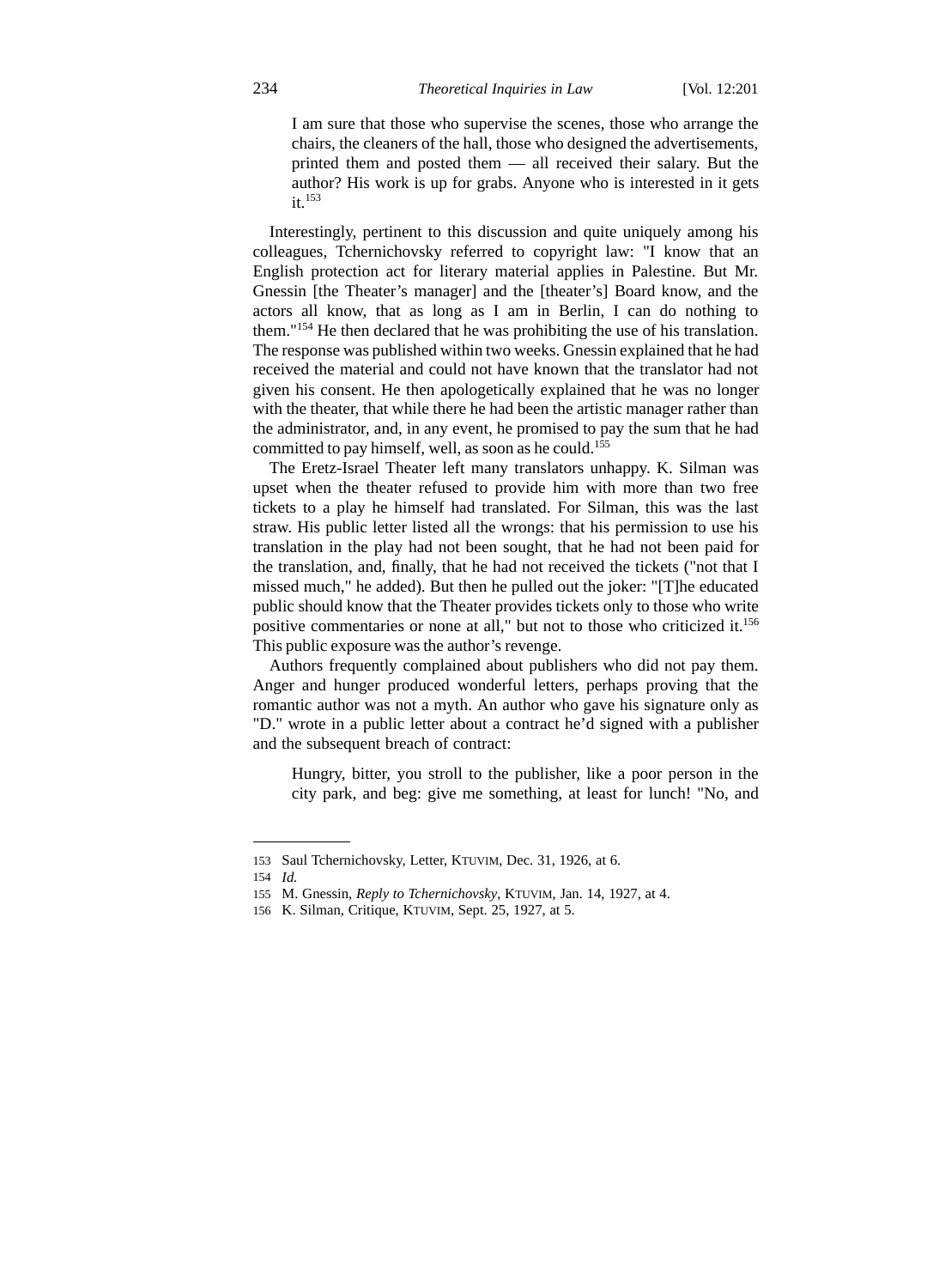tomorrow neither" . . . In the three corners of our house we pressed together, the four of us; two made a living at the expense of the third who received support, and I and my brother drew on "one poem a month."

Today we have market relationships. The theater, books and bread are bought for money. We have private capital — labor market; five degrees of economy. With us, the battle of the classes continues in a different form. And now, the author is hungry again. He again makes his living from a "poem a month." He writes poems, good poems, but the publishers are market institutions who surrender to the market forces. $157$ 

The romantic author, then, realized that he had to adjust to the new ideology of the free market. The understanding that a public notice might be more efficient than a lawsuit teaches us perhaps that the authors' economic intuitions were not so bad after all.

Another telling incident involved two publishers: Avraham Shtibl, whose international press had a Palestine branch, published a letter, saying that he had learned that another publisher, the "Committee for Publishing Ansky's Writings," intended to publish a book on the destruction of Polish Jewry, in Hebrew. Shtibl then announced that he had bought the Hebrew translation rights from the author for  $10,000$  rubles in  $1916$ .<sup>158</sup> This could have been a complicated case: was it Palestinian (English) law that would have been applied? Perhaps Russian law? Did the latter include translation rights at the time? However, copyright law was not mentioned and no case was ever initiated.

This was not an isolated incident. The *Mitzpe Press* was quick to inform other publishers of its recent purchase of the Hebrew translation rights of Upton Sinclair's *Oil!*. The public note explained that following the publication of the book in Poland, they had the sole right to the book, which

<sup>157</sup> D., *Some Happenings*, KTUVIM, Aug. 30, 1928, at 3.

<sup>158</sup> Avraham Shtibl, Letter, KTUVIM, Dec. 3, 1926, at 5. Apparently, nineteenth-century copyright law in Prussia and Austria provided the author or publisher with one year of exclusivity as to the translation of the literary work if they explicitly reserved the right to do so in the title page of the original work. *See, e.g.*, Austrian Copyright Act, 1846, § 5(c), *reprinted in* Primary Sources on Copyright (1450-1900) (Lionel Bently & Martin Kretschmer eds., 2008), http://www.copyrighthistory.org (search "Austrian Copyright Act 1846"; then follow hyperlink). Thanks to Friedmann Kawohl for drawing my attention to this point. I have found no direct evidence as to a possible connection between this norm and the Hebrew publishers' norms.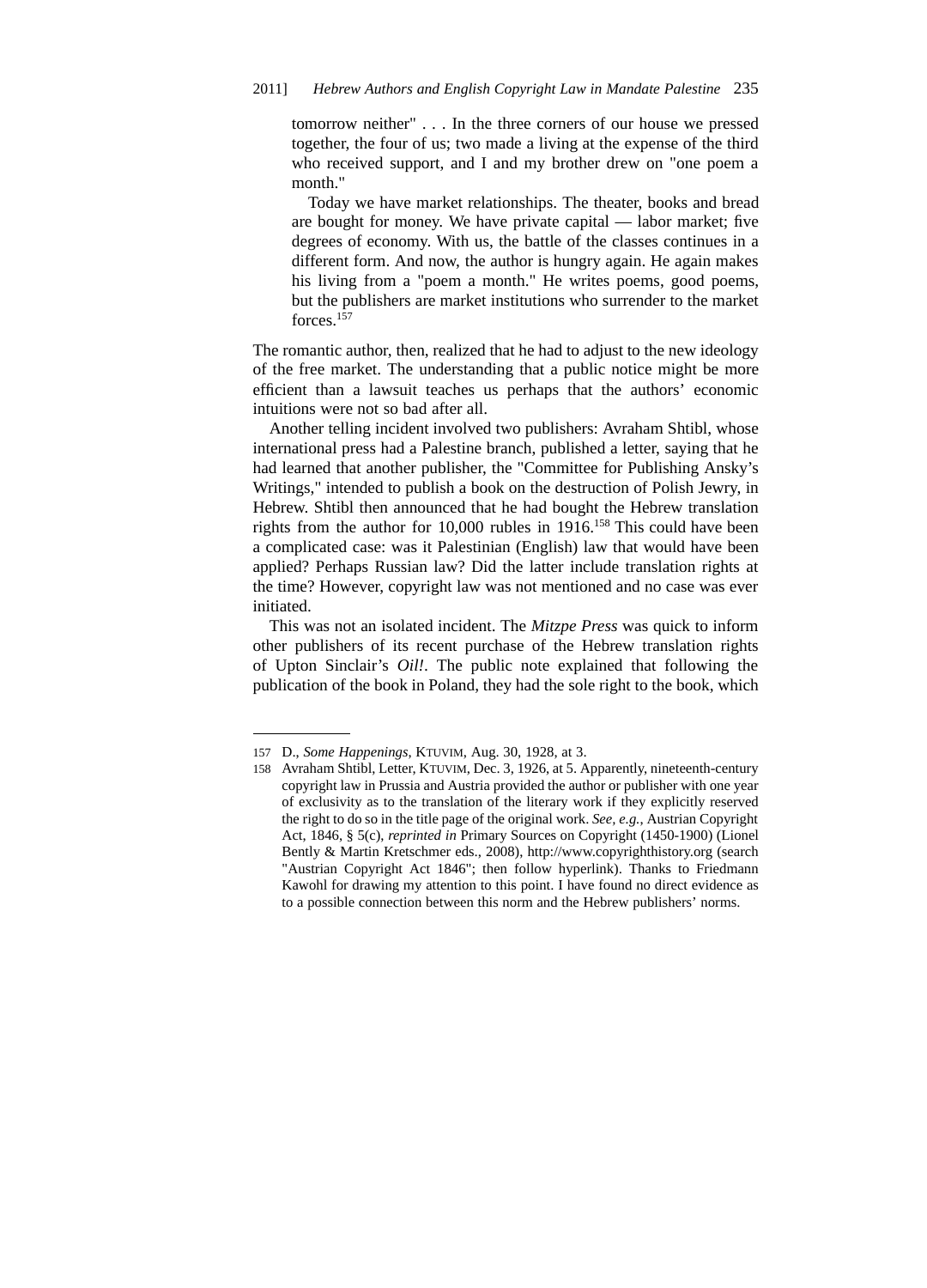was soon to be published in Hebrew.159 Shortly thereafter, *Ktuvim* reported that *Mitzpe* had sued *Moriya Press* for publishing the book without the author's permission.<sup>160</sup> However, it is unclear whether such a suit was indeed filed. No other indications of such a suit were found.

#### *2. Attribution and Integrity*

Failure to attribute works to their authors and unauthorized changes to the works were recurring issues. This was the case with Tchernichovsky, mentioned above. In the absence of moral rights in Palestine's copyright law, the best method was that of a public notice, which had a dual role: assertion of authorship and shaming of the publisher who had failed to attribute the work. Several examples follow.

Avigdor HaMeiri, an author, poet, and the founder of the satirical theater *HaKumkum* (*The Kettle*), and later one of the founders of Acum, the Hebrew Performing Rights Association, published the following notice in *Ktuvim* in 1927:

Last week I sent Ktuvim a letter, in which I forbade anyone to use my song *Hi, Hi, Na'alayim* (*Shoes*) in front of an audience, with the music of Mr. Weinberg, since the song has already been the public's domain with the music of the composer, Mr. Engel.<sup>161</sup>

Phrased in contemporary copyright law terms, HaMeiri permitted the public performance of his work only in a particular way, as put to music by one composer and not another. While in contemporary terms this demand can be phrased as a condition for a license to publicly perform a work, it is better understood as a concern for the integrity of the work, in the eyes of the author. The former legal contention builds on material rights, the latter on moral rights.

A. Ben-Shemer published a short note in *Ktuvim*, asserting his rights as a translator of a play, complaining that his name had been omitted from advertisements and that this amounted to deceiving the public, which might think that the play was originally written in Hebrew. Finally, he did receive his payment.<sup>162</sup> Another example is that of Nachum Gutman, the famous illustrator of the time (who was also a prolific artist, author and costume

<sup>159</sup> News, KTUVIM, Nov. 7, 1929, at 4.

<sup>160</sup> *See* News, KTUVIM, Nov. 28, 1929, at 4.

<sup>161</sup> Avigdor HaMeiri, Letter to the Editor, KTUVIM, Aug. 20, 1927, at 6. The letter further complained that *Ktuvim* edited his original letter by replacing the explicit prohibition with a politer request.

<sup>162</sup> A. Ben-Shemer, Letter to the Editor, KTUVIM, June 29, 1927, at 4.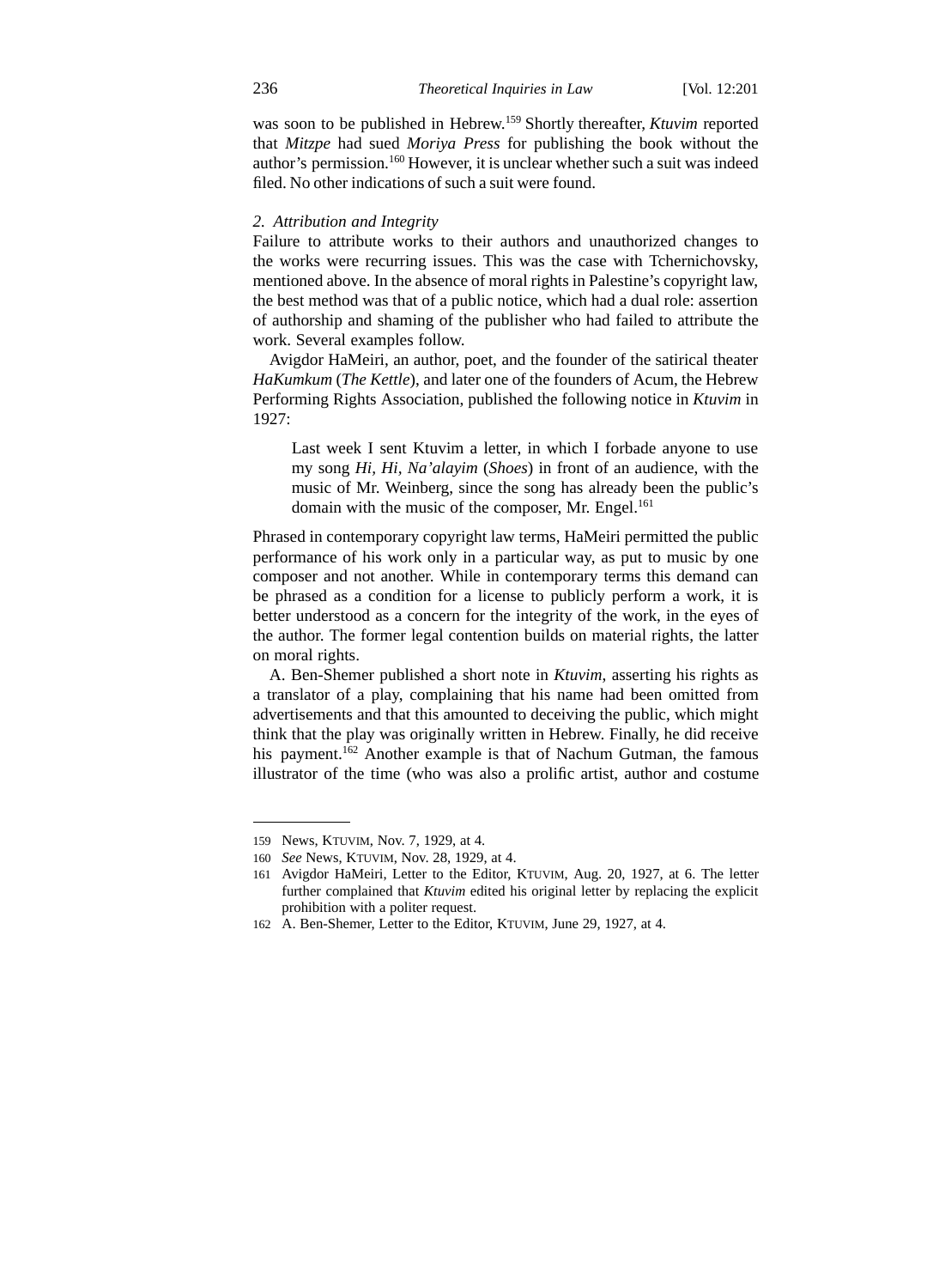designer). He publicly complained that publishers deleted his signature from the illustrations he had made and did not attribute them to him.<sup>163</sup>

The guardians of moral rights were not only the offended authors themselves. Authors at large kept an open eye and reported cases of omissions, thus establishing a social norm of attribution. Parnass wrote about a new educational book, *Language and Country*, praising it for its use of local content. But then he found that the book contained local songs and extracts from short novels, without providing any attributions. The students who use the book, he commented, were entitled to know who wrote what. He concluded that it was an abuse of authors' rights.<sup>164</sup> He also complained about the "wonderful" amendments to the original material, to its detriment, in his opinion. Once again, the public letter was effective and the editor of the book, Dr. Fania Shergorodska, was quick to respond, providing somewhat lame excuses: she wrote that due to her recent immigration to Palestine, the production of the book had met with some difficulties, the omission of names being one of them. She had prepared a list of the authors, but it had been lost. She had managed to recall some but not all the names and mentioned in the book that the full list would follow. As for the accusation of tampering with the integrity of the material, the editor explained that "the author's dignity lies where he published," and that given the attribution (which was missing . . .), the reader could refer to the full text.<sup>165</sup> Parnass responded, dissatisfied, that there is a moral defect in the editor's behavior, commenting that the material was the private property of the authors.<sup>166</sup>

Attribution norms were also asserted in the reverse manner, when the true identity of an anonymous or pseudonymous author was exposed. In a short article Z. Fischman complained about several cases in which the identity of authors had been revealed.167 For example, the editor of a bibliographic list signed his work with his initials. When the list was republished by one of the publishers, the initials were replaced with a full name. Fischman also complained that in the republication of an article, another publisher replaced the initials of the author Y.R. with the full last name: "Y. R(amon)."

Thus, the publishers, who were the main users of copyrighted material,

<sup>163</sup> Nachum Gutman, *About Illustrations*, KTUVIM, May 22, 1928, at 2; see also GRACIELA TRAJTENBERG, BETWEEN NATIONALISM AND ART 24 (2005) (Hebrew), who views this incident as an example of the romantic image of the modernist author.

<sup>164</sup> B. Parnass, *Authors' Abuse*, KTUVIM, Jan. 2, 1930, at 4.

<sup>165</sup> F. Shergorodska, *Reply to 'Authors' Abuse,'* KTUVIM, Jan. 16, 1930, at 4.

<sup>166</sup> B. Parnass, *Reply*, KTUVIM, Jan. 16, 1930, at 4.

<sup>167</sup> Z. Fischman, *About Revealing Pseudonym*, KTUVIM, Sept. 9, 1926, at 2.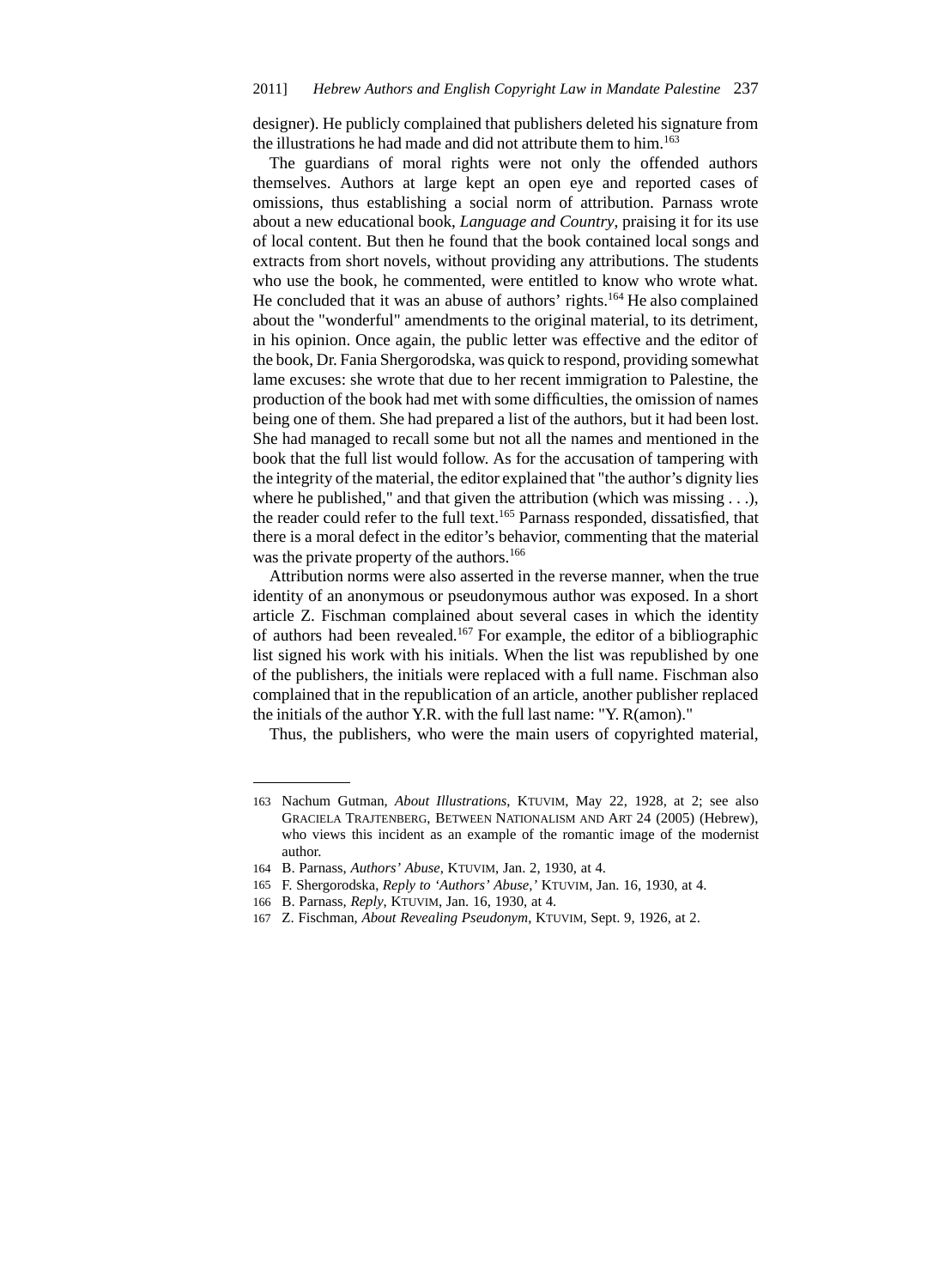were under a form of social policing, and when they failed to meet their obligations, the court of public opinion rather than the court of law was sought.

#### *3. International Transactions*

Two issues involving international law bothered the local literary community. The first was translations, the second, Hebrew books first published in Europe and then reprinted in Palestine. Questions of choice of law were raised in the following decade regarding the music industry, but unlike the well-organized music industry, the players in the literary field were unable, it seems, to find adequate solutions.

The organized project of the Jewish Agency to translate classics during the 1910s seems not to have concerned itself with the copyright of the translated works.168 Indeed, some of the copyright laws in Europe allowed translation without seeking permission.<sup>169</sup> As for local laws, although the Ottoman Act that was in place at the time explicitly provided legal protection for translations,170 there are no indications that it was familiar to local authors or lawyers. During World War I, the small Jewish population was preoccupied with survival. Even if there had been any desire to request permission, tracing the copyright owners and examining the validity of copyright — what today we would call copyright clearance — required a legal expertise which local lawyers were unlikely to have had.

From a formal legal point of view, Palestine as such was not a member of the Berne Convention until the application of the 1911 Act in 1924. I have found no documented complaints from foreign copyright owners until a much later period, and then relating to none else than Prime Minister Winston Churchill in 1941.<sup>171</sup>

<sup>168</sup> *See* Shavit, *supra* note 141.

<sup>169</sup> For example, the Copyright Act for the German Empire of June 11, 1870, provided the authors with a limited right to control the translation of their work, if the work was published in several languages within a window of two years and if the author reserved the right. See the English translation, Copyright Act for the German Empire (1870), *in* Primary Sources on Copyright (1450-1900), *supra* note 158 (search "Copyright Act for the German Empire (1870)"; then follow hyperlink). By contrast, the English Copyright Act, 1886, 49 & 50 Vict., c. 33, provided a right of translation for ten years; the Copyright Act of 1911 equated the translation right to that of other elements of the copyright. The Berne Convention required translation rights.

<sup>170</sup> *See supra* note 12 and accompanying text.

<sup>171</sup> A Tel Aviv publisher translated Churchill's speeches into Hebrew and sold them under the title: "Winston Churchill, War Leader". On the eve of the new Jewish year of 5702, a confidential telegram sent by the Secretary of State to the Mandate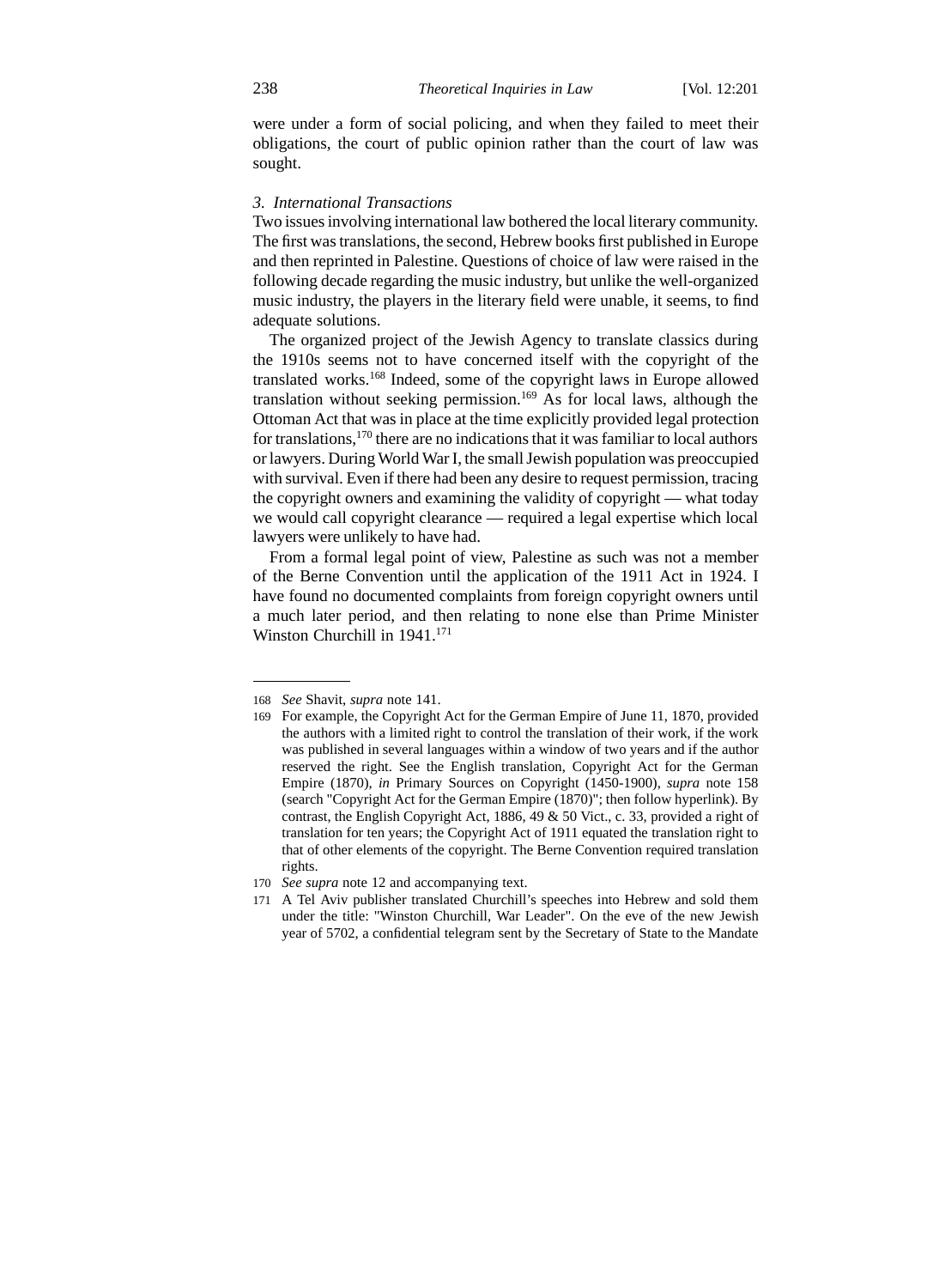#### 2011] *Hebrew Authors and English Copyright Law in Mandate Palestine* 239

The immigration of authors who had already published in Europe and the relocation of several presses to Palestine raised complex legal questions: Which law applied? Was it the foreign law at the place of publication or the law of Palestine, the place of republication? If the foreign law had changed in the meantime, which version thereof should apply? During the 1920s the issue was not raised in court. Contracts were made and books were published with or perhaps without permission. When disputes did break out, the solutions were not found in the Copyright Act of 1911: the judges applied the foreign law, especially German  $law$ <sup>172</sup>

#### *4. Social Norms*

What can we learn from these incidents of the 1920s? First, they indicate that the literary field did indeed face some legal issues and that the players in the field — authors and publishers — did not turn to the formal copyright law. The legal field was not yet ripe for that development, and the litigious instincts were perhaps mellower than they currently are. Moreover, the law itself was unable to solve most of the issues discussed here. Instead, solutions were sought first through private letters and then, if necessary, by public notices, which had the dual function of asserting rights and shaming.

Was this private ordering effective? How should we measure its success or failure? My impression is that the social norms were a viable option for the 1920s, the decade of books. One indication of that is the fact that more than one author and publisher turned to *Ktuvim* and that the accused occasionally responded. That is no surprise: the players in the field were a close-knit

government in Jerusalem reported the publication of the book, as announced in the Jewish Chronicle. The Secretary wrote: "Company has not obtained Prime Minister's permission to publish extracts from his letter(s) and speech(es). Please consider whether there has been infringement of copyright and telegraph your comments." A prompt investigation in Palestine found that the publisher had obtained the right through a chain of assignments. *See* Confidential Telegram of the Sec'y of State to the High Comm'r (Sept. 23, 1941) (ISA, M698/13, doc. 13a); Letter from the Pub. Info. Office to the Attorney Gen. (Oct. 3, 1941) (ISA, M698/13, doc. 13); Letter from the Solicitor Gen. to the Pub. Info. Officer (Oct. 7, 1941) (ISA, M698/13, doc. 14); Confidential Telegram from the High Comm'r to the Sec'y of State (Oct. 10, 1941) (ISA, M698/13, doc. 15).

<sup>172</sup> The cases of Ahad Ha'am's heirs and *Margolin v. Schocken* illustrate this point. *See* CA 332/43 Ossorguine v. Hotza'ah Ivrit Ltd. [1944] 11 PLR 419; CrimC (TA) 5657/37 Margolin v. Schocken et al. (Sept. 16, 1937) (Gnazim, file 20787/4). The arbitration over Herzl's writings in 1936 also referred to the German law rather than to the local copyright law, and the later dispute over Herzl's writing in the 1950s once again turned to German law. *See* CC (Jer) 139/50 Hotza'ah Ivrit v. World Zionist Organization (CZA S5/12455).